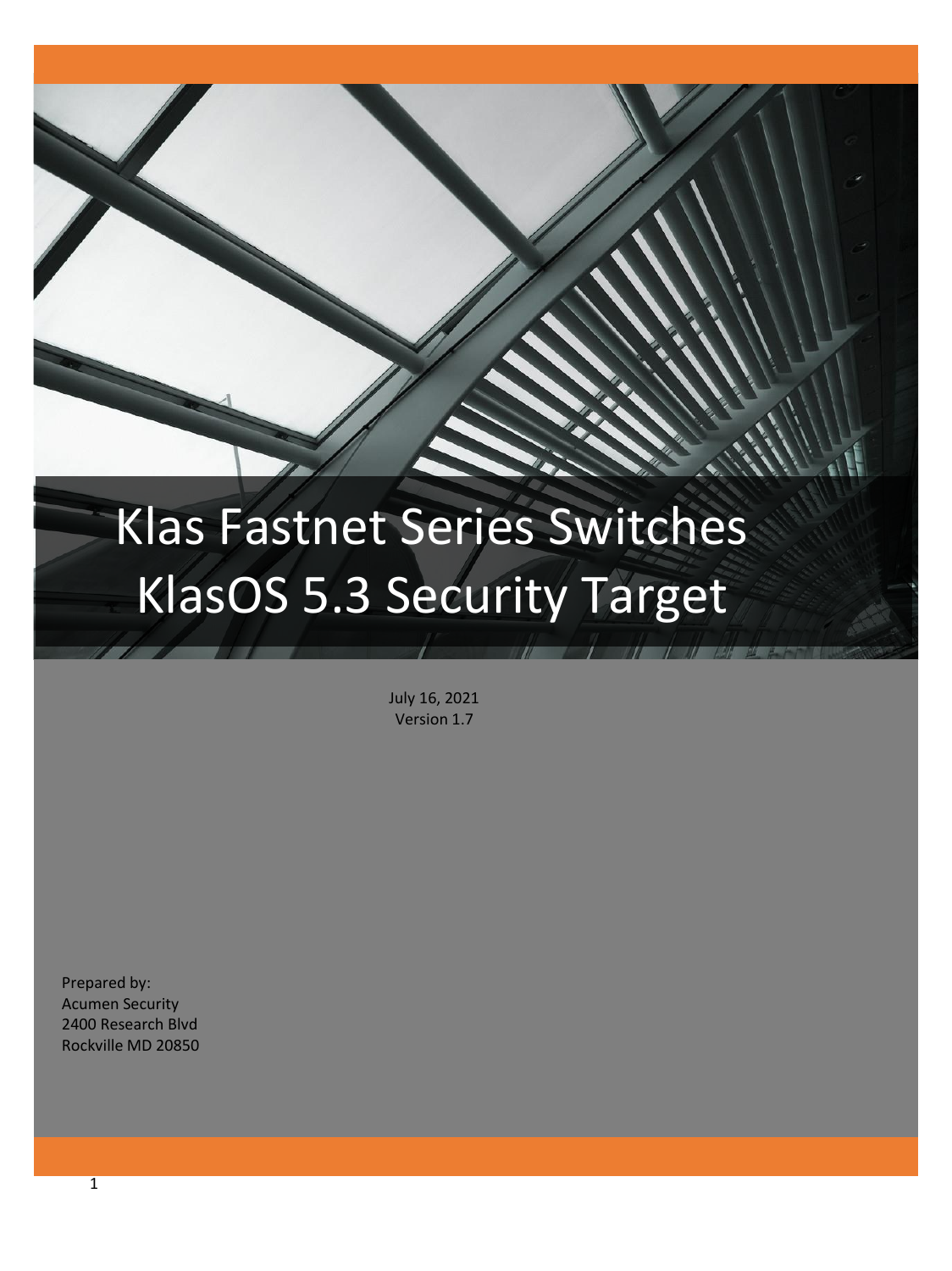#### Table of Contents

| $\mathbf{1}$ |     |       |  |  |  |
|--------------|-----|-------|--|--|--|
| 1.1          |     |       |  |  |  |
|              | 1.2 |       |  |  |  |
| 1.3          |     | 1.2.1 |  |  |  |
|              |     |       |  |  |  |
|              | 1.4 |       |  |  |  |
|              | 1.5 |       |  |  |  |
|              | 1.6 |       |  |  |  |
|              |     | 1.6.1 |  |  |  |
|              |     | 1.6.2 |  |  |  |
|              |     | 1.6.3 |  |  |  |
|              |     | 1.6.4 |  |  |  |
|              |     | 1.6.5 |  |  |  |
|              |     | 1.6.6 |  |  |  |
|              |     | 1.6.7 |  |  |  |
|              | 1.7 |       |  |  |  |
|              | 1.8 |       |  |  |  |
|              | 1.9 |       |  |  |  |
| $2^{\circ}$  |     |       |  |  |  |
|              | 2.1 |       |  |  |  |
|              | 2.2 |       |  |  |  |
|              | 2.3 |       |  |  |  |
|              | 2.4 |       |  |  |  |
| 3            |     |       |  |  |  |
|              | 3.1 |       |  |  |  |
|              | 3.2 |       |  |  |  |
|              | 3.3 |       |  |  |  |
| 4            |     |       |  |  |  |
|              | 4.1 |       |  |  |  |
| 5            |     |       |  |  |  |
|              | 5.1 |       |  |  |  |
|              | 5.2 |       |  |  |  |
|              |     | 5.2.1 |  |  |  |
|              |     | 5.2.2 |  |  |  |
|              |     | 5.2.3 |  |  |  |
|              |     | 5.2.4 |  |  |  |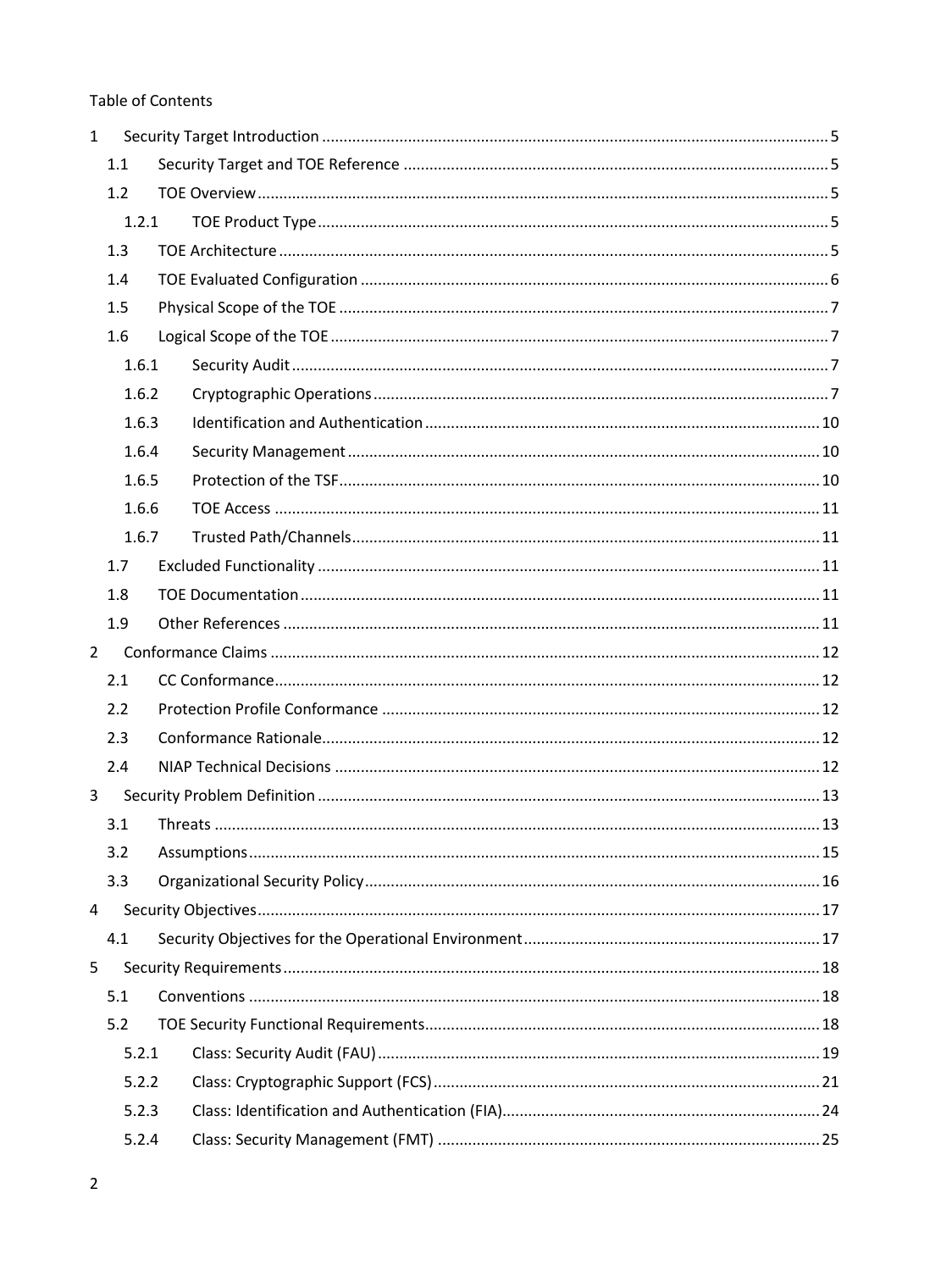| 5.2.5       |  |
|-------------|--|
| 5.2.6       |  |
| 5.2.7       |  |
| 5.3         |  |
| 5.4         |  |
| 5.5         |  |
| 5.6         |  |
| 6           |  |
|             |  |
| $7^{\circ}$ |  |
| 8           |  |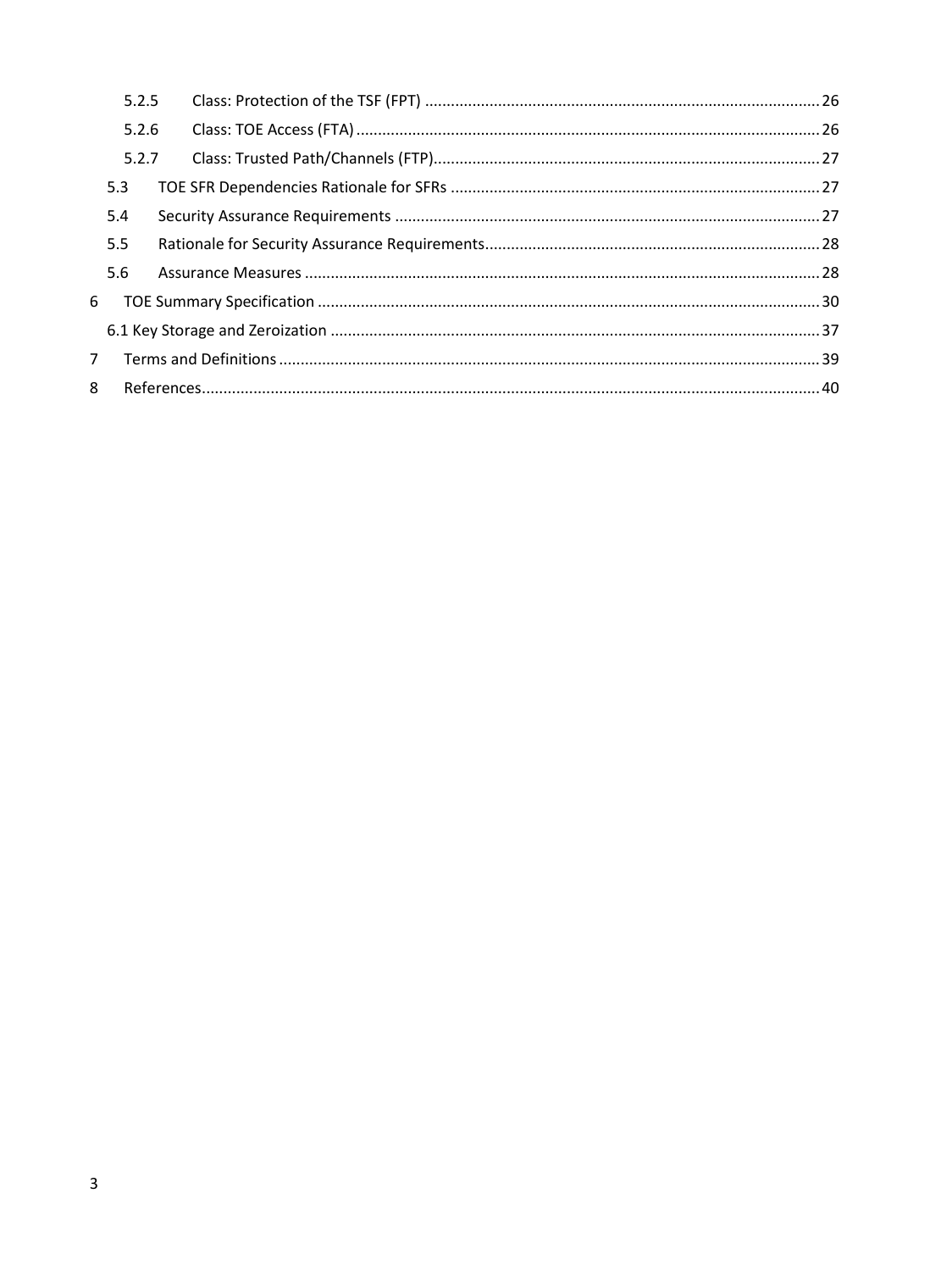# **Revision History**

| <b>Version</b> | <b>Date</b> | <b>Description</b>                                   |
|----------------|-------------|------------------------------------------------------|
| 0.1            | 5/29/2020   | Initial version                                      |
| 0.2            | 6/15/2020   | <b>Review comments addressed</b>                     |
| 0.3            | 08/21/2020  | <b>Updated formatting</b>                            |
| 0.4            | 09/04/2020  | <b>Revised structure</b>                             |
| 0.5            | 10/26/2020  | Added new TDs and revised SFRs                       |
| 0.6            | 11/02/2020  | <b>Updated CAVP list</b>                             |
| 0.7            | 11/04/2020  | <b>Updated Tables and Diagrams</b>                   |
| 0.8            | 11/09/2020  | <b>Added new TDs</b>                                 |
| 0.9            | 11/12/2020  | Minor updates based on internal reviews              |
| 1.0            | 11/24/2020  | Updated TOE identifier and TOE Summary Specification |
| 1.1            | 11/27/2020  | <b>Addressing TSS requirements</b>                   |
| 1.2            | 3/5/2021    | Addressing validator check in comments               |
| 1.3            | 4/12/2021   | Added new TDs                                        |
| 1.4            | 5/13/2021   | Finalization of the ST                               |
| 1.5            | 5/25/2021   | Updated new TDs                                      |
| 1.6            | 6/21/2021   | Addressing QA comments                               |
| 1.7            | 7/16/2021   | Addressing validator comments                        |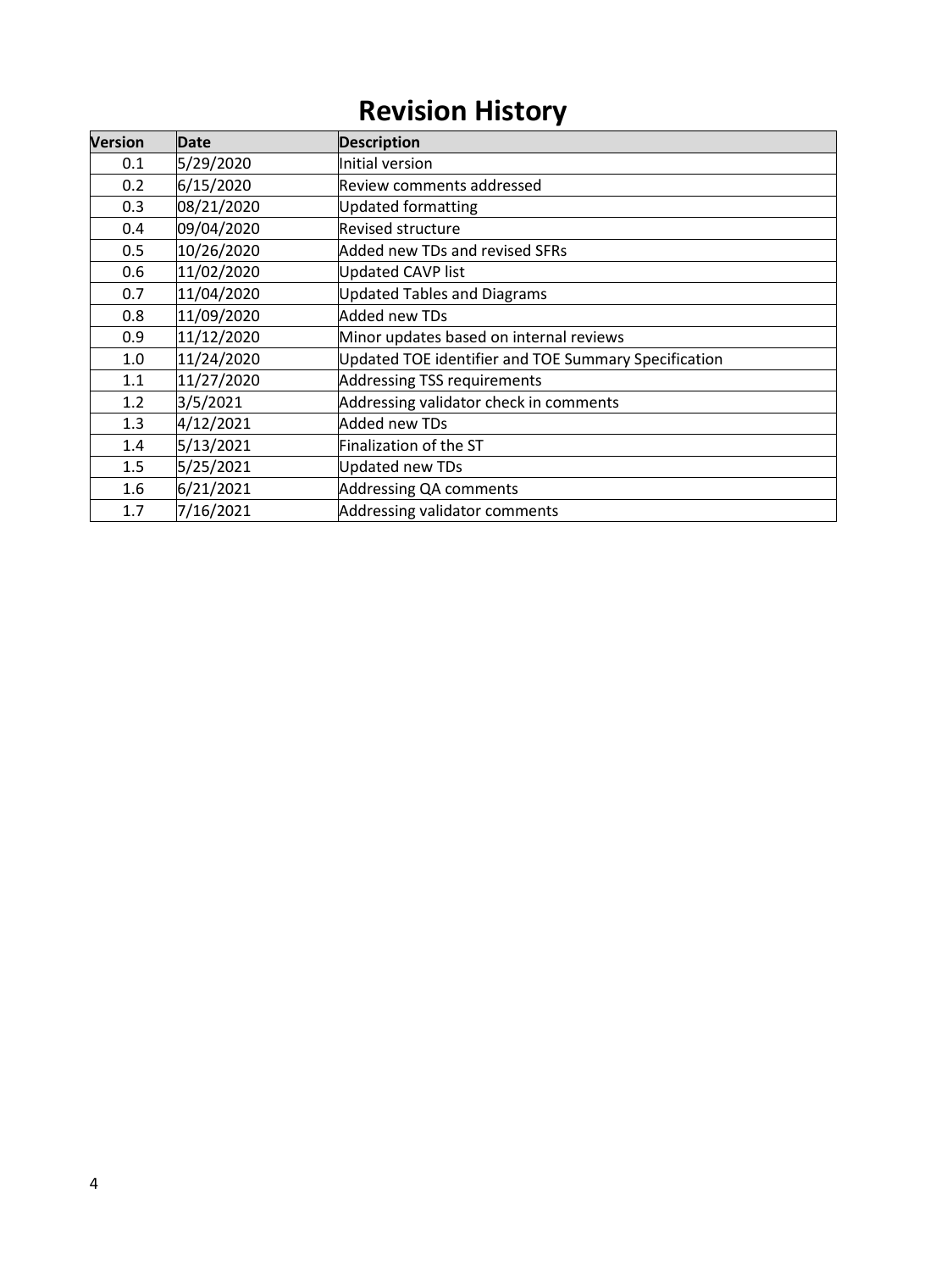# <span id="page-4-0"></span>1 Security Target Introduction

# <span id="page-4-1"></span>**1.1 Security Target and TOE Reference**

| <b>Category</b>             | <b>Identifier</b>                                       |
|-----------------------------|---------------------------------------------------------|
| ST Title                    | Klas Fastnet Series Switches KlasOS 5.3 Security Target |
| <b>ST Version</b>           | 1.7                                                     |
| <b>ST Date</b>              | 7/16/2021                                               |
| <b>ST Author</b>            | Acumen Security, LLC.                                   |
| <b>TOE Identifier</b>       | Klas Fastnet Series Switches KlasOS 5.3                 |
| <b>TOE Software Version</b> | 5.3.5                                                   |
| <b>TOE Developer</b>        | Klas Telecom Inc.                                       |
| <b>Key Words</b>            | Network Device, Klas                                    |

This section provides information needed to identify and control this ST and its TOE.

#### **Table 1: TOE/ST Identification**

# <span id="page-4-2"></span>**1.2 TOE Overview**

The TOE is the Klas Fastnet Series Switches KlasOS 5.3. (herein referred to as the TOE) It runs the KlasOS firmware, which provides connectivity to multiple devices contained within the same network segment. A real-time clock is present on all KlasOS devices. Authentication can be performed locally or over a trusted channel using SSH. All logs can be securely transferred to a syslog server. KlasOS provides a Command Line Interface (CLI) for device configuration. The Klas Fastnet switches range of products provide expandable, enterprise-grade, rugged mobility solutions.

## <span id="page-4-3"></span>**1.2.1 TOE Product Type**

The TOE is classified as a network device which is composed of hardware and software that offers scalable solutions to its end-users. It satisfies all the criterion needed to meet the collaborative Protection Profile for Network Devices, Version 2.2e [NDcPP v2.2e] requirements.

# <span id="page-4-4"></span>**1.3 TOE Architecture**

The TOE consists of the following models:

| <b>Hardware Platforms</b>   | <b>Specifications</b>                                                                                                                                                                                                                                            |
|-----------------------------|------------------------------------------------------------------------------------------------------------------------------------------------------------------------------------------------------------------------------------------------------------------|
| Klas Voyager TDC 10G Switch | 512 GB RAM<br>32 Physical CPU Cores<br>Up to 32 TBs of raw storage                                                                                                                                                                                               |
|                             | 10 GB/s networking<br>Ten 10-Gigabit Switch ports (4 available as<br>copper or SFP to support fiber-optic<br>connectivity)<br>1 gigabit management port<br>1 VIK slot (for removable storage)<br>1 console port<br>Processor: Marvell Prestera 98DX8212 (ARM v7) |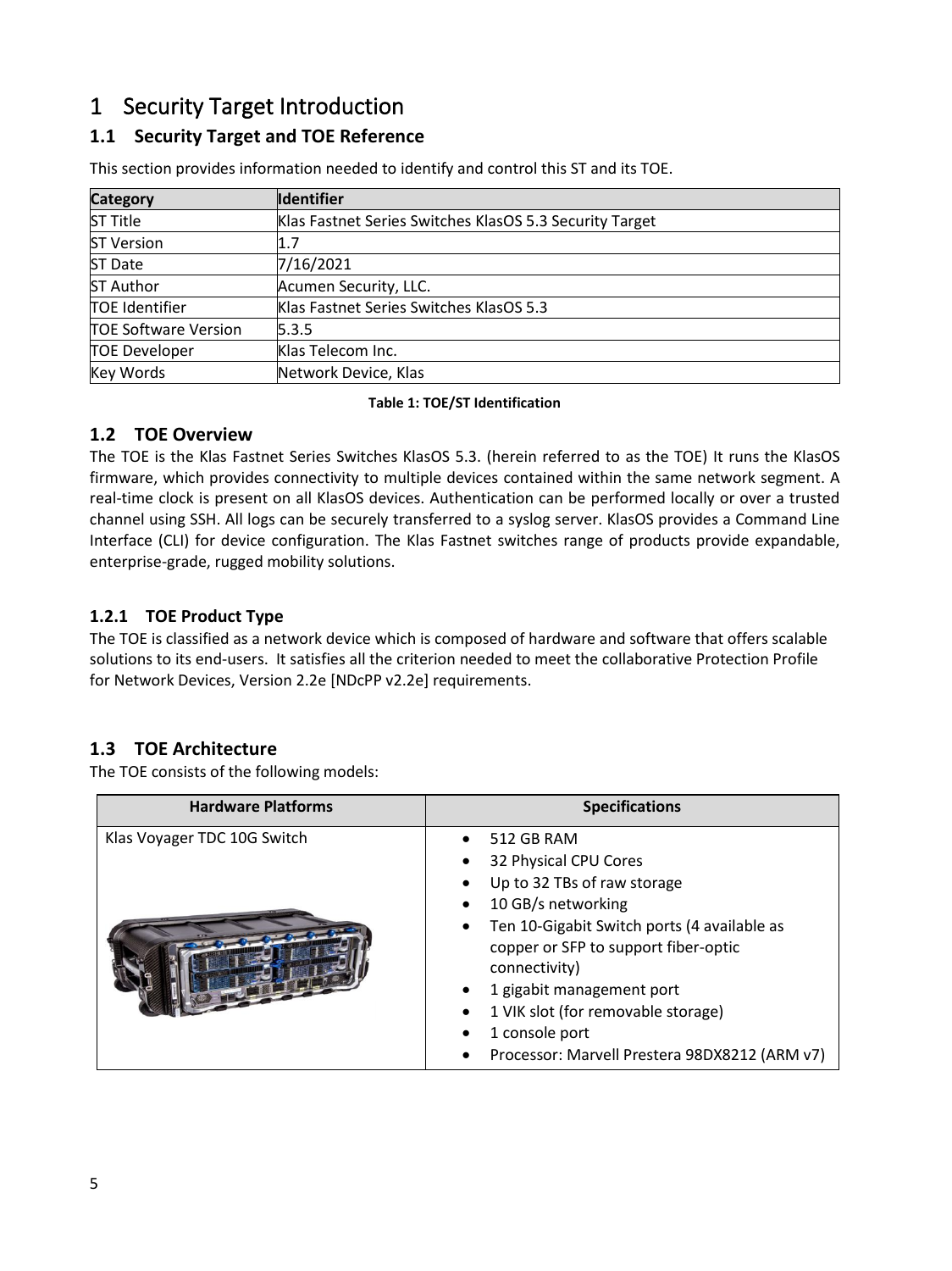| <b>Hardware Platforms</b>                                            | <b>Specifications</b>                                                                                                                                                                                                                                                                                                                                                                                                                                                                                                          |
|----------------------------------------------------------------------|--------------------------------------------------------------------------------------------------------------------------------------------------------------------------------------------------------------------------------------------------------------------------------------------------------------------------------------------------------------------------------------------------------------------------------------------------------------------------------------------------------------------------------|
| Klas Voyager TDC 12GG Switch<br><b>D-Tenz</b> SPP- 52 7 Tenz SPP- 52 | Small form factor variant of the Voyager TDC<br>Switch, the first 10 Gb/s switch available for the<br>tactical market<br>121 Gb/s backplane for line-speed processing<br>simultaneously on all ports<br>40 Gb/s trunk for speeds<br>$\bullet$<br>1x 40 Gb/s QSFP+ high-speed uplink port or 4x<br>10-Gigabit SFP+ ports (based on breakout cable<br>selection)<br>8x 1- Gb/s SFP+ ports<br>1 Gigabit management port,<br>1 VIK slot (for removable storage)<br>1 console port<br>Processor: Marvell Prestera 98DX8212 (ARM v7) |

**Table 1: TOE Models**

# <span id="page-5-0"></span>**1.4 TOE Evaluated Configuration**

The TOE also supports (sometimes optionally) secure connectivity with several other IT environment devices, including,

| <b>Component</b>                            | <b>Required</b> | <b>Usage/Purpose Description for TOE performance</b>                                                                                                                                                                                            |
|---------------------------------------------|-----------------|-------------------------------------------------------------------------------------------------------------------------------------------------------------------------------------------------------------------------------------------------|
| Management<br><b>Workstation/SSH Client</b> | Yes             | This includes any IT Environment Management workstation with a<br>SSH client installed that is used by the TOE administrator to<br>support TOE administration through SSH protected channel. Any<br>SSH client that supports SSHv2 may be used. |
| Syslog server                               | Yes             | The syslog audit server is used for remote storage of audit records<br>that have been generated by and transmitted from the TOE.                                                                                                                |

**Table 2: IT Environment Components**



Klas Voyager TDC Switch Deployment Diagram

**Figure 1: Klas Voyager TDC Deployment Diagram**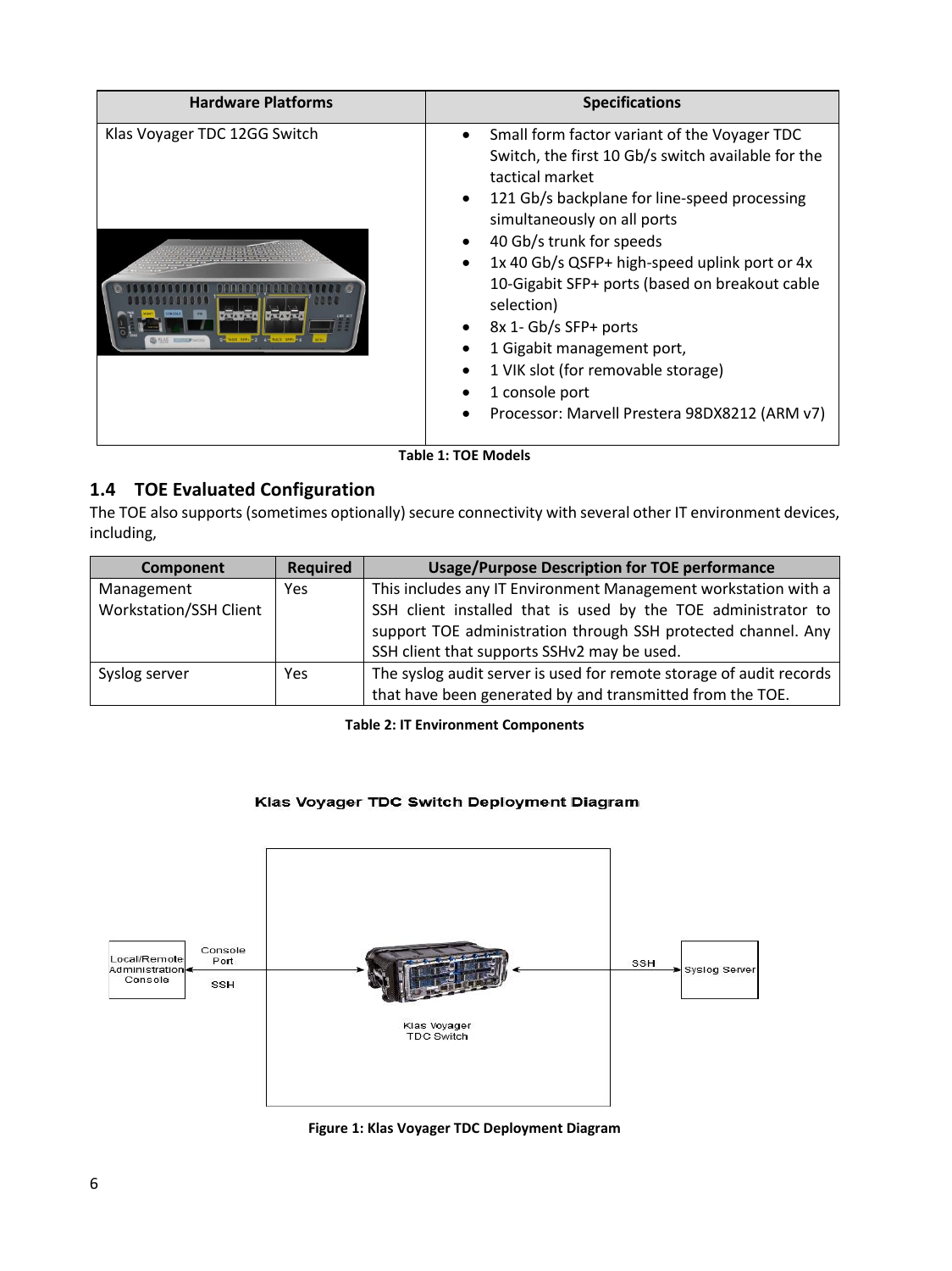# <span id="page-6-0"></span>**1.5 Physical Scope of the TOE**

The TOE boundary is the hardware appliance which is comprised of hardware and software components. It is deployed in an environment which contains the various IT components as depicted in Figure 1.

The TOE consists of the following devices:

• Klas Voyager TDC 10G Switch and Klas Voyager TDC 12GG Switch running KlasOS v 5.3.5 on Marvell Prestera 98DX8212 (ARM v7) processor.

# <span id="page-6-1"></span>**1.6 Logical Scope of the TOE**

The TOE implements the following security functional requirements:

- Security Audit
- Cryptographic Support
- Identification and Authentication
- Security Management
- Protection of the TSF
- TOE Access
- Trusted Path/Channels

Each of these security functionalities are covered in more detail below.

#### <span id="page-6-2"></span>**1.6.1 Security Audit**

The TOE generates audit events for all start-up and shutdown functions as well as all auditable events specified in Table 13 'Auditable Events'. Audit events are also generated for management actions specified in FAU GEN.1. The TOE can store audit records locally and export them to an external syslog server using SSHv2. Each audit record contains the date and time of the event, type of event, subject identity, and other relevant data of the event. Only a Security Administrator can enable logging to a syslog server.

#### <span id="page-6-3"></span>**1.6.2 Cryptographic Operations**

The TOE provides cryptographic support for the services described in Table 3. The related CAVP validation details are provided in Table 4. The operating system used is Klas OS v5.3.5. The TOE leverages OpenSSL 1.0.1u for cryptographic algorithms and OpenSSH 7.7p1 for SSH.

| <b>Cryptographic Method</b>               | <b>Usage</b>                                                                                                                                                                                                                                                                                                                                                                                                                                                                                                                                                                                                                                       |
|-------------------------------------------|----------------------------------------------------------------------------------------------------------------------------------------------------------------------------------------------------------------------------------------------------------------------------------------------------------------------------------------------------------------------------------------------------------------------------------------------------------------------------------------------------------------------------------------------------------------------------------------------------------------------------------------------------|
| FCS_CKM.1 Cryptographic Key Generation    | Cryptographic key generation conforming<br>to FIPS PUB 186-4 "Digital Signature<br>Standard (DSS)", Appendix B.3.<br>RSA Key sizes supported are 2048- bit or<br>$\bullet$<br>greater.<br>Cryptographic key generation conforming<br>to FIPS PUB 186-4 "Digital Signature<br>Standard (DSS)", Appendix B.4.<br>Elliptic NIST curves supported are: P-256<br>$\bullet$<br>and P-384.<br>FFC Schemes using 'safe-prime' groups<br>$\bullet$<br>that meet the following: "NIST Special<br>Publication 800-56A Revision 3,<br>Recommendation for Pair-Wise Key<br><b>Establishment Schemes Using Discrete</b><br>Logarithm Cryptography" and RFC 3526. |
| FCS_CKM.2 Cryptographic Key Establishment | RSA-based key establishment conforming<br>to RSAES-PKCS1-v1 5 as specified in                                                                                                                                                                                                                                                                                                                                                                                                                                                                                                                                                                      |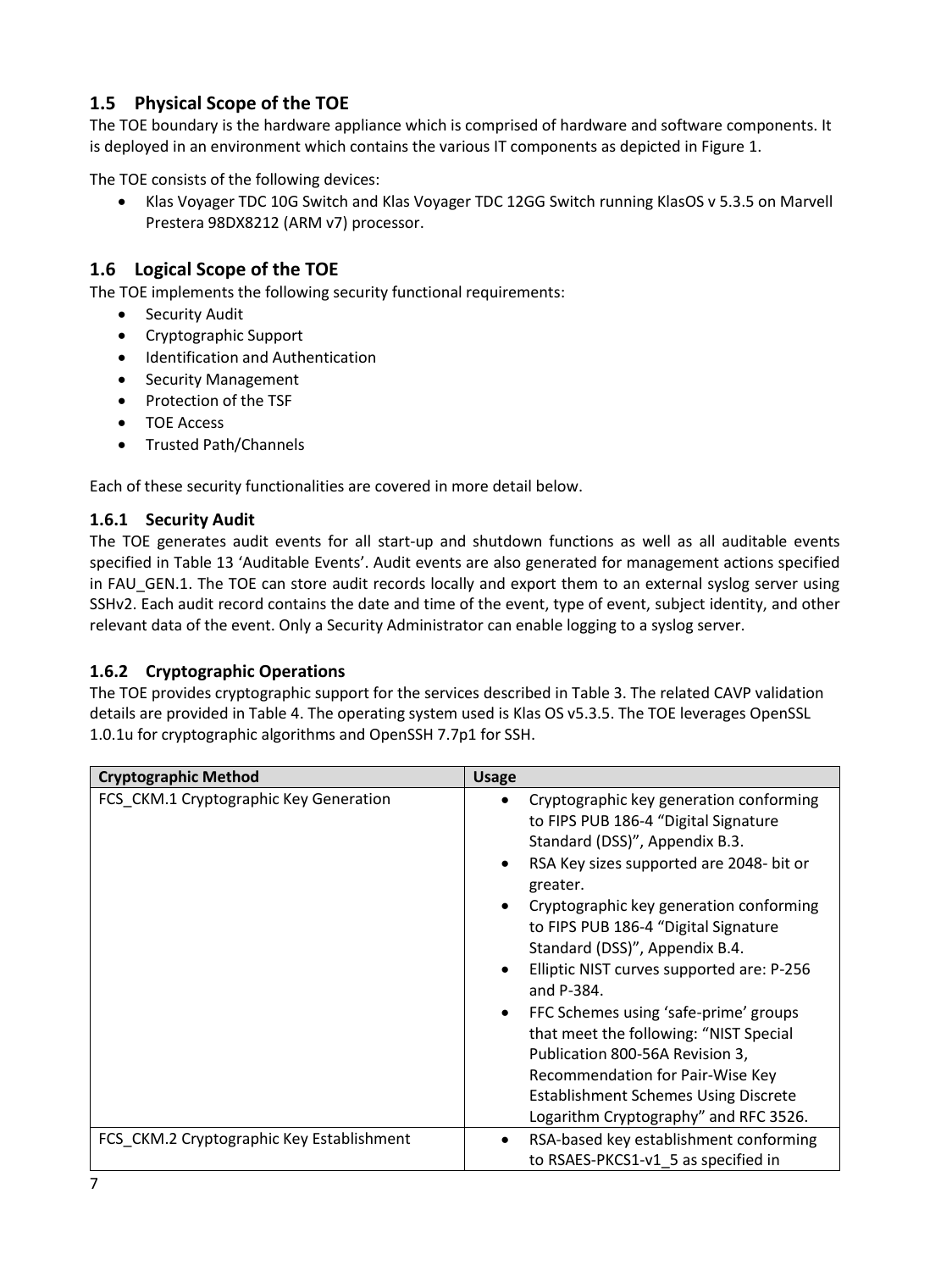| <b>Cryptographic Method</b>             | <b>Usage</b>                                                                                                                                                                                                                                                                                                                                                                                                                                                                                                                                                                                                                                      |
|-----------------------------------------|---------------------------------------------------------------------------------------------------------------------------------------------------------------------------------------------------------------------------------------------------------------------------------------------------------------------------------------------------------------------------------------------------------------------------------------------------------------------------------------------------------------------------------------------------------------------------------------------------------------------------------------------------|
|                                         | Section 7.2 of RFC 8017, Public-Key<br>Cryptography Standards (PKCS) #1: RSA<br><b>Cryptography Specifications Version 2.1</b><br>Elliptical curve-based establishment<br>$\bullet$<br>conforming to NIST Special Publication<br>800-56A Revision 3, "Recommendation for<br>Pair-Wise Key Establishment Schemes<br>Using Discrete Logarithm Cryptography";<br>FFC Schemes using "safe-prime" groups<br>$\bullet$<br>that meet the following: 'NIST Special<br>Publication 800-56A Revision 3,<br>"Recommendation for Pair-Wise Key<br><b>Establishment Schemes Using Discrete</b><br>Logarithm Cryptography" and [groups<br>listed in RFC 3526]]. |
| FCS_CKM.4 Cryptographic Key Destruction | Refer to Table 17 for Key Zeroization<br>$\bullet$<br>details.                                                                                                                                                                                                                                                                                                                                                                                                                                                                                                                                                                                    |
| FCS_COP.1/DataEncryption                | AES encryption and decryption conforming<br>$\bullet$<br>to CBC as specified in ISO 10116.<br>AES key size supported is 128 and 256 bits<br>$\bullet$<br>AES mode supported is CBC.<br>٠                                                                                                                                                                                                                                                                                                                                                                                                                                                          |
| FCS_COP.1/SigGen                        | RSA digital signature algorithm conforming<br>$\bullet$<br>to FIPS PUB 186-4, "Digital Signature<br>Standard (DSS)", Section 5.5, using PKCS #1<br>v2.1 Signature Schemes RSASSA-PSS<br>and/or RSASSA-PKCS1v1_5; ISO/IEC 9796-<br>2, Digital signature scheme 2 or Digital<br>Signature scheme 3.<br>RSA key sizes supported are: 2048 and<br>3072 bits.<br>Elliptical curve digital signature algorithm<br>conforming to FIPS PUB 186-4, "Digital<br>Signature Standard (DSS)", Section 6 and<br>Appendix D, Implementing NIST curves<br>ISO/IEC 14888-3, Section 6.4.<br>Elliptical curve key sizes supported are 256,<br>٠<br>and 384 bits.    |
| FCS_COP.1/Hash                          | Cryptographic hashing services conforming<br>$\bullet$<br>to ISO/IEC 10118-3:2004.<br>Hashing algorithms supported are: SHA-1,<br>SHA-256, SHA-384, and SHA-512.<br>Message digest sizes supported are: 160,<br>256, 384, and 512 bits.                                                                                                                                                                                                                                                                                                                                                                                                           |
| FCS_COP.1/KeyedHash                     | Keyed-hash message authentication<br>$\bullet$<br>conforming to ISO/IEC 9797-2:2011,<br>Section 7 "MAC Algorithm2".<br>Keyed hash algorithm supported are:<br>HMAC-SHA1, HMAC-SHA-256, HMAC-SHA-<br>384, and HMAC-SHA-512.                                                                                                                                                                                                                                                                                                                                                                                                                        |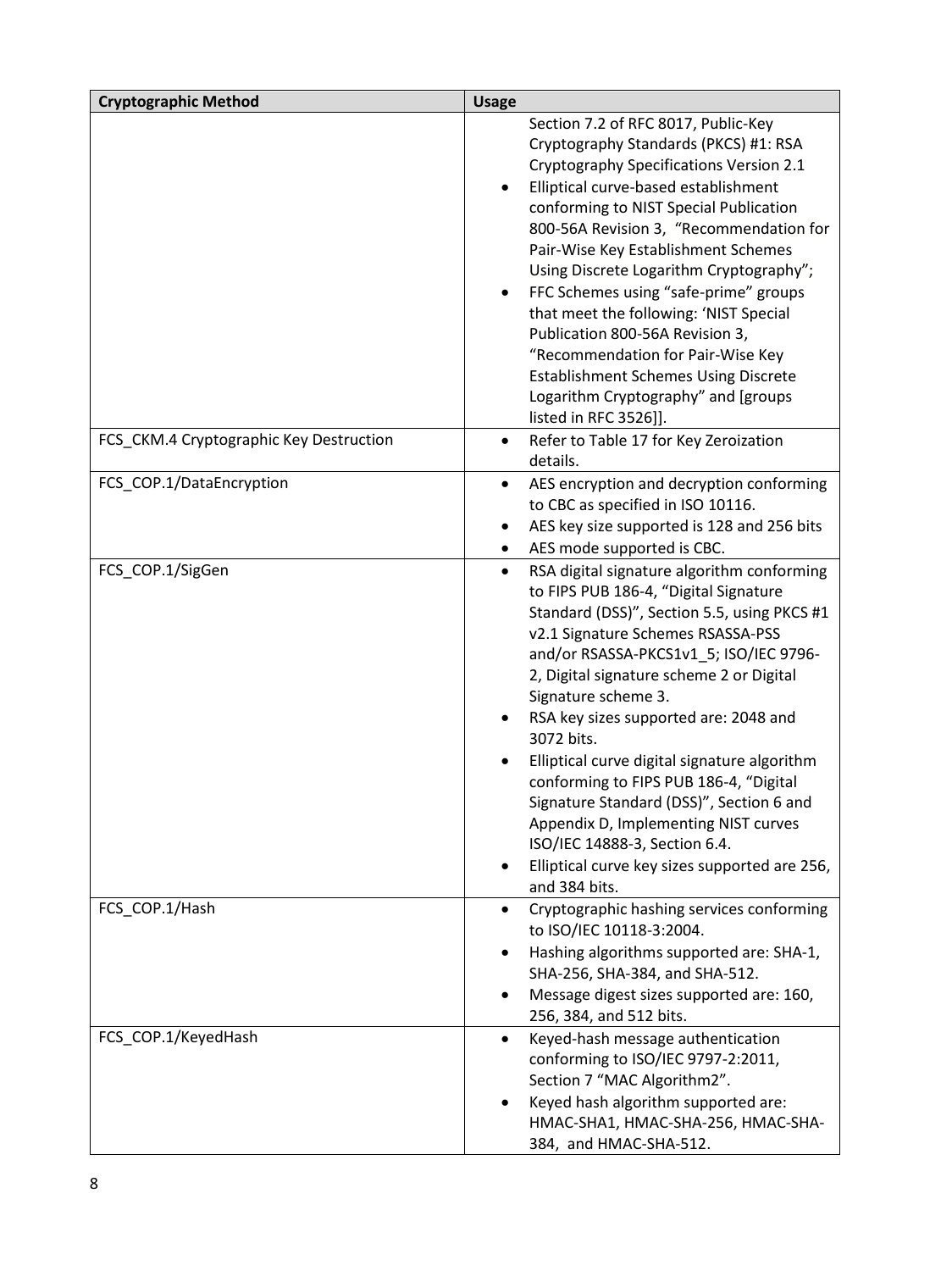| <b>Cryptographic Method</b>         | <b>Usage</b>                                                                                                                                                                                                                                                                                                                                                                                                                                                                                                                                                                                                                                                                                                                                                                                                                                                                                                                                                                                                                                                                                                                                                    |
|-------------------------------------|-----------------------------------------------------------------------------------------------------------------------------------------------------------------------------------------------------------------------------------------------------------------------------------------------------------------------------------------------------------------------------------------------------------------------------------------------------------------------------------------------------------------------------------------------------------------------------------------------------------------------------------------------------------------------------------------------------------------------------------------------------------------------------------------------------------------------------------------------------------------------------------------------------------------------------------------------------------------------------------------------------------------------------------------------------------------------------------------------------------------------------------------------------------------|
|                                     | Key sizes supported are: 160, 256, 384 and<br>$\bullet$<br>512 bits.<br>Message digest sizes supported are: 160,<br>$\bullet$<br>256, 384, and 512 bits.                                                                                                                                                                                                                                                                                                                                                                                                                                                                                                                                                                                                                                                                                                                                                                                                                                                                                                                                                                                                        |
| FCS_RBG_EXT.1 Random Bit Generation | Random number generation conforming to<br>$\bullet$<br>ISO/IEC 18031:2011 Table C.1 "Security<br>Strength Table for Hash Functions"<br>The TOE leverages CTR_DRBG(AES)<br>٠<br>CTR_DRBG seeded with a minimum of 256<br>bits of entropy.                                                                                                                                                                                                                                                                                                                                                                                                                                                                                                                                                                                                                                                                                                                                                                                                                                                                                                                        |
| FCS_SSHC_EXT.1 SSH Client Protocol  | The TOE supports SSH v2 protocol<br>$\bullet$<br>complaint to the following RFCs:4251,<br>4252, 4253, 4254, 5656, and 6668.<br>The TOE supports public-key based<br>authentication.<br>SSH public-key authentication uses ssh-rsa,<br>ecdsa-sha2-nistp256, ecdsa-sha2-nistp384.<br>SSH transport uses the following<br>encryption algorithms: aes128-cbc,<br>aes256-cbc.<br>Packets greater than 33,292 bytes in an<br>SSH transport connection are dropped.<br>SSH transport uses the following data<br>integrity MAC algorithms: hmac-sha1,<br>hmac-sha2-256, and hmac-sha2-512<br>Key exchange algorithms supported are:<br>$\bullet$<br>diffie-hellman-group14-sha1, ecdh-sha2-<br>nistp256 and ecdh-sha2-nistp384.<br>The TOE ensures that during SSH<br>$\bullet$<br>connections, the same session keys are<br>used for a threshold of no longer than one<br>hour and no more than one gigabyte of<br>transmitted data.<br>The TOE shall ensure that the SSH client<br>authenticates the identity of the SSH<br>server using a local database associating<br>each host name with its corresponding<br>public key as described in RFC 4251 Section<br>4.1. |
| FCS_SSHS_EXT.1 SSH Server Protocol  | The TOE supports SSH v2 protocol<br>$\bullet$<br>complaint to the following RFCs:4251,<br>4252, 4253, 4254, 5656, and 6668.<br>The TOE supports password-based and<br>٠<br>public-key-based authentication.<br>SSH public-key authentication uses ssh-rsa,<br>ecdsa-sha2-nistp256 and ecdsa-<br>sha2nistp384.                                                                                                                                                                                                                                                                                                                                                                                                                                                                                                                                                                                                                                                                                                                                                                                                                                                   |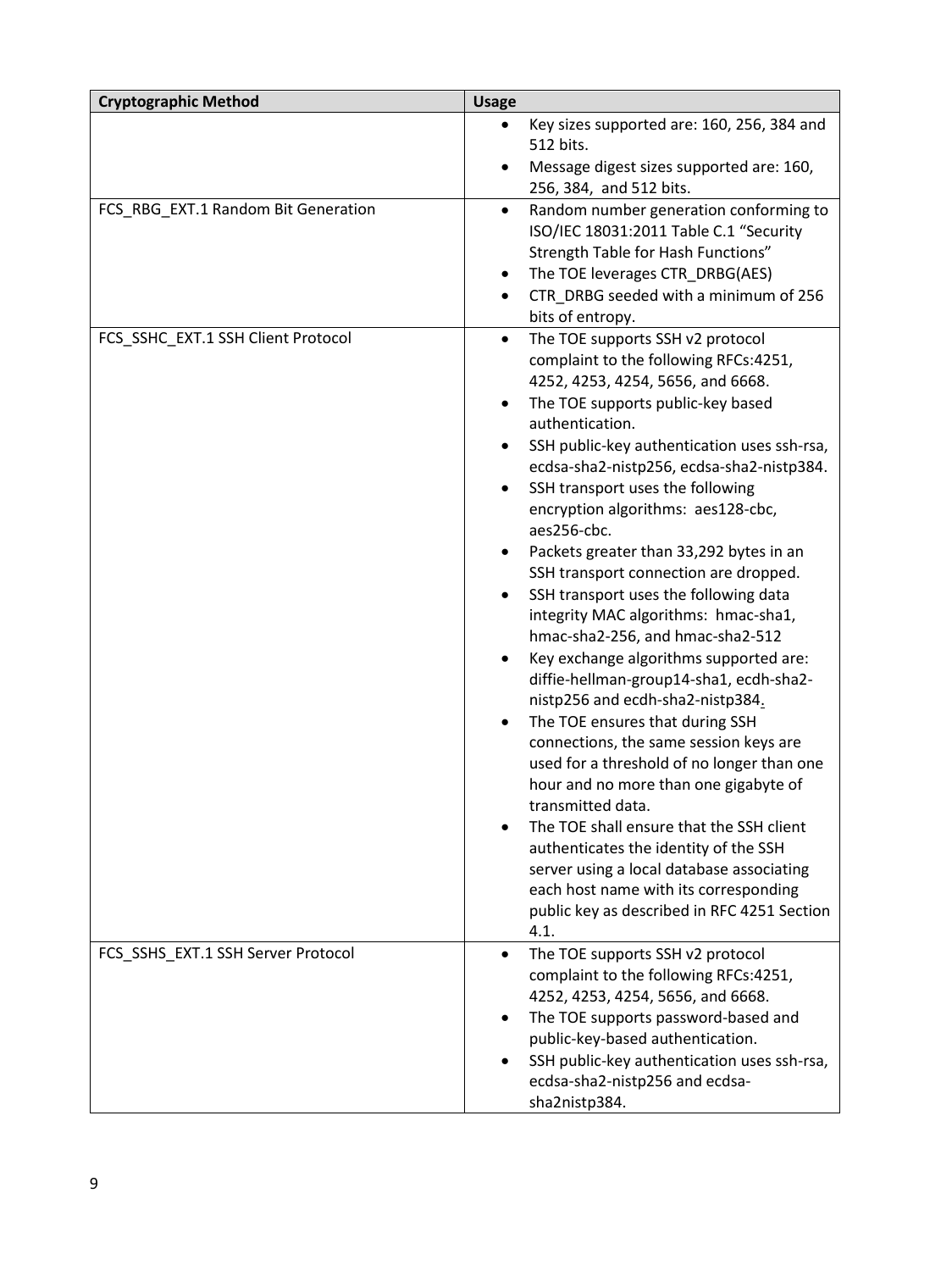| <b>Usage</b>                                                                                                                                                                                                                                                                                                                                                                                                                                                                                                                                                             |
|--------------------------------------------------------------------------------------------------------------------------------------------------------------------------------------------------------------------------------------------------------------------------------------------------------------------------------------------------------------------------------------------------------------------------------------------------------------------------------------------------------------------------------------------------------------------------|
| SSH transport uses the following<br>encryption algorithms: aes128-cbc, and<br>aes256-cbc.<br>Packets greater than 33,292 bytes in an<br>SSH transport connection are dropped.<br>SSH transport uses the following data<br>integrity MAC algorithms: hmac-sha1,<br>hmac-sha2-256, hmac-sha384, and hmac-<br>sha2-512<br>Key exchange algorithms supported are:<br>diffie-hellman-group14- sha1, ecdh-sha2-<br>nistp256 and ecdh-sha2-nistp384.<br>The TOE ensures that during SSH<br>connections, the same session keys are<br>used for a threshold of no longer than one |
| hour and no more than one gigabyte of<br>transmitted data.                                                                                                                                                                                                                                                                                                                                                                                                                                                                                                               |
|                                                                                                                                                                                                                                                                                                                                                                                                                                                                                                                                                                          |

#### **Table 3: TOE Cryptography Implementation**

| <b>Cryptographic Algorithms</b> | <b>CAVP</b>       |
|---------------------------------|-------------------|
| <b>RSA</b>                      | C2000             |
| <b>ECDSA</b>                    | C2000             |
| <b>DRBG</b>                     | C <sub>2000</sub> |
| <b>SHS</b>                      | C <sub>2000</sub> |
| HMAC-SHS                        | C2000             |
| <b>AES</b>                      | C <sub>2000</sub> |
| KAS                             | C2000             |

#### **Table 4: Cryptographic Algorithm Certificates**

#### <span id="page-9-0"></span>**1.6.3 Identification and Authentication**

All users must be authenticated by the TOE prior to carrying out any administrative actions. The TOE supports password-based and public-key based authentication. An administrator can set a minimum password length on the TOE which can be a minimum of 15 characters.

#### <span id="page-9-1"></span>**1.6.4 Security Management**

The TOE supports local and remote management of its security functions including:

- Local console CLI administration
- Remote CLI administration via SSHv2
- Configurable banner displayable at login
- Timeouts to terminate administrative sessions after a set period of inactivity
- Timed user lockout after multiple failed authentication attempts
- Configurable authentication failure parameters
- Re-enabling locked accounts
- Configurable cryptographic parameters

The administrative user can perform all the above security related management functions.

#### <span id="page-9-2"></span>**1.6.5 Protection of the TSF**

The TOE protects all passwords, pre-shared keys, symmetric keys, and private keys from unauthorized disclosure. Passwords are stored as SHA 512 hashes. The TOE executes self-tests during initial start-up to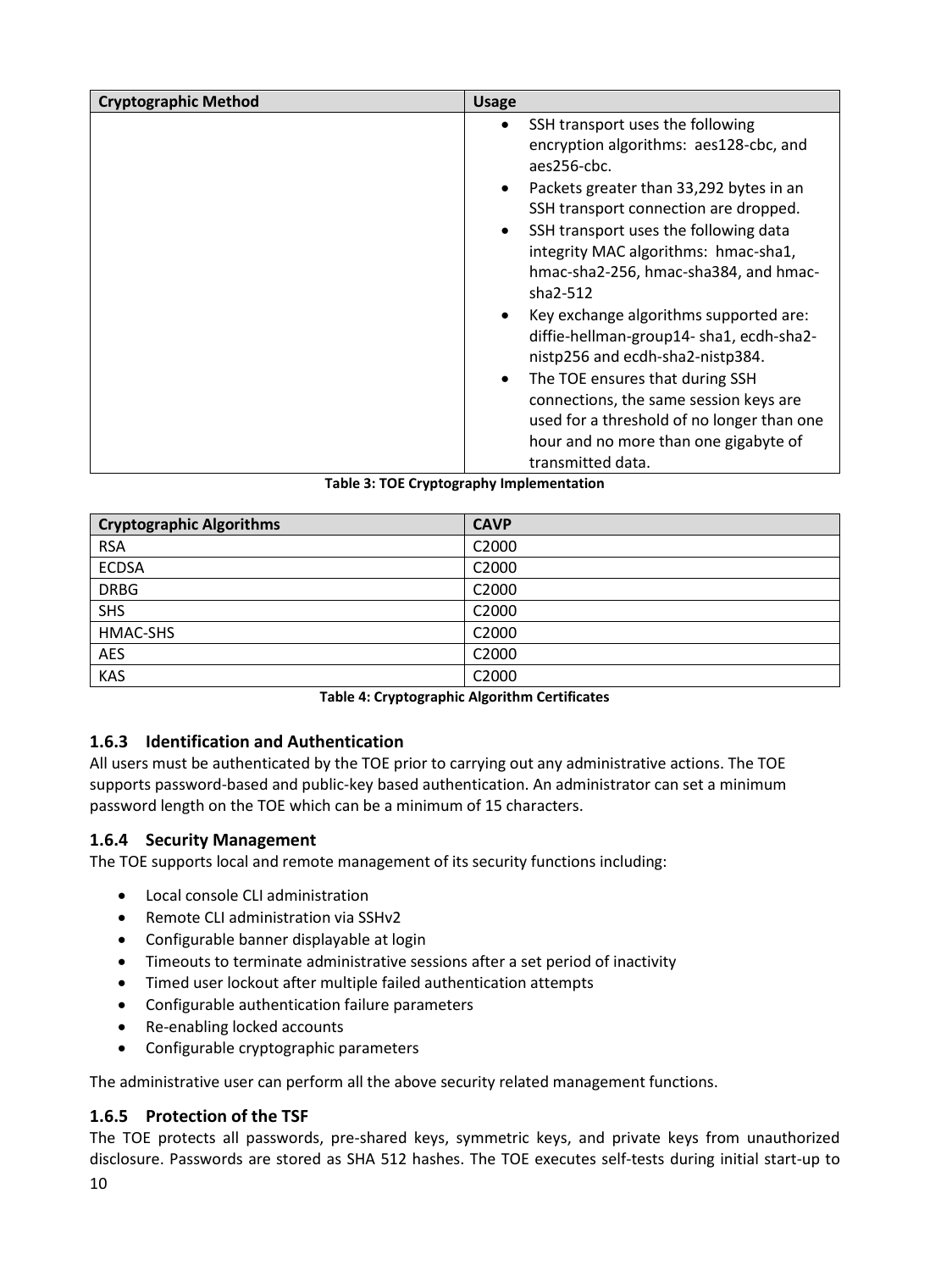ensure correct operation and enforcement of its security functions. The TOE internally maintains the date and time. An administrator can install software updates to the TOE after they are verified using a digital signature mechanism.

#### <span id="page-10-0"></span>**1.6.6 TOE Access**

The TOE displays a customizable banner before any administrative session can be established with it. The TOE will terminate local or remote interactive sessions after a specified period of session inactivity configured by an administrator. An administrator can terminate their own interactive local or remote sessions.

## <span id="page-10-1"></span>**1.6.7 Trusted Path/Channels**

The TOE supports SSH for secure communications with authorized IT entities such as syslog servers. The TOE supports SSHv2 (remote CLI) for secure remote administration.

# <span id="page-10-2"></span>**1.7 Excluded Functionality**

The following functionalities are excluded from the evaluation:

| <b>Excluded Functionality</b> | <b>Exclusion Rationale</b>         |
|-------------------------------|------------------------------------|
| <b>SNMP</b>                   | Not within the scope of evaluation |
| <b>NTP</b>                    | Not within the scope of evaluation |

**Table 5: Excluded Functionality**

## <span id="page-10-3"></span>**1.8 TOE Documentation**

The table below lists the TOE guidance documentation. CC and ST are provided in .pdf form on the NIAP portal.

| <b>Reference</b> | <b>Title</b>                                                          | <b>Version Date</b> |        |
|------------------|-----------------------------------------------------------------------|---------------------|--------|
| [CC]             | Klas Fastnet Series Switches KlasOS 5.3 Common Criteria Configuration | 1.0                 | August |
|                  | Guide                                                                 |                     | 9.2021 |

#### **Table 6: Documentation for the TOE**

#### <span id="page-10-4"></span>**1.9 Other References**

• collaborative Protection Profile for Network Devices, Version 2.2e [NDcPP v2.2e]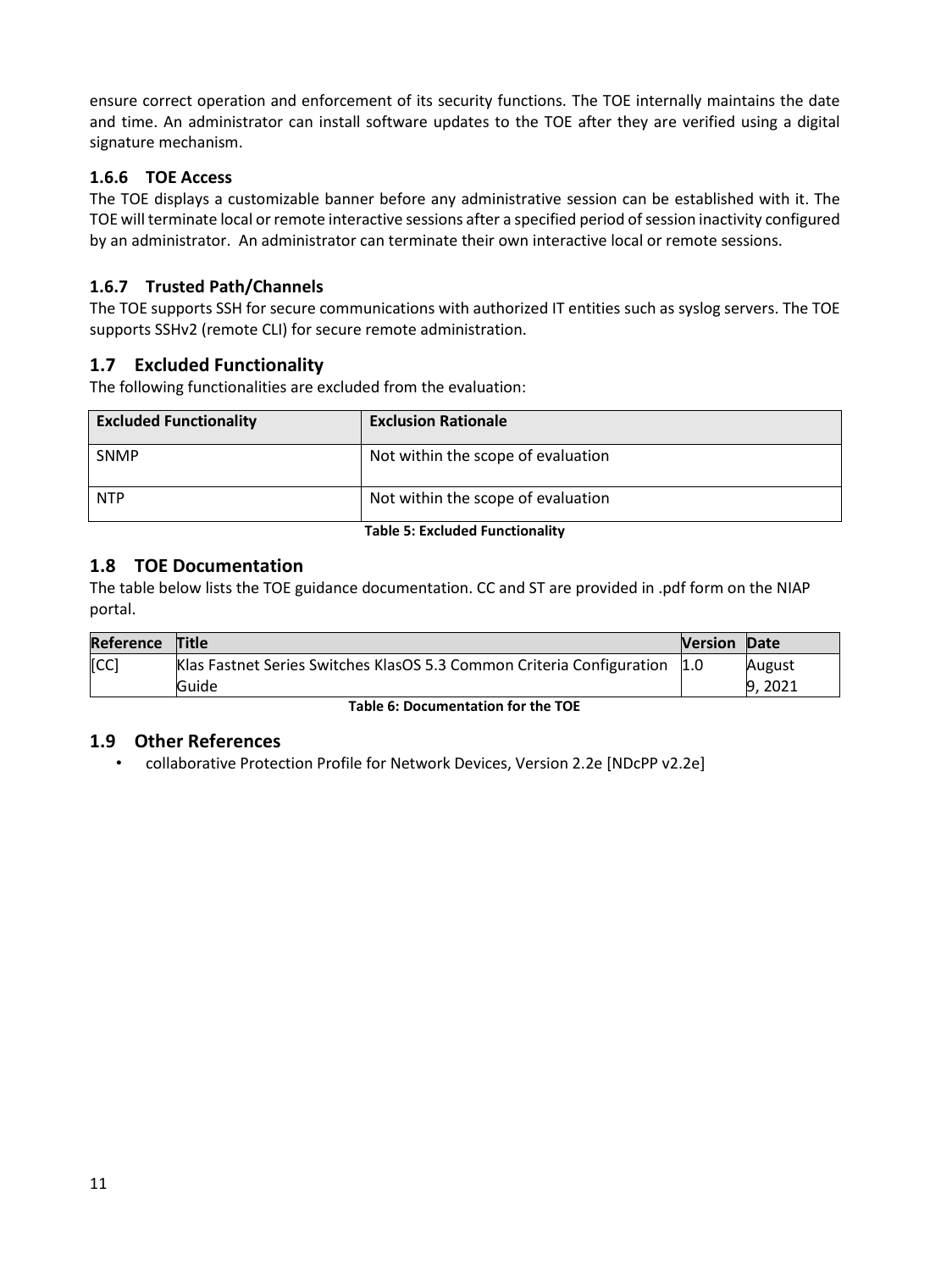# <span id="page-11-0"></span>**2 Conformance Claims**

# <span id="page-11-1"></span>**2.1 CC Conformance**

The TOE and ST are compliant with the Common Criteria (CC) Version 3.1, Revision 5, dated: April 2017.

This TOE is conformant to:

- Common Criteria for Information Technology Security Evaluations Part 1, Version 3.1, Revision 5, April 2017
- Common Criteria for Information Technology Security Evaluations Part 2, Version 3.1, Revision 5, April 2017: Part 2 extended
- Common Criteria for Information Technology Security Evaluations Part 3, Version 3.1, Revision 5, April 2017: Part 3 conformant

# <span id="page-11-2"></span>**2.2 Protection Profile Conformance**

This TOE is conformant to:

• Collaborative Protection Profile for Network Devices, Version 2.2e [NDcPP v2.2e]

# <span id="page-11-3"></span>**2.3 Conformance Rationale**

This Security Target provides exact conformance to Version 2.2e of the Collaborative Protection Profile for Network Devices. The security problem definition, security objectives and security requirements in this Security Target are all taken from the Protection Profile performing only operations defined in Section 3.

−

# <span id="page-11-4"></span>**2.4 NIAP Technical Decisions**

| <b>NIAP Technical Decisions for NDcPP v2.2e (TDs)</b>                                                    |                   |                                                            |
|----------------------------------------------------------------------------------------------------------|-------------------|------------------------------------------------------------|
| <b>Technical Decisions</b>                                                                               | <b>Applicable</b> | <b>Exclusion Rationale (if applicable)</b>                 |
| TD0592: NIT Technical Decision for Local<br><b>Storage of Audit Records</b>                              | Yes               |                                                            |
| <b>TD0591: NIT Technical Decision for Virtual</b><br>TOEs and hypervisors                                | <b>No</b>         | Not applicable as the TOE is not virtual.                  |
| TD0581 - NIT Technical Decision for Elliptic<br>curve-based key establishment and NIST SP<br>800-56Arev3 | Yes               |                                                            |
| TD0580 - NIT Technical Decision for<br>clarification about use of DH14 in<br>NDcPPv2.2e                  | Yes               |                                                            |
| TD0572 - NiT Technical Decision for<br>Restricting FTP_ITC.1 to only IP address<br>identifiers           | <b>No</b>         | Not applicable as TLSC is functionality is<br>not claimed. |
| TD0571 - NiT Technical Decision for<br>Guidance on how to handle FIA_AFL.1                               | Yes               |                                                            |
| TD0570 - NiT Technical Decision for<br>Clarification about FIA_AFL.1                                     | Yes               |                                                            |
| TD0569 - NIT Technical Decision for Session<br>ID Usage Conflict in FCS_DTLSS_EXT.1.7                    | No                | Not applicable as DTLS functionality is not<br>claimed.    |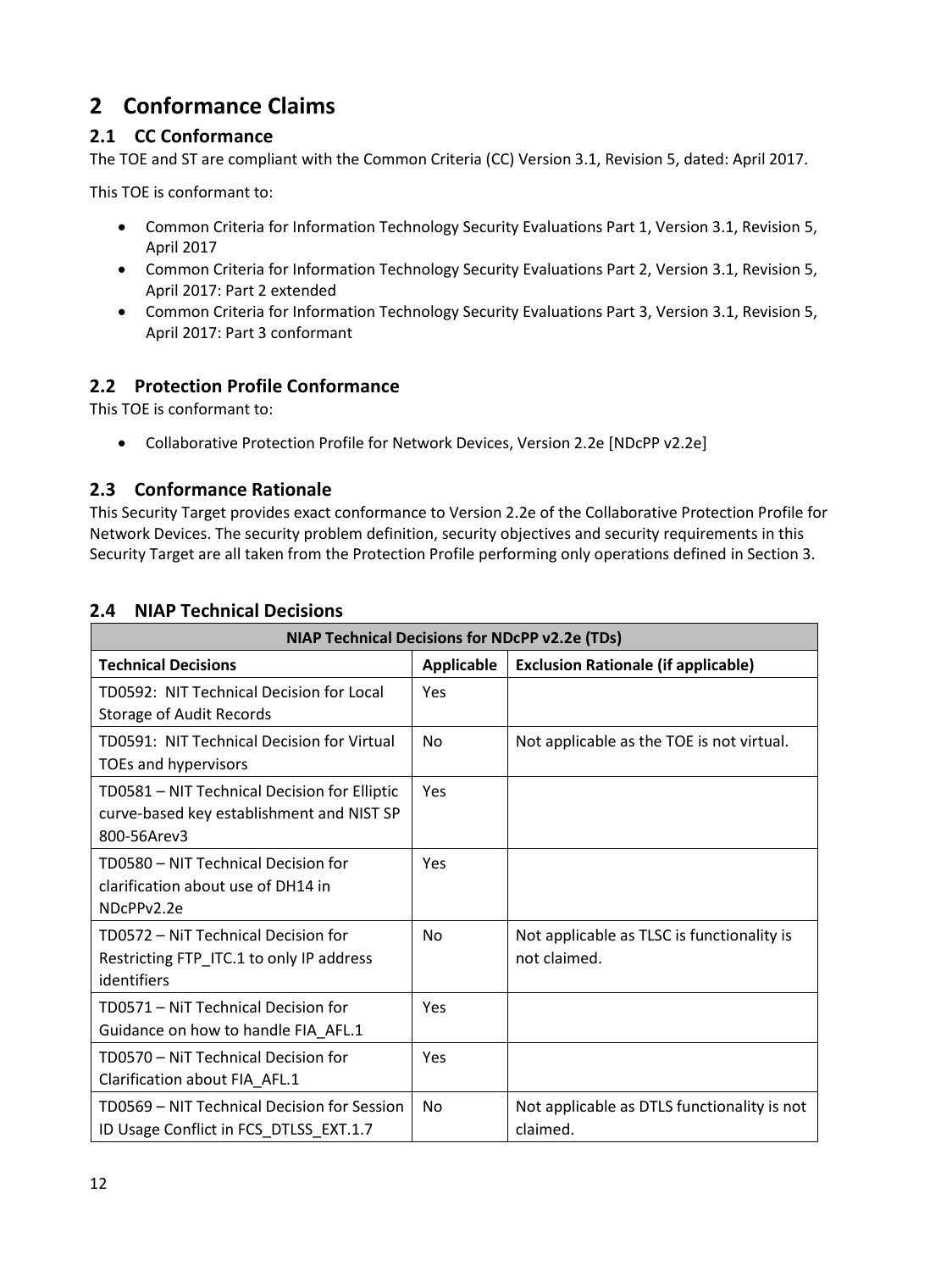| <b>NIAP Technical Decisions for NDcPP v2.2e (TDs)</b>                                     |           |                                                          |
|-------------------------------------------------------------------------------------------|-----------|----------------------------------------------------------|
| TD0564 - NiT Technical Decision for<br><b>Vulnerability Analysis Search Criteria</b>      | Yes       |                                                          |
| TD0563 - NiT Technical Decision for<br>Clarification of audit date information            | Yes       |                                                          |
| TD0556: NIT Technical Decision for RFC<br>5077 question                                   | <b>No</b> | Not applicable as TLSS functionality is not<br>claimed.  |
| TD0555: NIT Technical Decision for RFC<br>Reference incorrect in TLSS Test                | <b>No</b> | Not applicable as TLSS functionality is not<br>claimed.  |
| TD0547: NIT Technical Decision for<br>Clarification on developer disclosure of<br>AVA_VAN | Yes       |                                                          |
| TD0546: NIT Technical Decision for DTLS -<br>clarification of Application Note 63         | <b>No</b> | Not applicable as DTLS functionality is not<br>claimed.  |
| TD0538 - NIT Technical Decision for<br>Outdated link to allowed with list                 | Yes       |                                                          |
| TD0537 - NIT Technical Decision for<br>Incorrect reference to FCS_TLSC_EXT.2.3            | <b>No</b> | Not applicable as X.509 functionality is not<br>claimed. |
| TD0536 - NIT Technical Decision for Update<br><b>Verification Inconsistency</b>           | Yes       |                                                          |
| TD0528 - NIT Technical Decision for Missing<br>EAs for FCS_NTP_EXT.1.4                    | No        | Not applicable as FCS_NTP_EXT.1.4 is not<br>claimed.     |
| TD0527 - Updates to Certificate Revocation<br>Testing (FIA x509 EXT.1)                    | <b>No</b> | Not applicable as X.509 functionality is not<br>claimed. |

**Table 7: NIAP Technical Decisions**

# <span id="page-12-0"></span>**3 Security Problem Definition**

The security problem definition has been taken from [NDcPP v2.2e] and is reproduced here for the convenience of the reader. The security problem is described in terms of the threats that the TOE is expected to address, assumptions about the operational environment, and any organizational security policies that the TOE is expected to enforce.

# <span id="page-12-1"></span>**3.1 Threats**

The threats for the Network Device are grouped according to functional areas of the device in the sections below.

| ID                                  | <b>Threat</b>                                                                                                                                                                                                                                                                                                                                                                                                |
|-------------------------------------|--------------------------------------------------------------------------------------------------------------------------------------------------------------------------------------------------------------------------------------------------------------------------------------------------------------------------------------------------------------------------------------------------------------|
| T.UNAUTHORIZED ADMINISTRATOR ACCESS | Threat agents may attempt to gain Administrator access to<br>the Network Device by nefarious means such as<br>masquerading as an Administrator to the device,<br>masquerading as the device to an Administrator, replaying<br>an administrative session (in its entirety, or selected<br>portions), or performing man-in-the-middle attacks, which<br>would provide access to the administrative session, or |
|                                     | sessions between Network Devices. Successfully gaining<br>Administrator access allows malicious actions<br>that                                                                                                                                                                                                                                                                                              |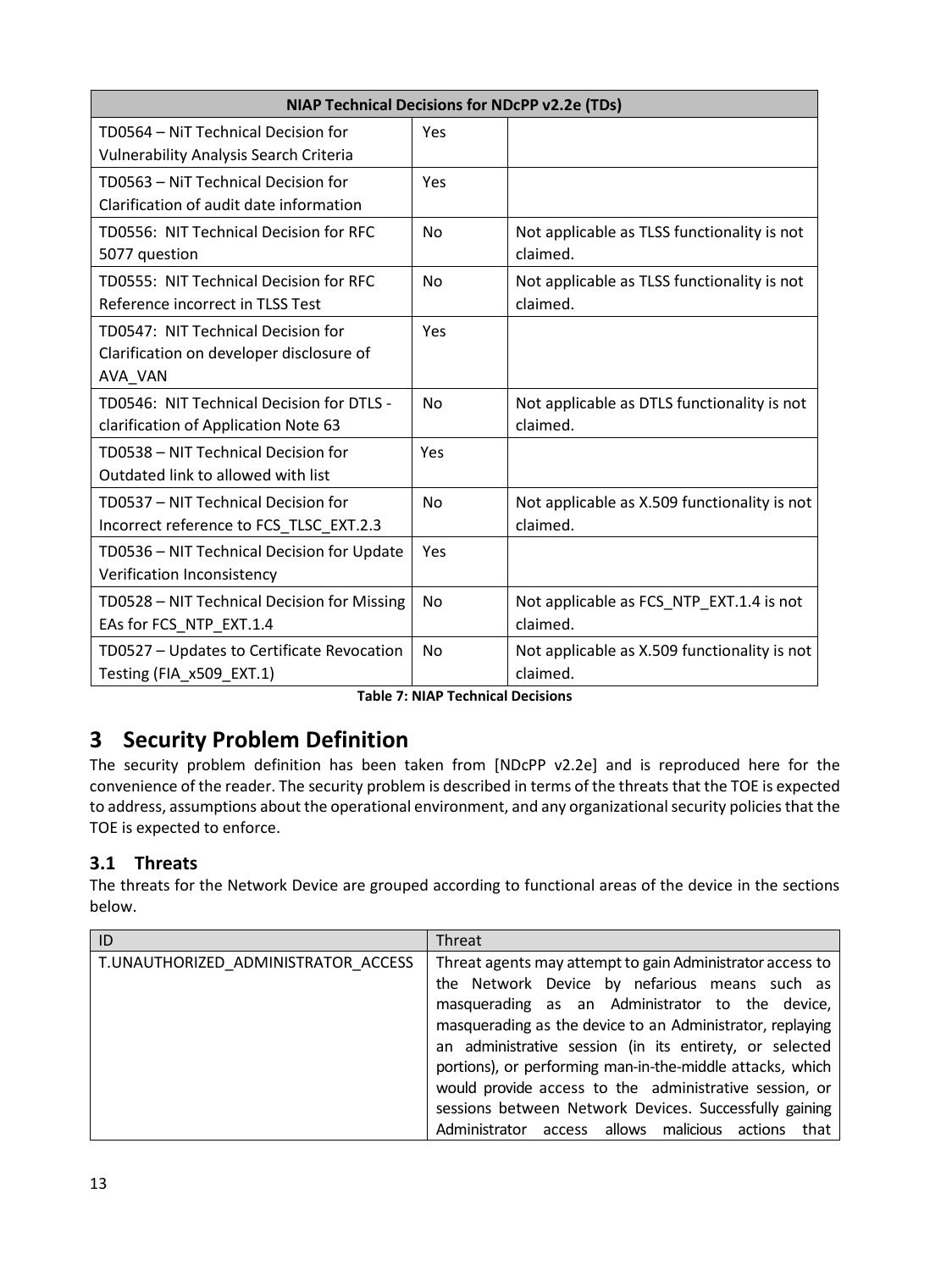| ID                                  | Threat                                                                                                                           |
|-------------------------------------|----------------------------------------------------------------------------------------------------------------------------------|
|                                     | compromise the security functionality of the device and the                                                                      |
|                                     | network on which it resides.                                                                                                     |
| T.WEAK_CRYPTOGRAPHY                 | Threat agents may exploit weak cryptographic algorithms                                                                          |
|                                     | or perform a cryptographic exhaust against the key                                                                               |
|                                     | space. Poorly chosen encryption algorithms, modes, and                                                                           |
|                                     | key sizes will allow attackers to compromise the                                                                                 |
|                                     | algorithms, or brute force exhaust the key space and give                                                                        |
|                                     | them unauthorized access allowing them to read,                                                                                  |
|                                     | manipulate and/or control the traffic with minimal effort.                                                                       |
| T.UNTRUSTED_COMMUNICATION_CHANNELS  | Threat agents may attempt to target Network Devices                                                                              |
|                                     | that do not use standardized secure tunneling protocols to                                                                       |
|                                     | protect the critical network traffic. Attackers may take                                                                         |
|                                     | advantage of poorly designed protocols or poor key                                                                               |
|                                     | management to successfully perform man-in-the-middle                                                                             |
|                                     | attacks, replay attacks, etc. Successful attacks will result in<br>loss of confidentiality and integrity of the critical network |
|                                     | traffic, and potentially could lead to a compromise of the                                                                       |
|                                     | Network Device itself.                                                                                                           |
| T.WEAK_AUTHENTICATION_ENDPOINTS     | Threat agents may take advantage of secure protocols that                                                                        |
|                                     | use weak methods to authenticate the endpoints, e.g. a                                                                           |
|                                     | shared password that is guessable or transported as                                                                              |
|                                     | plaintext. The consequences are the same as a poorly                                                                             |
|                                     | designed protocol, the attacker could masquerade as the                                                                          |
|                                     | Administrator or another device, and the attacker could                                                                          |
|                                     | insert themselves into the network stream and perform a                                                                          |
|                                     | man-in-the-middle attack. The result is the critical network<br>traffic is exposed and there could be a loss of confidentiality  |
|                                     | and integrity, and potentially the Network Device itself could                                                                   |
|                                     | be compromised.                                                                                                                  |
| T.UPDATE_COMPROMISE                 | Threat agents may attempt to provide a compromised                                                                               |
|                                     | update of the software or firmware which undermines the                                                                          |
|                                     | security functionality of the device. Non-validated updates                                                                      |
|                                     | updates validated using non-secure or weak<br>or                                                                                 |
|                                     | cryptography leave the update firmware vulnerable to                                                                             |
|                                     | surreptitious alteration.                                                                                                        |
| T.UNDETECTED_ACTIVITY               | Threat agents may attempt to access, change, and/or                                                                              |
|                                     | modify the security functionality of the Network Device                                                                          |
|                                     | without Administrator awareness. This could result in the                                                                        |
|                                     | attacker finding an avenue (e.g., misconfiguration, flaw in                                                                      |
|                                     | to compromise the device and the<br>the product)                                                                                 |
|                                     | Administrator would have no knowledge that the device has                                                                        |
|                                     | been compromised.                                                                                                                |
| T.SECURITY_FUNCTIONALITY_COMPROMISE | Threat agents may compromise credentials and device                                                                              |
|                                     | data enabling continued access to the Network Device and<br>its critical data. The compromise of credentials includes            |
|                                     | existing credentials<br>replacing<br>with an<br>attacker's                                                                       |
|                                     | credentials, modifying existing credentials, or obtaining the                                                                    |
|                                     | Administrator or device credentials for use by the attacker.                                                                     |
| T.PASSWORD_CRACKING                 | Threat agents may be able to take advantage of weak                                                                              |
|                                     | administrative passwords to gain privileged access to the                                                                        |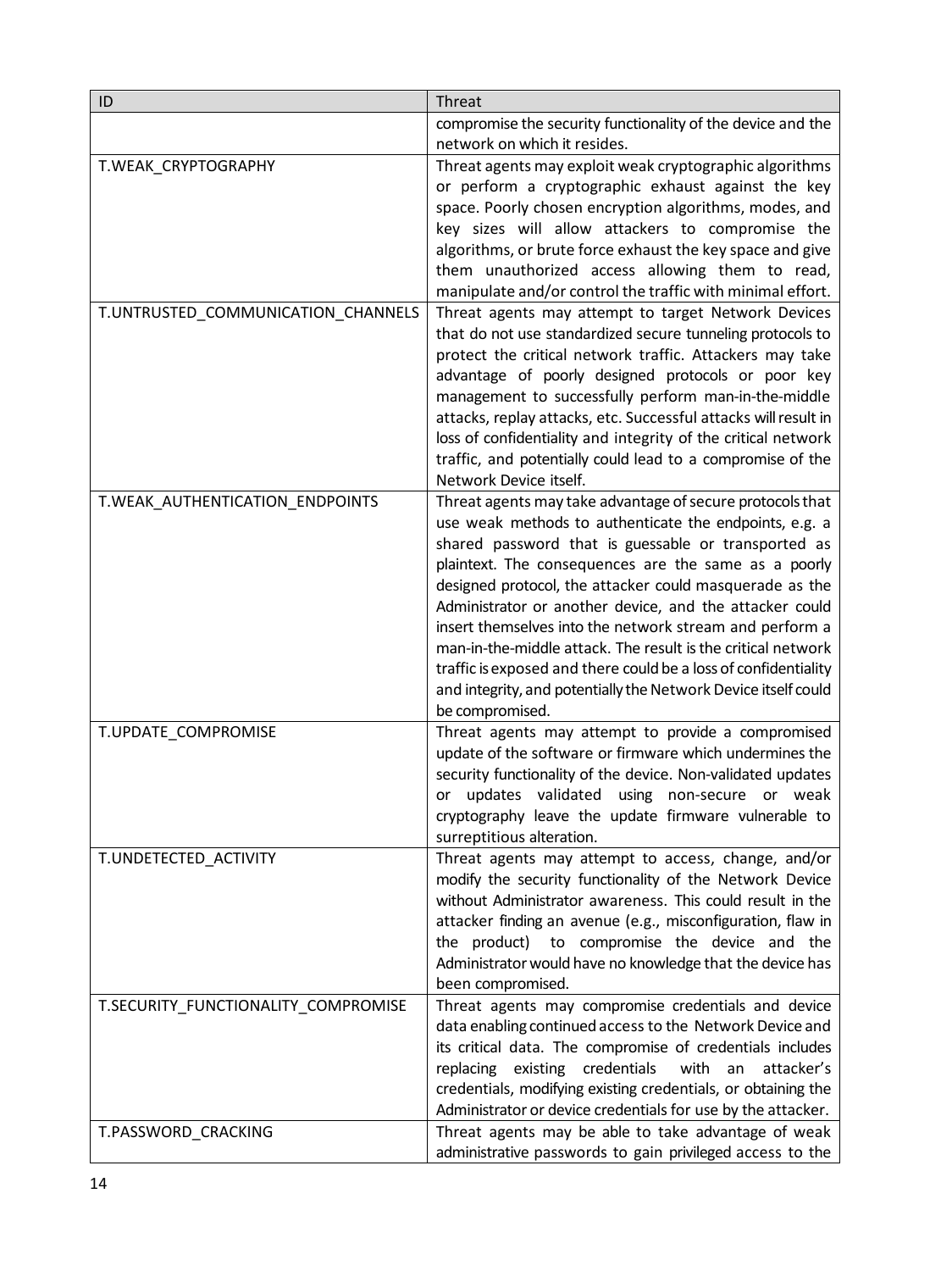| ID                               | Threat                                                                                                                                                                                                                                                                                                                  |
|----------------------------------|-------------------------------------------------------------------------------------------------------------------------------------------------------------------------------------------------------------------------------------------------------------------------------------------------------------------------|
|                                  | device. Having privileged access to the device provides the<br>attacker unfettered access to the network traffic and may<br>allow them to take advantage of any trust relationships with<br>other Network Devices.                                                                                                      |
| T.SECURITY FUNCTIONALITY FAILURE | An external, unauthorized entity could make use of failed or<br>compromised security functionality and might therefore<br>subsequently use or abuse security functions without prior<br>authentication to access, change or modify device data,<br>critical network traffic or security functionality of the<br>device. |

#### **Table 8: Threats**

# <span id="page-14-0"></span>**3.2 Assumptions**

This section describes the assumptions made in identification of the threats and security requirements for Network Devices. The Network Device is not expected to provide assurance in any of these areas, and as a result, requirements are not included to mitigate the threats associated with them. The table below describes conditions which are assumed to exist in the environment where the TOE is deployed. These assumptions are referenced from the PP and remain unchanged from their original source.

| ID                           | <b>Assumption</b>                                                        |
|------------------------------|--------------------------------------------------------------------------|
| A.PHYSICAL PROTECTION        | The Network Device is assumed to be physically protected in its          |
|                              | operational environment and not subject to physical attacks that         |
|                              | compromise the security or interfere with the device's physical          |
|                              | interconnections and correct operation. This protection is assumed to    |
|                              | be sufficient to protect the device and the data it contains. As a       |
|                              | result, the cPP does not include any requirements on physical            |
|                              | tamper protection or other physical attack mitigations. The cPP does     |
|                              | not expect the product to defend against physical access to the          |
|                              | device that allows unauthorized entities to extract data, bypass other   |
|                              | controls, or otherwise manipulate the device. For vNDs, this             |
|                              | assumption applies to the physical platform on which the VM runs.        |
| A.LIMITED_FUNCTIONALITY      | The device is assumed to provide networking functionality as its core    |
|                              | function and not provide functionality/services that could be            |
|                              | deemed as general purpose computing. For example, the device             |
|                              | should not provide a computing platform for general purpose              |
|                              | applications (unrelated to networking functionality).                    |
|                              |                                                                          |
|                              | In the case of vNDs, the VS is considered part of the TOE with only      |
|                              | one vND instance for each physical hardware platform. The                |
|                              | exception being where components of the distributed TOE run inside       |
|                              | more than one virtual machine (VM) on a single VS. There are no other    |
|                              | guest VMs on the physical platform providing non-Network Device          |
|                              | functionality.                                                           |
| A.NO_THRU_TRAFFIC_PROTECTION | A standard/generic Network Device does not provide any assurance         |
|                              | regarding the protection of traffic that traverses it. The intent is for |
|                              | the Network Device to protect data that originates on or is destined     |
|                              | to the device itself, to include administrative data and audit data.     |
|                              | Traffic that is traversing the Network Device, destined for another      |
|                              | network entity, is not covered by the NDcPP. It is assumed that this     |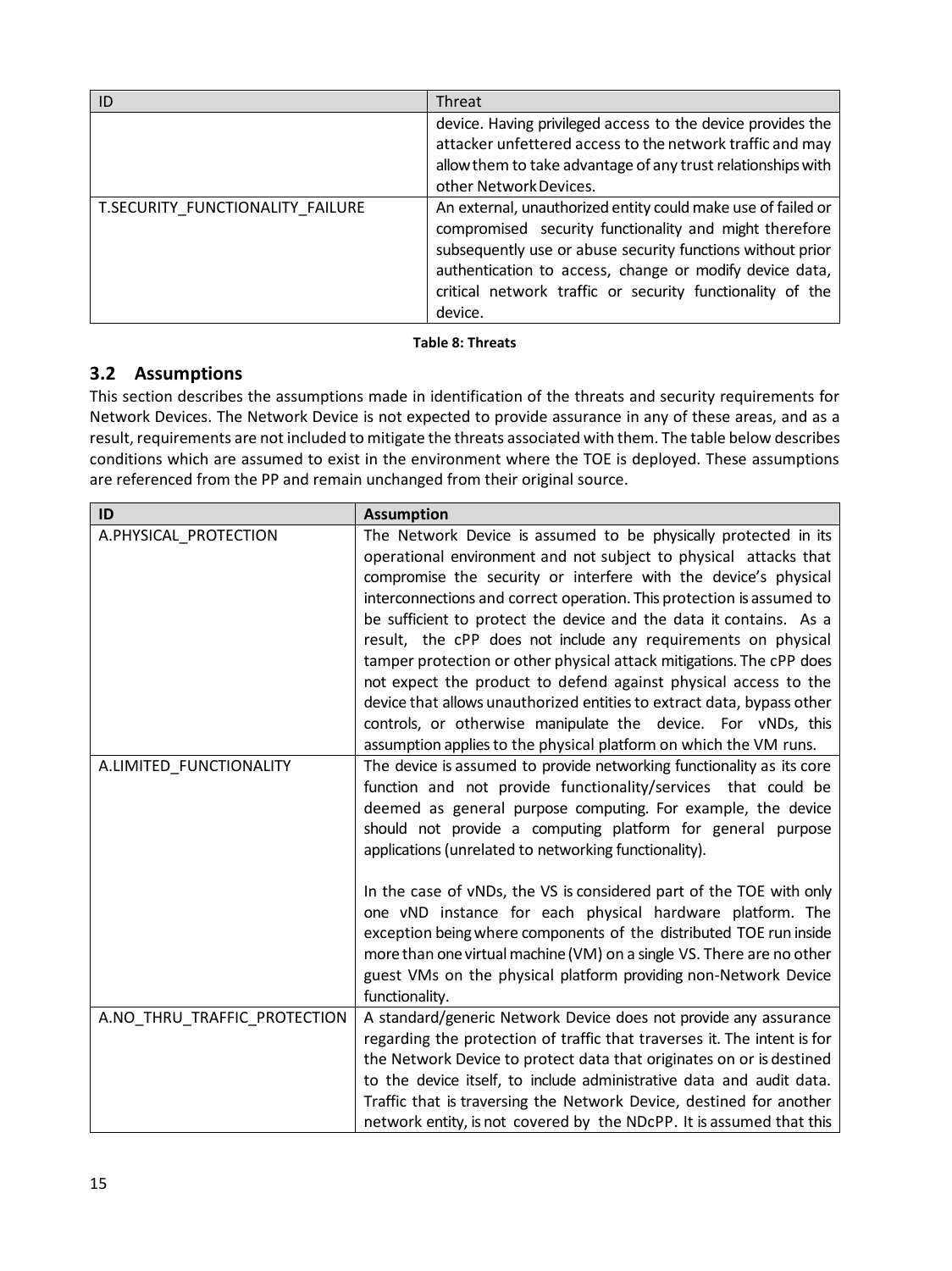| ID                         | <b>Assumption</b>                                                        |
|----------------------------|--------------------------------------------------------------------------|
|                            | protection will be covered by cPPs and PP-Modules for particular         |
|                            | types of Network Devices (e.g., firewall).                               |
| A.TRUSTED_ADMINISTRATOR    | The Security Administrator(s) for the Network Device are assumed to      |
|                            | be trusted and to act in the best interest of security for the           |
|                            | organization. This includes appropriately trained, following policy, and |
|                            | adhering to guidance documentation. Administrators are trusted to        |
|                            | ensure passwords/credentials have sufficient strength and entropy        |
|                            | and to lack malicious intent when administering the device. The          |
|                            | Network Device is not expected to be capable of defending against a      |
|                            | malicious Administrator that actively works to bypass or compromise      |
|                            | the security of the device.                                              |
|                            | For TOEs supporting X.509v3 certificate-based authentication, the        |
|                            | Security Administrator(s) are expected to fully validate (e.g. offline   |
|                            | verification) any CA certificate (root CA certificate or intermediate CA |
|                            | certificate) loaded into the TOE's trust store (aka 'root store', '      |
|                            | trusted CA Key Store', or similar) as a trust anchor prior to use (e.g.  |
|                            | offline verification).                                                   |
| A.REGULAR UPDATES          | The Network Device firmware and software is assumed to be                |
|                            | updated by an Administrator on a regular basis in response to the        |
|                            | release of product updates due to known vulnerabilities.                 |
| A.ADMIN_CREDENTIALS_SECURE | The Administrator's credentials (private key) used to access the         |
|                            | Network Device are protected by the platform on which they reside.       |
| A.RESIDUAL_INFORMATION     | The Administrator must ensure that there is no unauthorized access       |
|                            | possible for sensitive residual information (e.g. cryptographic keys,    |
|                            | keying material, PINs, passwords etc.) on networking equipment           |
|                            | when the equipment is discarded or removed from its operational          |
|                            | environment.                                                             |

#### **Table 9: Assumptions**

# <span id="page-15-0"></span>**3.3 Organizational Security Policy**

An organizational security policy is a set of rules, practices, and procedures imposed by an organization to address its security needs. For the purposes of this cPP, a single policy is described in the section below.

|                 | <b>OSP</b>                                                              |
|-----------------|-------------------------------------------------------------------------|
| P.ACCESS BANNER | The TOE shall display an initial banner describing restrictions of use, |
|                 | legal agreements, or any other appropriate information to which         |
|                 | users consent by accessing the TOE.                                     |

**Table 10: Organizational Security Policy**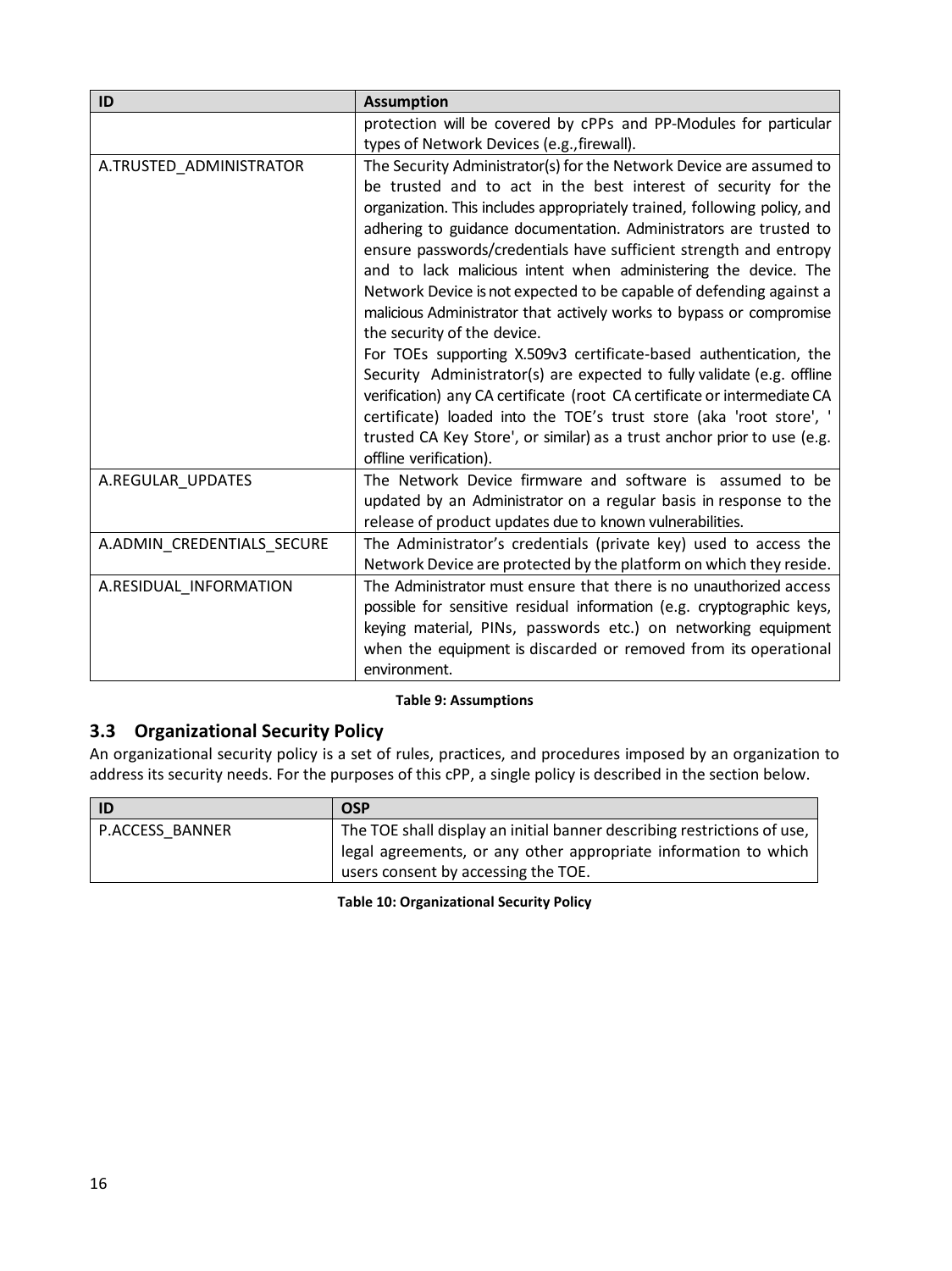# <span id="page-16-0"></span>**4 Security Objectives**

The security objectives have been taken from [NDcPP v2.2e] and are reproduced here for the convenience of the reader.

# <span id="page-16-1"></span>**4.1 Security Objectives for the Operational Environment**

The following subsections describe objectives for the Operational Environment.

| ID                            | <b>Objective for the Operation Environment</b>                                                                                            |
|-------------------------------|-------------------------------------------------------------------------------------------------------------------------------------------|
| <b>OE.PHYSICAL</b>            | Physical security, commensurate with the value of the TOE and the                                                                         |
|                               | data it contains, is provided by the environment.                                                                                         |
| OE.NO_GENERAL_PURPOSE         | There are no general-purpose computing capabilities (e.g.,                                                                                |
|                               | compilers or user applications) available on the TOE, other than                                                                          |
|                               | those services necessary for the operation, administration and                                                                            |
|                               | support of the TOE. Note: For vNDs the TOE includes only the                                                                              |
|                               | contents of the its own VM, and does not include other VMs or the<br>VS.                                                                  |
|                               |                                                                                                                                           |
| OE.NO_THRU_TRAFFIC_PROTECTION | The TOE does not provide any protection of traffic that traverses<br>it. It is assumed that protection of this traffic will be covered by |
|                               | other security and assurance measures in the operational                                                                                  |
|                               | environment.                                                                                                                              |
| OE.TRUSTED_ADMIN              | Security Administrators are trusted to follow and apply all                                                                               |
|                               | guidance documentation in a trusted manner. For vNDs, this                                                                                |
|                               | includes the VS Administrator responsible for configuring the VMs                                                                         |
|                               | that implement ND functionality.                                                                                                          |
|                               |                                                                                                                                           |
|                               | For TOEs supporting X.509v3 certificate-based authentication,                                                                             |
|                               | the Security Administrator(s) are assumed to monitor the                                                                                  |
|                               | revocation status of all certificates in the TOE's trust store and to                                                                     |
|                               | remove any certificate from the TOE's trust store in case such                                                                            |
| <b>OE.UPDATES</b>             | certificate can no longer be trusted.<br>The TOE firmware and software is updated by an Administrator on                                  |
|                               | a regular basis in response to the release of product updates due                                                                         |
|                               | to known vulnerabilities.                                                                                                                 |
| OE.ADMIN_CREDENTIALS_SECURE   | The Administrator's credentials (private key) used to access the                                                                          |
|                               | TOE must be protected on any other platform on which they                                                                                 |
|                               | reside.                                                                                                                                   |
| OE.RESIDUAL_INFORMATION       | The Security Administrator ensures that there is no unauthorized                                                                          |
|                               | possible for sensitive residual information<br>access<br>(e.g.                                                                            |
|                               | cryptographic keys, keying material, PINs, passwords etc.) on                                                                             |
|                               | networking equipment when the equipment is discarded or                                                                                   |
|                               | removed from its operational environment. For vNDs, this applies                                                                          |
|                               | when the physical platform on which the VM runs is removed from                                                                           |
|                               | its operational environment.                                                                                                              |

**Table 11: Security Objectives for the Operational Environment**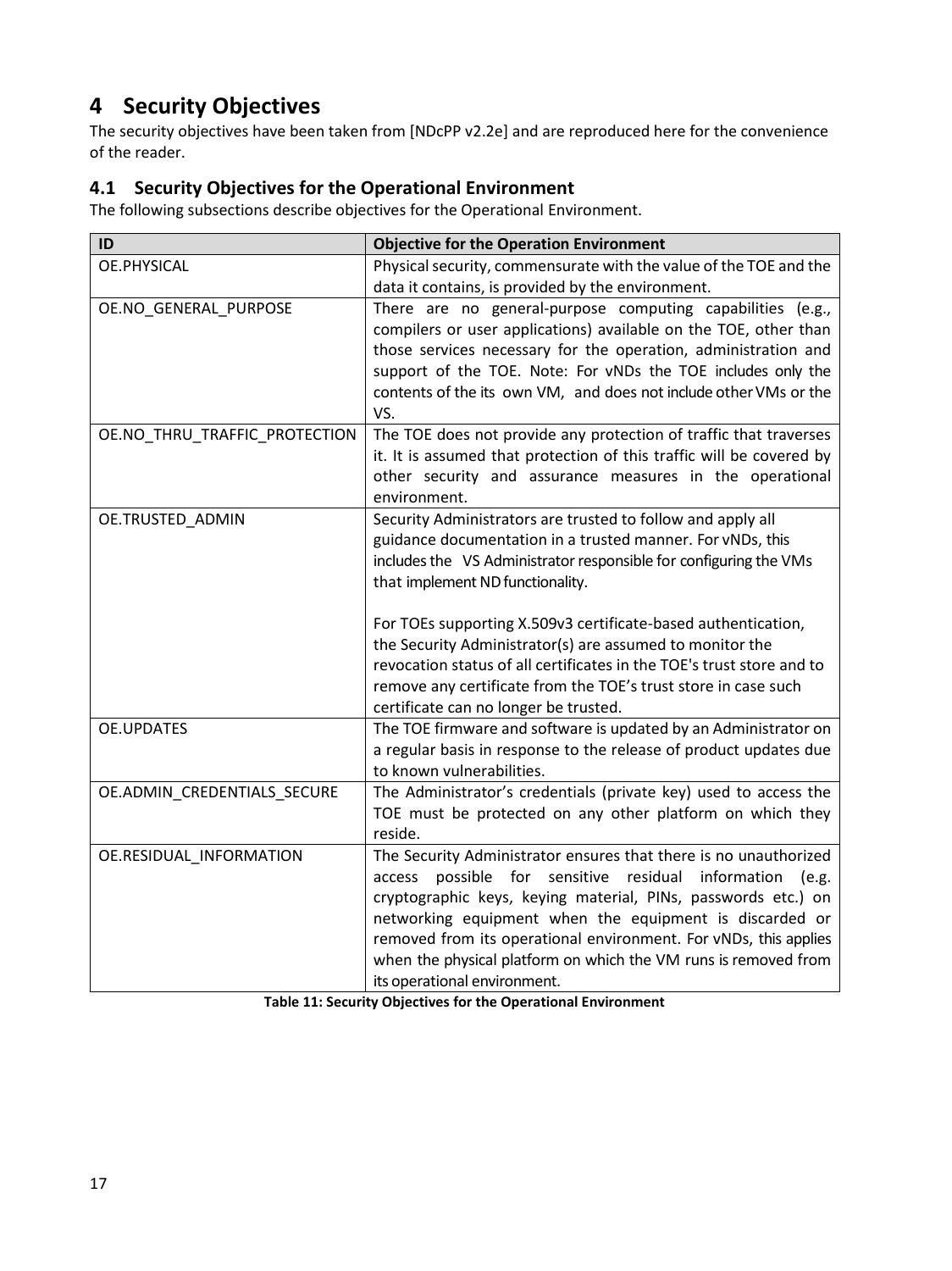# <span id="page-17-0"></span>**5 Security Requirements**

This section identifies the Security Functional Requirements for the TOE and/or Platform. The Security Functional Requirements contained within this security target are directly sourced from Part 2 of the Common Criteria for Information Technology Security Evaluation, Version 3.1, Revision 5, dated April 2017 and all international interpretations.

## <span id="page-17-1"></span>**5.1 Conventions**

The CC defines operations on Security Functional Requirements: assignments, selections, assignments within selections and refinements. This document uses the following font conventions to identify the operations defined by the CC:

- Assignment: Indicated with *italicized* text;
- Refinement made by PP author: Indicated with **bold** text and strikethroughs, if necessary;
- Selection: Indicated with underlined text;
- Assignment within a Selection: Indicated with *italicized and underlined text*;
- Iteration: Indicated by appending the iteration number in parenthesis, e.g.,  $(1)$ ,  $(2)$ ,  $(3)$ .
- Where operations were completed in the PP itself, the formatting used in the PP has been retained.

Explicitly stated SFRs are identified by having a label 'EXT' after the requirement name for TOE SFRs. Formatting conventions outside of operations matches the formatting specified within the PP.

#### <span id="page-17-2"></span>**5.2 TOE Security Functional Requirements**

This section identifies the Security Functional Requirements for the TOE. The TOE Security Functional Requirements that appear below in Table 12 are described in more detail in the succeeding subsections.

| Requirement              | <b>Description</b>                                              |
|--------------------------|-----------------------------------------------------------------|
| FAU_GEN.1                | Audit data generation                                           |
| FAU GEN.2                | User identity association                                       |
| FAU_STG_EXT.1            | <b>Protected Audit Event Storage</b>                            |
| FCS CKM.1                | Cryptographic Key Generation (Refinement)                       |
| FCS_CKM.2                | Cryptographic Key Establishment (Refinement)                    |
| FCS CKM.4                | Cryptographic Key Destruction                                   |
| FCS_COP.1/DataEncryption | Cryptographic Operation (AES Data Encryption/Decryption)        |
| FCS_COP.1/SigGen         | Cryptographic Operation (Signature Generation and Verification) |
| FCS_COP.1/Hash           | Cryptographic Operation (Hash Algorithm)                        |
| FCS_COP.1/KeyedHash      | Cryptographic Operation (Keyed Hash Algorithm)                  |
| FCS_RBG_EXT.1            | <b>Random Bit Generation</b>                                    |
| FCS SSHC EXT.1           | <b>SSH Client Protocol</b>                                      |
| FCS_SSHS_EXT.1           | <b>SSH Server Protocol</b>                                      |
| FIA AFL.1                | <b>Authentication Failure Management</b>                        |
| FIA_PMG_EXT.1            | Password Management                                             |
| FIA UIA EXT.1            | User Identification and Authentication                          |
| FIA_UAU_EXT.2            | Password-based Authentication Mechanism                         |
| FIA_UAU.7                | <b>Protected Authentication Feedback</b>                        |
| FMT_MOF.1/ManualUpdate   | Management of Security Functions Behaviour                      |
| FMT_MTD.1/CoreData       | Management of TSF Data                                          |
| FMT_MTD.1/CryptoKeys     | Management of TSF Data                                          |
| FMT_MOF.1/Functions      | Management of Security Functions Behaviour                      |
| FMT_MOF.1/Services       | Management of Security Functions Behaviour                      |
| FMT SMF.1                | <b>Specification of Management Functions</b>                    |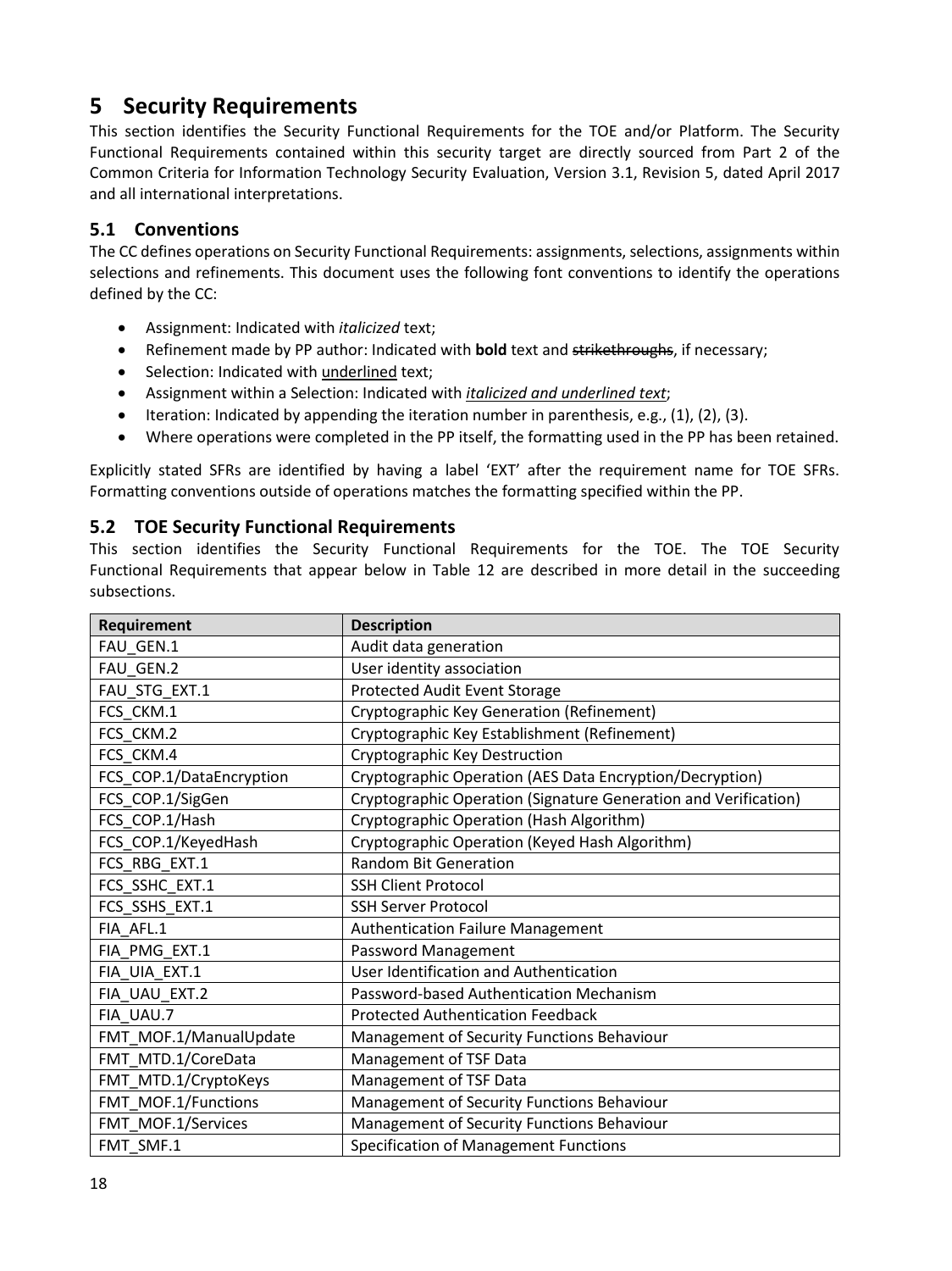| Requirement     | <b>Description</b>                                                   |
|-----------------|----------------------------------------------------------------------|
| FMT_SMR.2       | Restrictions on Security Roles                                       |
| FPT SKP EXT.1   | Protection of TSF Data (for reading of all pre-shared, symmetric and |
|                 | private keys)                                                        |
| FPT APW EXT.1   | <b>Protection of Administrator Passwords</b>                         |
| FPT_TST_EXT.1   | <b>TSF Testing</b>                                                   |
| FPT TUD EXT.1   | <b>Trusted Update</b>                                                |
| FPT STM EXT.1   | <b>Reliable Time Stamps</b>                                          |
| FTA SSL EXT.1   | <b>TSF-initiated Session Locking</b>                                 |
| FTA SSL.3       | <b>TSF-initiated Termination</b>                                     |
| FTA SSL.4       | <b>User-initiated Termination</b>                                    |
| FTA_TAB.1       | Default TOE Access Banner                                            |
| FTP ITC.1       | Inter-TSF trusted channel                                            |
| FTP TRP.1/Admin | <b>Trusted Path</b>                                                  |

**Table 12: TOE Security Functional Requirements**

#### <span id="page-18-0"></span>**5.2.1 Class: Security Audit (FAU)**

#### **FAU\_GEN.1 Audit Data Generation**

**FAU\_GEN.1.1** The TSF shall be able to generate an audit record of the following auditable events:

- a) Start-up and shut-down of the audit functions;
- b) All auditable events for the not specified level of audit; and
- c) *All administrative actions comprising:*
	- *Administrative login and logout (name of user account shall be logged if individual user accounts are required for Administrators).*
	- *Changes to TSF data related to configuration changes (in addition to the information that a change occurred itshall be logged what has been changed).*
	- *Generating/import of, changing, or deleting of cryptographic keys (in addition to the action itself a unique key name or key reference shall be logged).*
	- *Resetting passwords (name of related user account shall be logged).*
	- *[no other actions];*
- *d) Specifically defined auditable events listed in Table 13.*

**FAU\_GEN.1.2** The TSF shall record within each audit record, at least the following information:

- a) Date and time of the event, type of event, subject identity, and the outcome (success or failure) of the event; and
- b) For each audit event type, based on the auditable event definitions of the functional components included in the cPP/ST, *information specified in column three of Table 13.*

| Requirement              | <b>Auditable Events</b> | <b>Additional Audit Record</b> |
|--------------------------|-------------------------|--------------------------------|
|                          |                         | <b>Contents</b>                |
| FAU_GEN.1                | None.                   | None.                          |
| FAU_GEN.2                | None.                   | None.                          |
| FAU STG EXT.1            | None.                   | None.                          |
| FCS CKM.1                | None.                   | None.                          |
| FCS CKM.2                | None.                   | None.                          |
| FCS CKM.4                | None                    | None                           |
| FCS COP.1/DataEncryption | None.                   | None.                          |
| FCS_COP.1/SigGen         | None.                   | None.                          |
| FCS COP.1/Hash           | None.                   | None.                          |
| FCS_COP.1/KeyedHash      | None.                   | None.                          |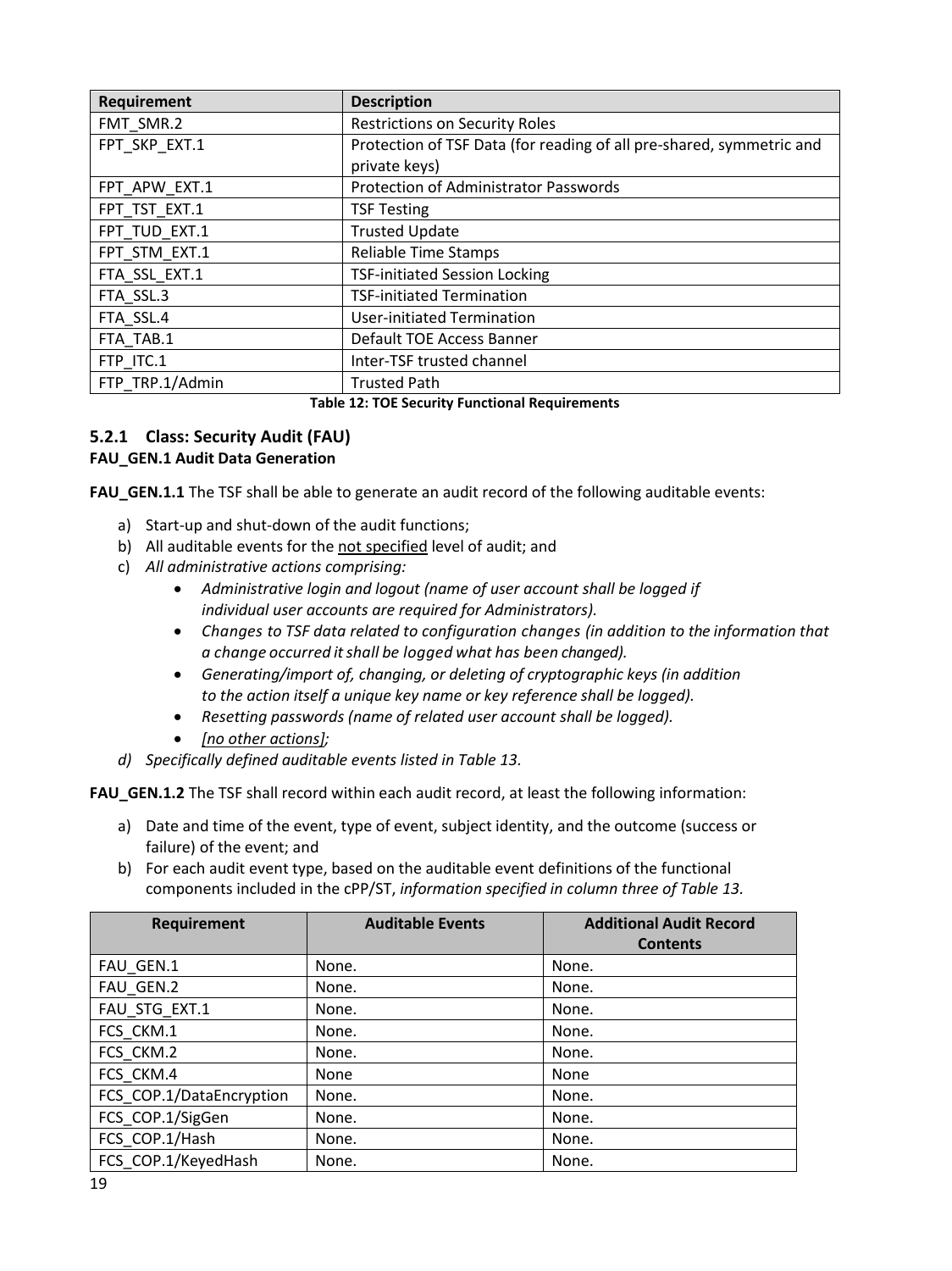| Requirement                                                  | <b>Auditable Events</b>                                                                                                                                                                                                                  | <b>Additional Audit Record</b><br><b>Contents</b>                                                                                                                       |
|--------------------------------------------------------------|------------------------------------------------------------------------------------------------------------------------------------------------------------------------------------------------------------------------------------------|-------------------------------------------------------------------------------------------------------------------------------------------------------------------------|
| FCS RBG EXT.1                                                | None.                                                                                                                                                                                                                                    | None.                                                                                                                                                                   |
| FCS_SSHC_EXT.1                                               | Failure to establish an SSH<br>Session                                                                                                                                                                                                   | Reason for failure                                                                                                                                                      |
| FCS_SSHS_EXT.1                                               | Reason for failure<br>Failure to establish an SSH<br>session                                                                                                                                                                             |                                                                                                                                                                         |
| FIA AFL.1                                                    | Unsuccessful login attempts<br>limit is met or exceeded.                                                                                                                                                                                 | Origin of the attempt<br>(e.g., IP address).                                                                                                                            |
| FIA PMG EXT.1                                                | None.                                                                                                                                                                                                                                    | None.                                                                                                                                                                   |
| FIA_UIA_EXT.1                                                | All use of identification<br>and authentication<br>mechanism.                                                                                                                                                                            | Origin of the attempt<br>(e.g., IP address).                                                                                                                            |
| FIA_UAU_EXT.2                                                | All use of identification<br>and authentication<br>mechanism.                                                                                                                                                                            | Origin of the attempt<br>(e.g., IP address).                                                                                                                            |
| FIA UAU.7                                                    | None.                                                                                                                                                                                                                                    | None                                                                                                                                                                    |
| FMT MOF.1/ManualUpdate                                       | Any attempt to initiate a<br>manual update                                                                                                                                                                                               | None.                                                                                                                                                                   |
| FMT MOF.1/Functions                                          | None.                                                                                                                                                                                                                                    | None.                                                                                                                                                                   |
| FMT_MTD.1/CoreData                                           | None.                                                                                                                                                                                                                                    | None.                                                                                                                                                                   |
| FMT_MTD.1/CryptoKeys                                         | None.                                                                                                                                                                                                                                    | None.                                                                                                                                                                   |
| FMT_MTD.1/Services                                           | None.                                                                                                                                                                                                                                    | None.                                                                                                                                                                   |
| FMT SMF.1                                                    | All management activities of<br><b>TSF</b> data                                                                                                                                                                                          | None.                                                                                                                                                                   |
| FMT_SMR.2                                                    | None.                                                                                                                                                                                                                                    | None.                                                                                                                                                                   |
| FPT SKP EXT.1                                                | None.                                                                                                                                                                                                                                    | None.                                                                                                                                                                   |
| FPT APW EXT.1                                                | None.                                                                                                                                                                                                                                    | None.                                                                                                                                                                   |
| FPT TST EXT.1                                                | None.                                                                                                                                                                                                                                    | None.                                                                                                                                                                   |
| FPT TUD EXT.1                                                | Initiation of update; result of<br>the update attempt (success or<br>failure)                                                                                                                                                            | None.                                                                                                                                                                   |
| FPT_STM_EXT.1                                                | Discontinuous<br>changes<br>to<br>time - either Administrator<br>actuated or changed via an<br>automated process.<br>(Note that no continuous<br>changes to time need to be<br>logged. See also application<br>note on<br>FPT STM EXT.1) | For discontinuous changes to time:<br>The old and new values for the time.<br>Origin of the attempt to change<br>time<br>for success and failure (e.g., IP<br>address). |
| FTA_SSL_EXT.1 (if<br>"terminate the session" is<br>selected) | The termination of a local<br>session by the session locking<br>mechanism.                                                                                                                                                               | None.                                                                                                                                                                   |
| FTA_SSL.3                                                    | The termination of a remote<br>session by the session locking<br>mechanism.                                                                                                                                                              | None.                                                                                                                                                                   |
| FTA_SSL.4                                                    | The termination of an<br>interactive<br>session.                                                                                                                                                                                         | None.                                                                                                                                                                   |
| FTA TAB.1                                                    | None.                                                                                                                                                                                                                                    | None.                                                                                                                                                                   |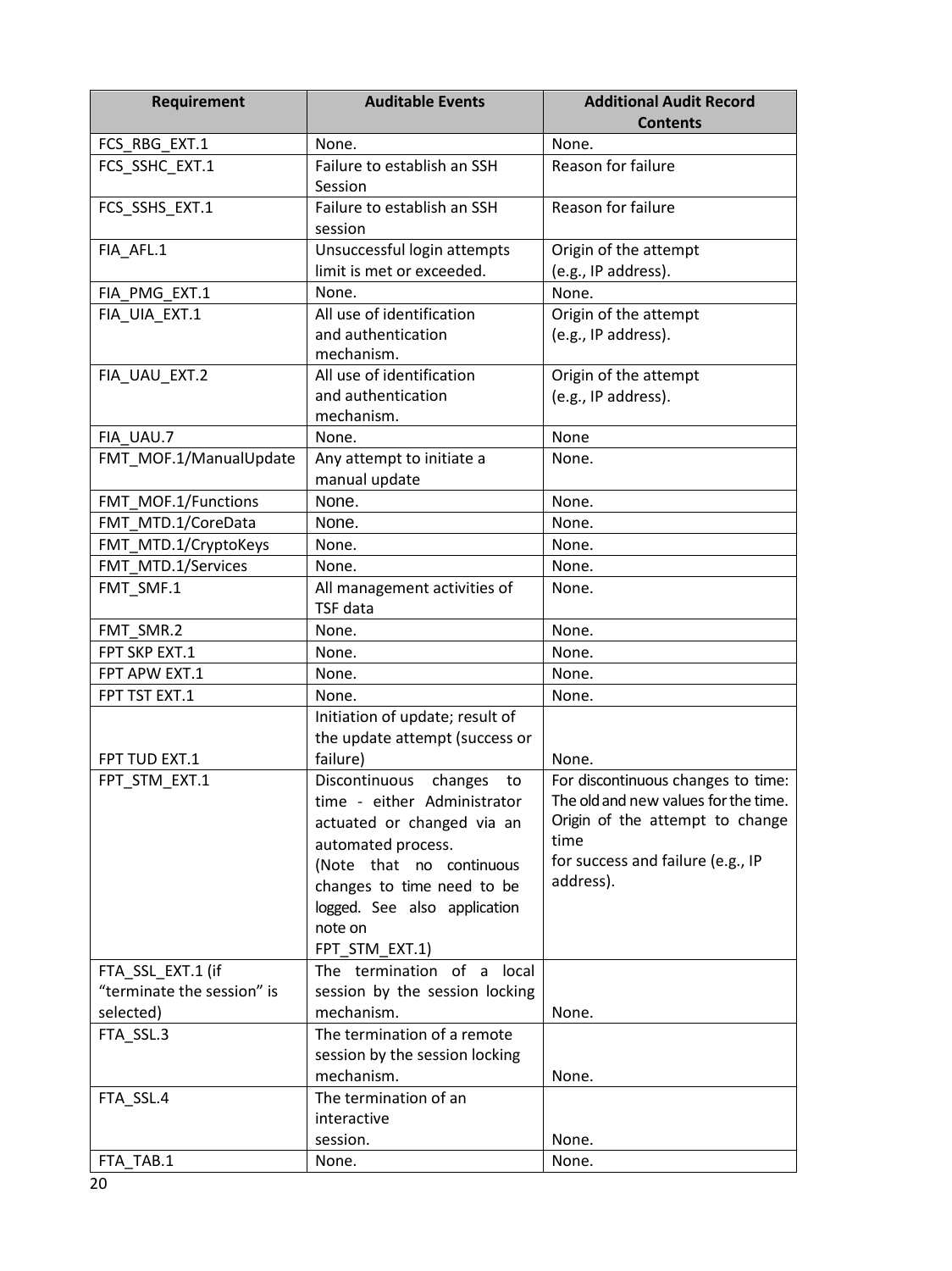| Requirement     | <b>Auditable Events</b>                                                                                                                                      | <b>Additional Audit Record</b><br><b>Contents</b>                                                  |
|-----------------|--------------------------------------------------------------------------------------------------------------------------------------------------------------|----------------------------------------------------------------------------------------------------|
| FTP ITC.1       | Initiation of the trusted<br>$\bullet$<br>channel.<br>Termination of the<br>$\bullet$<br>trusted channel.<br>• Failure of the trusted<br>channel functions.  | Identification of the initiator and<br>target of failed trusted channels<br>establishment attempt. |
| FTP_TRP.1/Admin | Initiation of the trusted<br>$\bullet$<br>path.<br>Termination of the<br>$\bullet$<br>trusted path.<br>Failure of the trusted<br>$\bullet$<br>path functions | None.                                                                                              |

#### **Table 13: Auditable Events**

#### **FAU\_GEN.2 User Identity Association**

**FAU GEN.2.1** For audit events resulting from actions of identified users, the TSF shall be able to associate each auditable event with the identity of the user that caused the event.

#### **FAU\_STG\_EXT.1 Protected Audit Event Storage**

**FAU\_STG\_EXT.1.1** The TSF shall be able to transmit the generated audit data to an external IT entity using a trusted channel according to FTP\_ITC.1

**FAU STG EXT.1.2** The TSF shall be able to store generated audit data on the TOE itself. In addition [

• *The TOE shall consist of a single standalone componentthatstores audit data locally]*

**FAU\_STG\_EXT.1.3** The TSF shall [*overwrite previous audit records according to the following rule: [Delete the current logfile and start a new one]*] when the local storage space for audit data is full.

#### <span id="page-20-0"></span>**5.2.2 Class: Cryptographic Support (FCS)**

#### **FCS\_CKM.1 Cryptographic Key Generation (For Asymmetric Keys)**

**FCS CKM.1.1: Refinement:** The TSF shall generate **asymmetric** cryptographic keys in accordance with a specified cryptographic key generation algorithm: *[*

- *RSA schemes using cryptographic key sizes of 2048-bit or greater that meet the following: FIPS PUB 186-4, "Digital Signature Standard (DSS)", Appendix B.3;*
- *ECC schemes using "NIST curves" [P-256, P-384] that meet the following: FIPS PUB 186-4, "Digital Signature Standard (DSS)", Appendix B.4;*
- *FFC Schemes using 'safe-prime' groups that meet the following: "NIST Special Publication 800- 56A Revision 3, Recommendation for Pair-Wise Key Establishment Schemes Using Discrete Logarithm Cryptography" and [RFC 3526].*

*]* and specified cryptographic key sizes [assignment*: cryptographic key sizes]* that meet the following: [assignment: *list of standards].*

#### **FCS\_CKM.2 Cryptographic Key Establishment (Refinement)**

**FCS\_CKM.2.1** The TSF shall **perform** cryptographic **key establishment** in accordance with a specified cryptographic key **establishment** method: [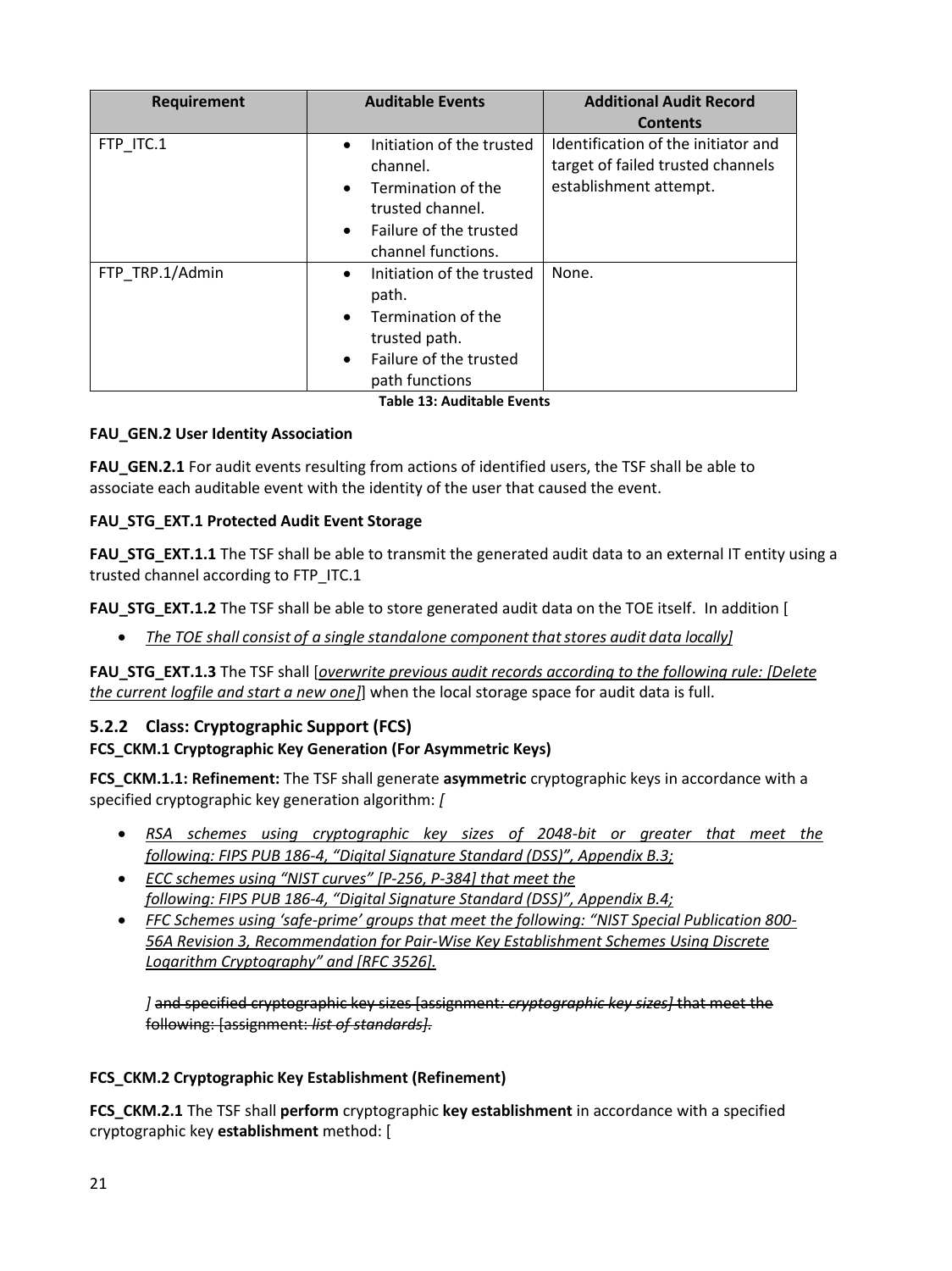- *RSA-based key establishmentschemesthat meetthe following: RSAES-PKCS1-v1\_5 as specified in Section 7.2 of RFC 3447, "Public-Key Cryptography Standards (PKCS) #1: RSA Cryptography SpecificationsVersion 2.1";*
- *Elliptic curve-based key establishment schemes that meet the following: NIST Special Publication 800-56A Revision 3, "Recommendation for Pair-Wise Key Establishment Schemes Using Discrete Logarithm Cryptography";*
- *FFC Schemes using "safe-prime" groups that meet the following: 'NIST Special Publication 800- 56A Revision 3, "Recommendation for Pair-Wise Key Establishment Schemes Using Discrete Logarithm Cryptography" and [groups listed in RFC 3526].*

**]** that meets the following: [assignment: *list of standards*].

## **FCS\_CKM.4 Cryptographic Key Destruction**

**FCS CKM EXT.4.1** The TSF shall destroy cryptographic keys in accordance with a specified cryptographic key destruction method

- *For plaintext keys in volatile storage, the destruction shall be executed by a [single overwrite consisting of [zeroes]]*
- *For plaintext keys in non-volatile storage, the destruction shall be executed by the invocation of an interface provided by a part of the TSF that [*

*o logically addresses the storage location of the key and performs a [single] overwrite consisting of [a new value of the key]*

*o instructs a part of the TSF to destroy the abstraction that represents the key*]

*that meets the following: No Standard.*

#### **FCS\_COP.1/DataEncryption Cryptographic Operation (AES Data Encryption/Decryption)**

**FCS\_COP.1.1/DataEncryption** The TSF shall perform *encryption/decryption* in accordance with a specified cryptographic algorithm *AES used in* [*CBC*] *mode* and cryptographic key sizes [*128 bits, 256 bits*] that meet the following: *AES as specified in ISO 18033-3,* [*CBC as specified in ISO 10116*].

#### **FCS\_COP.1/SigGen Cryptographic Operation (Signature Generation and Verification)**

**FCS\_COP.1.1/SigGen** The TSF shall perform *cryptographic signature services (generation and verification)* in accordance with a specified cryptographic algorithm [

- *RSA Digital Signature Algorithm and cryptographic key sizes (modulus) [2048 bits , 3072 bits]*
- *Elliptic Curve Digital Signature Algorithm and cryptographic key sizes [256 bits, 384 bits]*

#### ]

that meet the following: [

- *For RSA schemes: FIPS PUB 186-4, "Digital Signature Standard (DSS)", Section 5.5, using PKCS #1 v2.1 Signature Schemes RSASSA-PSS and/or RSASSA-PKCS1v1\_5; ISO/IEC 9796-2, Digital signature scheme 2 or Digital Signature scheme 3,*
- *For ECDSA schemes: FIPS PUB 186-4, "Digital Signature Standard (DSS)", Section 6 and Appendix D, Implementing "NIST curves" [P-256, P-384]; ISO/IEC 14888-3, Section 6.4*

].

#### **FCS\_COP.1/Hash Cryptographic Operation (Hash Algorithm)**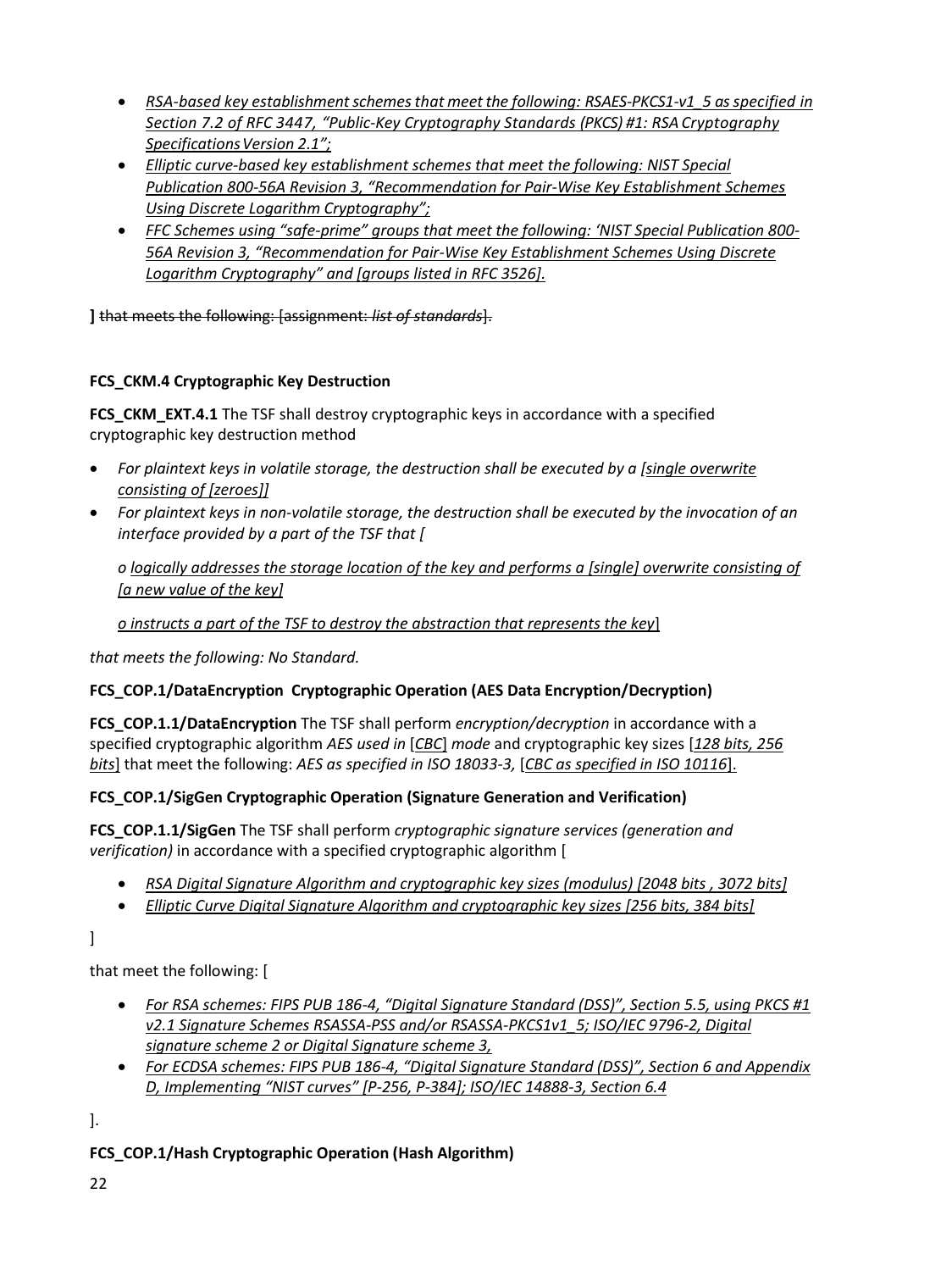**FCS\_COP.1.1/Hash** The TSF shall perform *cryptographic hashing services* in accordance with a specified cryptographic algorithm [*SHA-1, SHA-256, SHA-384, SHA-512]* and cryptographic key sizes [*assignment: cryptographic key sizes*] and **message digest sizes** [*160, 256, 384, 512]* **bits** that meet the following: ISO/IEC 10118-3:2004.

#### **FCS\_COP.1/KeyedHash Cryptographic Operation (Keyed Hash Algorithm)**

**FCS\_COP.1.1/KeyedHash** The TSF shall perform *keyed-hash message authentication* in accordance with a specified cryptographic algorithm [*HMAC-SHA-1, HMAC-SHA-256, HMAC-SHA-384, HMAC-SHA-512]* and cryptographic key sizes [*160, 256, 384, and 512 bits]* **and message digest sizes [***160, 256, 384, 512]* **bits** that meet the following: *ISO/IEC 9797-2:2011, Section 7 "MAC Algorithm 2"*.

#### **FCS\_RBG\_EXT.1 Random Bit Generation**

FCS\_RBG\_EXT.1.1 The TSF shall perform all deterministic random bit generation services in accordance with ISO/IEC 18031:2011 using [*CTR\_DRBG (AES)*].

FCS\_RBG\_EXT.1.2 The deterministic RBG shall be seeded by at least one entropy source that accumulates entropy from [*5*] *[software-based noise source]* with a minimum of [*256 bits*] of entropy at least equal to the greatest security strength, according to ISO/IEC 18031:2011 Table C.1 "Security Strength Table for Hash Functions", of the keys and hashes that it will generate.

#### **FCS\_SSHC\_EXT.1 SSH Client Protocol**

**FCS\_SSHC\_EXT.1.1** The TSF shall implement the SSH protocol in accordance with: RFCs *4251, 4252, 4253, 4254,* [*5656, 6668*].

**FCS SSHC EXT.1.2** The TSF shall ensure that the SSH protocol implementation supports the following authentication methods as described in RFC 4252: public key-based, [*no othermethod*].

**FCS\_SSHC\_EXT.1.3** The TSF shall ensure that, as described in RFC 4253, packets greater than *[33,292]* bytes in an SSH transport connection are dropped.

**FCS\_SSHC\_EXT.1.4** The TSF shall ensure that the SSH transport implementation uses the following encryption algorithms and rejects all other encryption algorithms: [*aes128-cbc, aes256-cbc]*.

**FCS\_SSHC\_EXT.1.5** The TSF shall ensure that the SSH public-key based authentication implementation uses [*ssh-rsa, ecdsa-sha2-nistp256, ecdsa-sha2-nistp384]* as its public key algorithm(s) and rejects all other public key algorithms.

**FCS\_SSHC\_EXT.1.6** The TSF shall ensure that the SSH transport implementation uses [*hmac-sha1, hmacsha2-256, hmac-sha2-512]* as its data integrity MAC algorithm(s) and rejects all other MAC algorithm(s).

**FCS\_SSHC\_EXT.1.7** The TSF shall ensure that [*diffie-hellman-group14-sha1, ecdh-sha2-nistp256]* and [*ecdhsha2-nistp384]* are the only allowed key exchange methods used for the SSH protocol.

**FCS\_SSHC\_EXT.1.8** The TSF shall ensure that within SSH connections, the same session keys are used for a threshold of no longer than one hour, and each encryption key is used to protect no more than one gigabyte of data. After any of the thresholds are reached, a rekey needs to be performed.

**FCS SSHC EXT.1.9** The TSF shall ensure that the SSH client authenticates the identity of the SSH server using a local database associating each host name with its corresponding public key and [*no other methods]* as described in RFC 4251 section 4.1.

#### **FCS\_SSHS\_EXT.1 SSH Server Protocol**

**FCS SSHS EXT.1.1** The TSF shall implement the SSH protocol in accordance with: RFCs 4251, 4252, 4253, 4254*, [5656, 6668]*.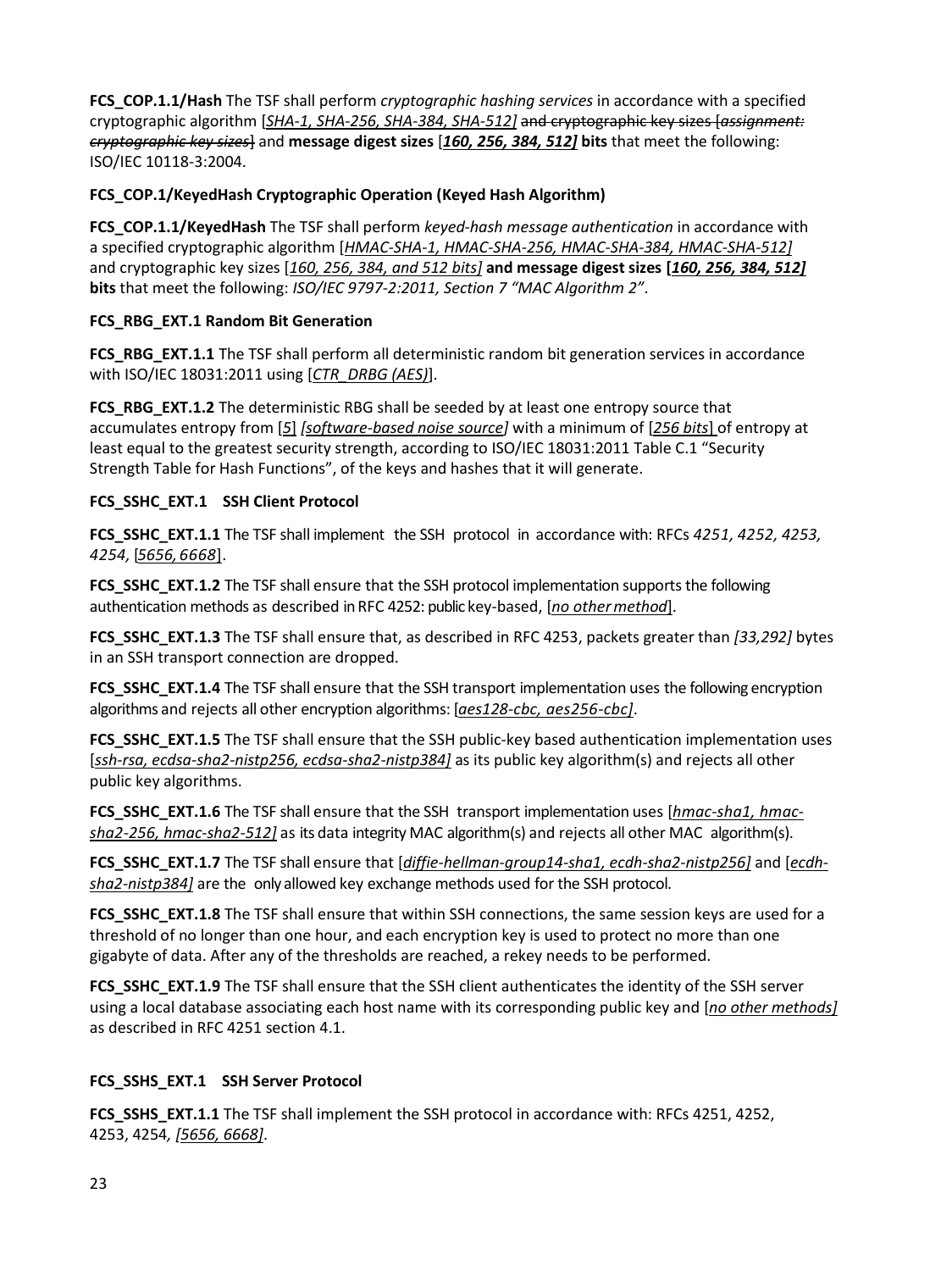**FCS SSHS EXT.1.2** The TSF shall ensure that the SSH protocol implementation supports the following authentication methods as described in RFC 4252: public key-based, [*password-based*].

**FCS SSHS EXT.1.3** The TSF shall ensure that, as described in RFC 4253, packets greater than *[33,292]* bytes in an SSH transport connection are dropped.

**FCS SSHS EXT.1.4** The TSF shall ensure that the SSH transport implementation uses the following encryption algorithms and rejects all other encryption algorithms: [*aes128-cbc, aes256-cbc].*

**FCS SSHS EXT.1.5** The TSF shall ensure that the SSH public-key based authentication implementation uses [*ssh-rsa, ecdsa-sha2-nistp256, ecdsa-sha2nistp384]* as its public key algorithm(s) and rejects all other public key algorithms.

**FCS\_SSHS\_EXT.1.6** The TSF shall ensure that the SSH transport implementation uses [*hmac-sha1, hmac-sha2-256 and hmac-sha2-512]* as its MAC algorithm(s) and rejects all other MAC algorithm(s).

**FCS\_SSHS\_EXT.1.7** The TSF shall ensure that [*diffie-hellman-group14-sha1, ecdh-sha2-nistp256]* and [*ecdh-sha2-nistp384]* are the only allowed key exchange methods used for the SSH protocol.

**FCS SSHS EXT.1.8** The TSF shall ensure that within SSH connections the same session keys are used for a threshold of no longer than one hour, and each encryption key is used to protect no more than one gigabyte of data. After any of the thresholds are reached, a rekey needs to be performed.

# <span id="page-23-0"></span>**5.2.3 Class: Identification and Authentication (FIA)**

#### **FIA\_AFL.1 Authentication Failure Management**

**FIA\_AFL.1.1** The TSF shall detect when an Administrator configurable positive integer within *[1-255]* unsuccessful authentication attempts occur related to *Administrators attempting to authenticate remotely using a password*.

**FIA\_AFL.1.2** When the defined number of unsuccessful authentication attempts has been met, the TSF shall [*prevent the offending Administrator from successfully establishing a remote session using any authentication method that involves a password until [manual account unlocking] is taken by an Administrator].* 

#### **FIA\_PMG\_EXT.1 Password Management**

**FIA PMG EXT.1.1** The TSF shall provide the following password management capabilities for administrative passwords:

a) Passwords shall be able to be composed of any combination of upper and lower case letters, numbers, and the following special characters: [*"!", "@", "#", "\$", "%", "^", "&", "\*", "(", ")", "~", "<", ">", ",", ".", "/", ":", ";", "\_", "+", "-", "=", "{", "}", "[", "]", "|"];*

b) Minimum password length shall be configurable to between [*15]* and [*128]* characters.

#### **FIA\_UIA\_EXT.1 User Identification and Authentication**

**FIA\_UIA\_EXT.1.1** The TSF shall allow the following actions prior to requiring the non-TOE entity to initiate the identification and authentication process:

- Display the warning banner in accordance with FTA TAB.1;
- *[Respond to ICMP requests;]*

**FIA\_UIA\_EXT.1.2** The TSF shall require each administrative user to be successfully identified and authenticated before allowing any other TSF-mediated actions on behalf of that administrative user.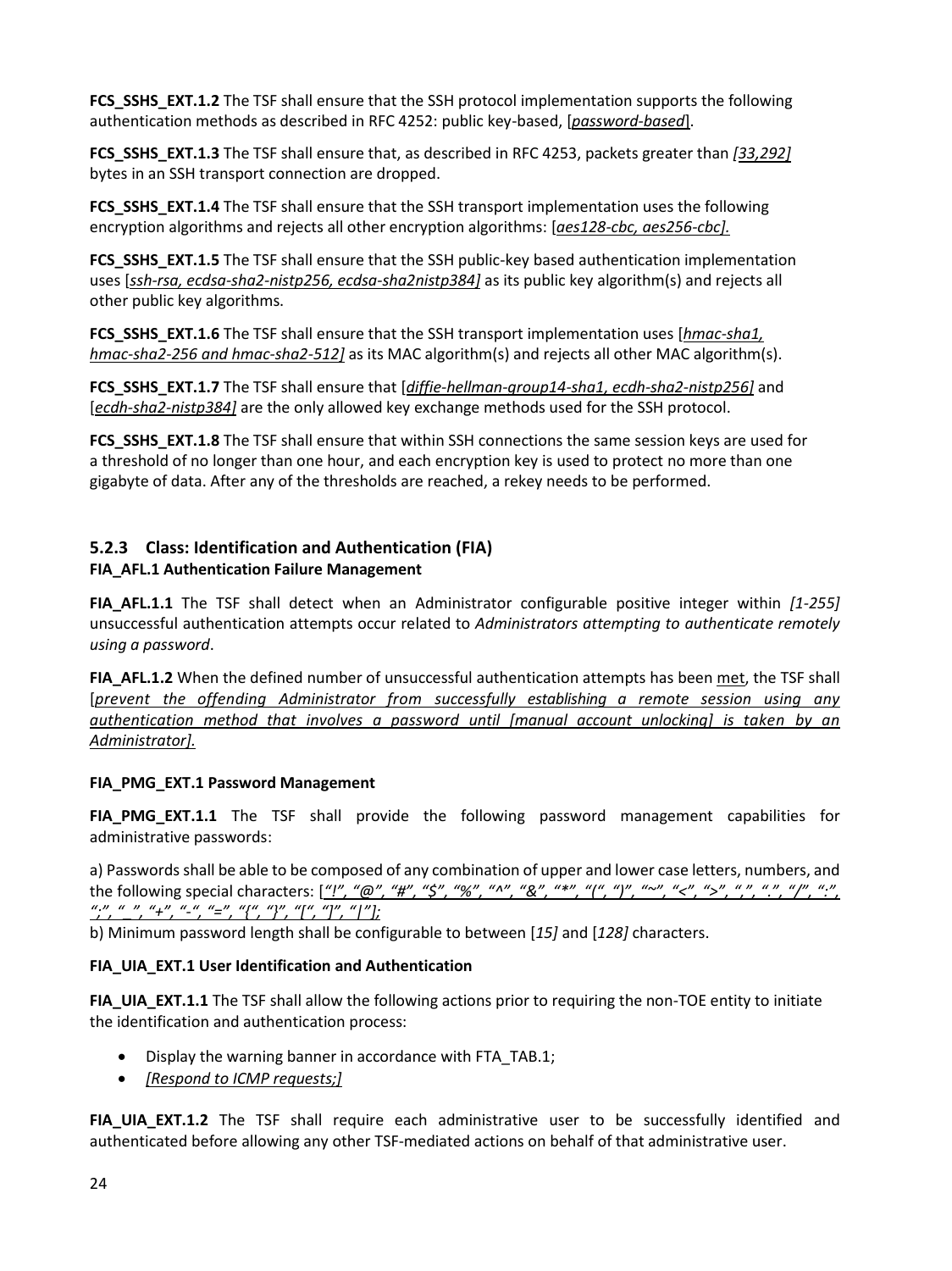#### **FIA\_UAU\_EXT.2 Password-based Authentication Mechanism**

**FIA\_UAU\_EXT.2.1** The TSF shall provide a local *[password-based]* authentication mechanism to perform local administrative user authentication.

#### **FIA\_UAU.7 Protected Authentication Feedback**

**FIA\_UAU.7.1** The TSF shall provide only *obscured feedback* to the administrative user while the authentication is in progress **at the local console.**

#### <span id="page-24-0"></span>**5.2.4 Class: Security Management (FMT)**

#### **FMT\_MOF.1/Functions Management of Security Functions Behavior**

**FMT\_MOF.1.1/Functions** The TSF shall restrict the ability to *[modify the behaviour of]* the functions *[transmission of audit data to an external IT entity]* to *Security Administrators*.

#### **FMT\_MOF.1/ManualUpdate Management of security functions behavior**

**FMT\_MOF.1.1/ManualUpdate** The TSF shall restrict the ability to enable the functions *to perform manual updates to Security Administrators.* 

#### **FMT\_MTD.1/CoreData Management of TSF Data**

**FMT\_MTD.1.1** The TSF shall restrict the ability to manage the *TSF data* to *Security Administrators.*

#### **FMT\_MTD.1/CryptoKeys Management of TSF data**

**FMT\_MTD.1.1/CryptoKeys** The TSF shall restrict the ability to *manage* the *cryptographic keys* to *Security Administrators*.

#### **FMT\_MOF.1/Services**

**FMT\_MOF.1.1/Services** The TSF shall restrict the ability to **start and stop** the functions **services** to *Security Administrators*.

#### **FMT\_SMF.1 Specification of Management Functions**

**FMT\_SMF.1.1** The TSF shall be capable of performing the following management functions:

- *Ability to administer the TOE locally and remotely;*
- *Ability to configure the access banner;*
- *Ability to configure the session inactivity time before session termination or locking;*
- Ability to update the TOE, and to verify the updates using [*digital signature*] *capability prior to installing those updates;*
- *Ability to configure the authentication failure parameters for FIA\_AFL.1;*   $\sqrt{2}$ 
	- o *Ability to start and stop services;*
	- o *Ability to modify the behaviour of the transmission of audit data to an external IT entity;*
	- o *Ability to configure the list of TOE-provided services available before an entity is identified and authenticated, as specified in FIA\_UIA\_EXT.1;*
	- o *Ability to manage the cryptographic keys;*
	- o *Ability to configure the cryptographic functionality;*
	- o *Ability to re-enable an Administrator account;*
	- o *Ability to set the time which is used for time-stamps;*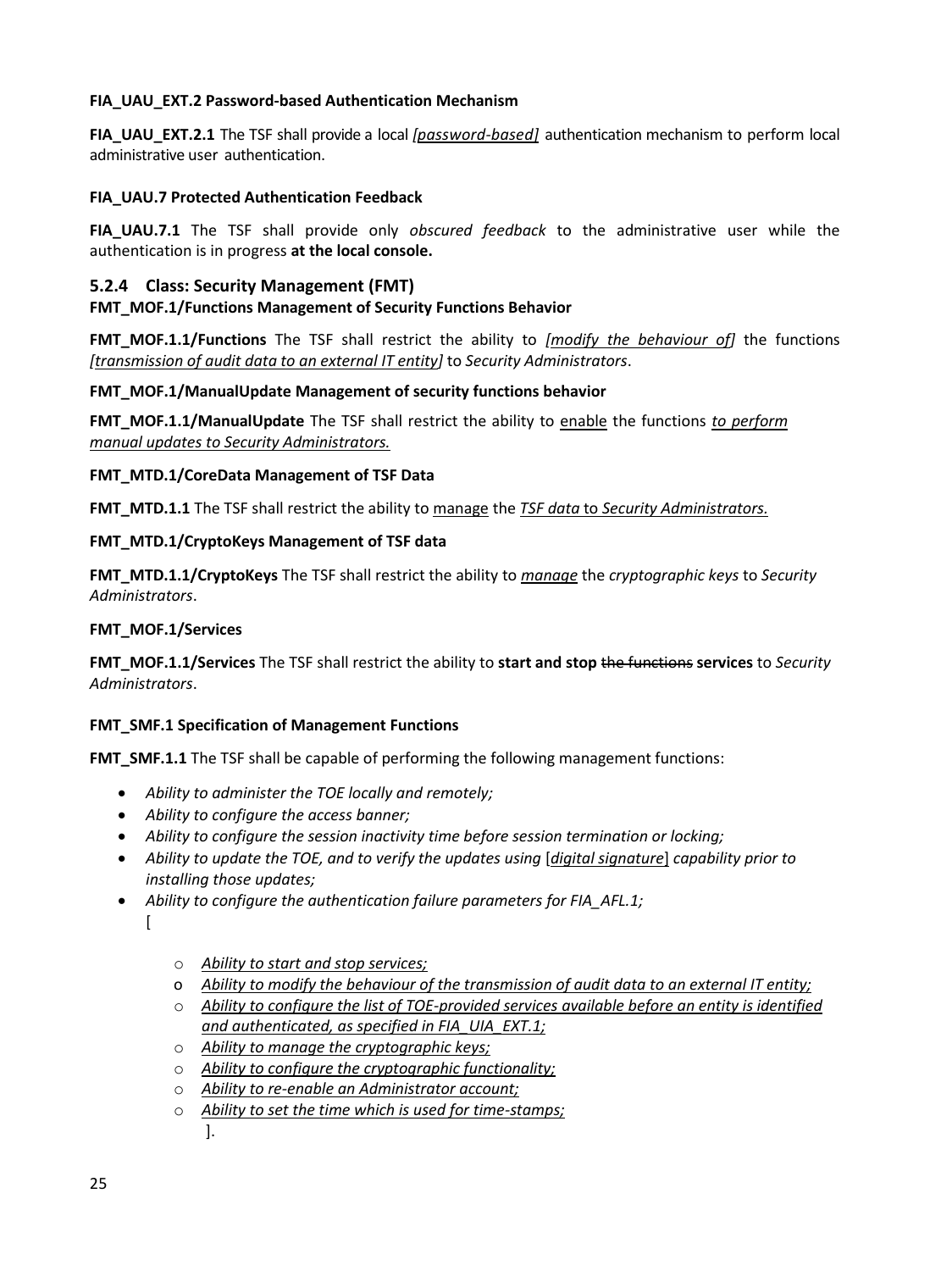#### **FMT\_SMR.2 Restrictions on Security Roles**

**FMT\_SMR.2.1** The TSF shall maintain the roles:

• *Security Administrator.*

**FMT\_SMR.2.2** The TSF shall be able to associate users with roles.

FMT SMR.2.3 The TSF shall ensure that the conditions

- *The Security Administrator role shall be able to administer the TOE locally;*
- *The Security Administrator role shall be able to administer the TOE remotely*

are satisfied.

#### <span id="page-25-0"></span>**5.2.5 Class: Protection of the TSF (FPT)**

#### **FPT\_SKP\_EXT.1 Protection of TSF Data (for reading of all pre-shared, symmetric and private keys)**

FPT\_SKP\_EXT.1.1 The TSF shall prevent reading of all pre-shared keys, symmetric keys and private keys.

#### **FPT\_APW\_EXT.1 Protection of Administrator Passwords**

FPT\_APW\_EXT.1.1 The TSF shall store administrative passwords in non-plaintext form.

**FPT\_APW\_EXT.1.2** The TSF shall prevent the reading of plaintext administrative passwords.

#### **FPT\_STM\_EXT.1 Reliable Time Stamps**

**FPT STM EXT.1.1** The TSF shall be able to provide reliable time stamps for its own use.

**FPT\_STM\_EXT.1.2** The TSF shall [*allow the Security Administrator to set the time*].

#### **FPT\_TUD\_EXT.1 Trusted Update**

**FPT\_TUD\_EXT.1.1** The TSF shall provide *Security Administrators* the ability to query the currently executing version of the TOE firmware/software and [*the most recently installed version of the TOE firmware/software]*.

**FPT\_TUD\_EXT.1.2** The TSF shall provide *Security Administrators* the ability to manually initiate updates to TOE firmware/software and [*no other update mechanism]*.

**FPT\_TUD\_EXT.1.3** The TSF shall provide means to authenticate firmware/software updates to the TOE using a [*digital signature*] prior to installing those updates.

#### **FPT\_TST\_EXT.1 TSF Testing**

**FPT\_TST\_EXT.1.1** The TSF shall run a suite of the following self-tests [*during initial start-up (on power on)]* to demonstrate the correct operation of the TSF: [*digital signature verification of the TOE firmware*]

# <span id="page-25-1"></span>**5.2.6 Class: TOE Access (FTA)**

#### **FTA\_SSL\_EXT.1 TSF-initiated Session Locking**

**FTA\_SSL\_EXT.1.1** The TSF shall, for local interactive sessions, [

• [*terminate the session]*

after a Security Administrator-specified time period of inactivity.

#### **FTA\_SSL.3 TSF-initiated Termination**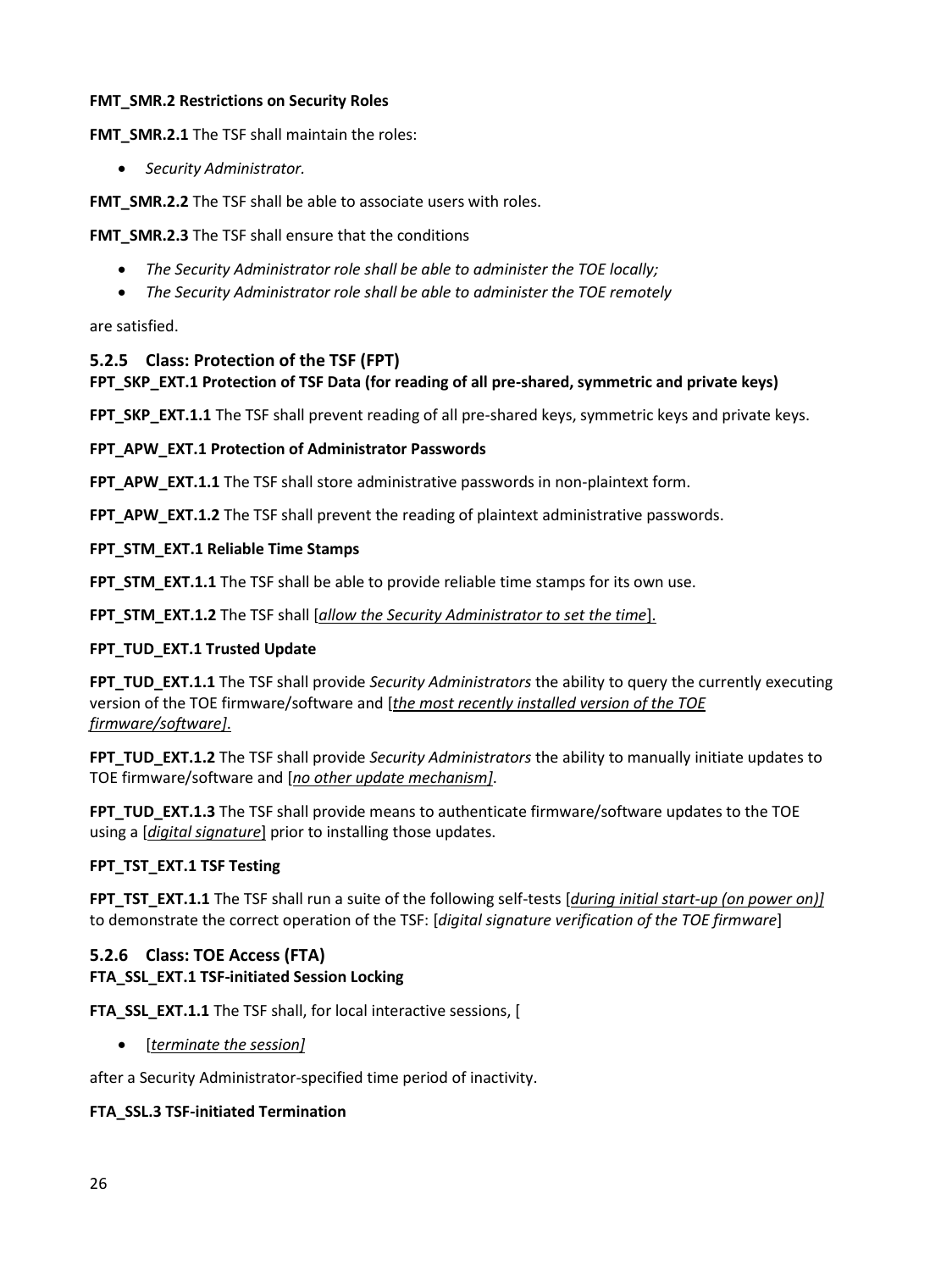**FTA\_SSL.3.1** The TSF shall terminate **a remote** interactive session after a *Security Administratorconfigurable time interval of session inactivity*.

#### **FTA\_SSL.4 User-initiated Termination**

**FTA\_SSL.4.1** The TSF shall allow **Administrator**-initiated termination of the **Administrator's** own interactive session.

## **FTA\_TAB.1 Default TOE Access Banners**

**FTA\_TAB.1.1** Before establishing **an administrative user** session the TSF shall display **a Security Administrator-specified** advisory **notice and consent** warning message regarding use of the TOE.

# <span id="page-26-0"></span>**5.2.7 Class: Trusted Path/Channels (FTP)**

# **FTP\_ITC.1 Inter-TSF trusted channel**

**FTP\_ITC.1.1** The TSF shall **be capable of using [***SSH***] to** provide a trusted communication channel between itself and **authorized IT entities supporting the following capabilities: audit server, [***no other capabilities]* that is logically distinct from other communication channels and provides assured identification of its end points and protection of the channel data from **disclosure and detection of modification of the channel data**.

**FTP\_ITC.1.2** The TSF shall permit **the TSF or the authorized IT entities** to initiate communication via the trusted channel.

**FTP\_ITC.1.3** The TSF shall initiate communication via the trusted channel for [*Audit server (Syslog)].*

# **FTP\_TRP.1/Admin Trusted Path**

**FTP\_TRP.1.1/Admin** The TSF shall **be capable of using [***SSH***] to** provide a communication path between itself and **authorized** remote **Administrators** that is logically distinct from other communication paths and provides assured identification of its end points and protection of the communicated data from **disclosure and provides detection of modification of the channel data.**

**FTP\_TRP.1.2/Admin** The TSF shall permit remote **Administrators** to initiate communication via the trusted path.

**FTP\_TRP.1.3/Admin** The TSF shall require the use of the trusted path for *initial Administrator authentication and all remote administration actions.*

# <span id="page-26-1"></span>**5.3 TOE SFR Dependencies Rationale for SFRs**

The Collaborative Protection Profile for Network Devices contains all the requirements claimed in this Security Target. As such, the dependencies are not applicable since the PP has been approved.

# <span id="page-26-2"></span>**5.4 Security Assurance Requirements**

The TOE assurance requirements for this ST are taken directly from the Collaborative Protection Profile for Network Devices which are derived from Common Criteria Version 3.1, Revision 5. The assurance requirements are summarized in the table below.

| <b>Assurance Class</b> | <b>Components</b> | <b>Components Description</b>           |
|------------------------|-------------------|-----------------------------------------|
| Security Target(ASE)   | ASE_CCL.1         | Conformance Claims                      |
|                        | ASE_ECD.1         | Extended components definition          |
|                        | ASE INT.1         | ST introduction                         |
|                        | ASE OBJ.1         | Security objectives for the operational |
|                        |                   | environment                             |
|                        | ASE_REQ.1         | Stated security requirements            |
|                        | ASE SPD.1         | Security Problem Definition             |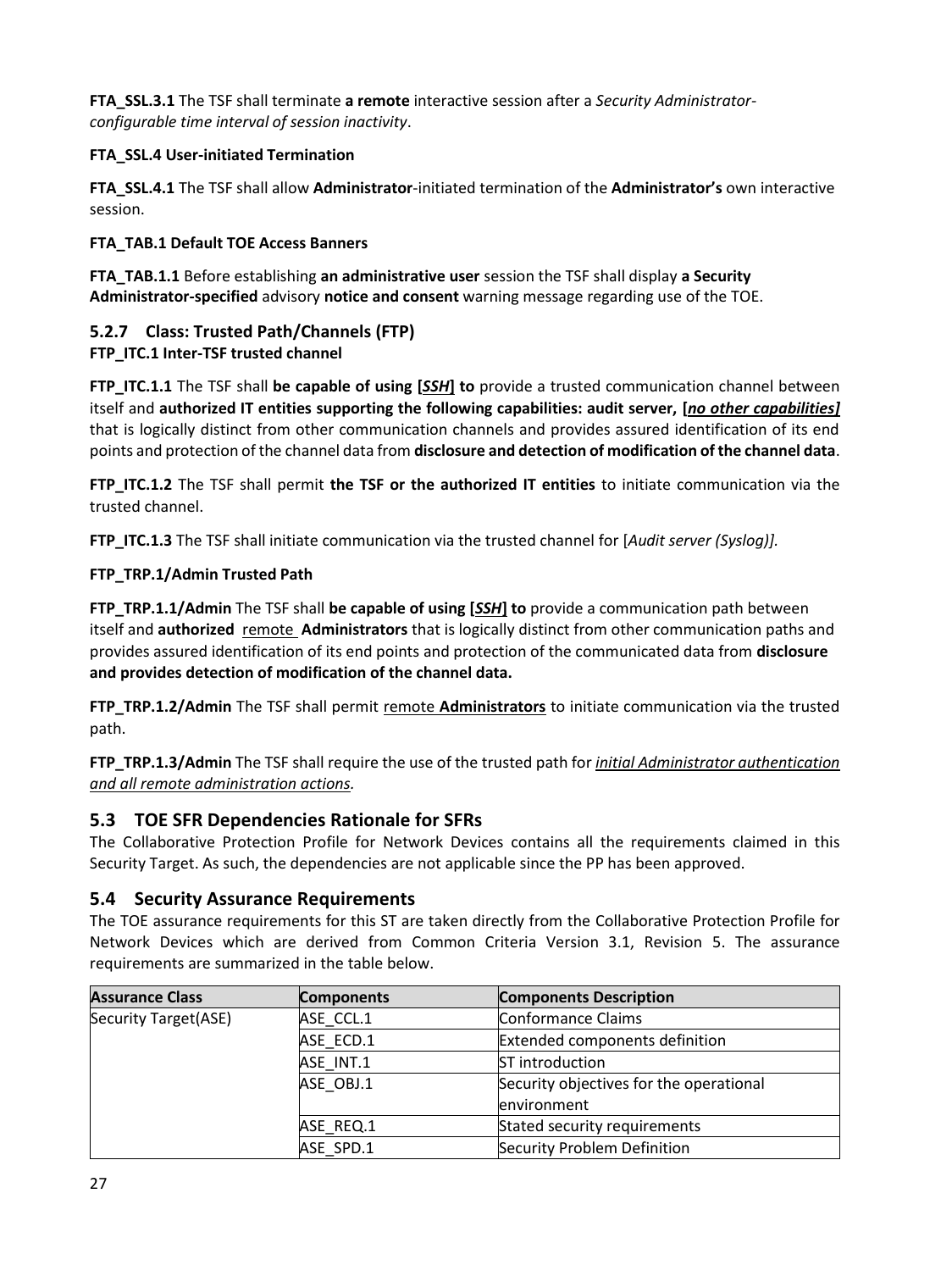| <b>Assurance Class</b>          | <b>Components</b> | <b>Components Description</b>     |
|---------------------------------|-------------------|-----------------------------------|
|                                 | ASE TSS.1         | TOE summary specification         |
| Development (ADV)               | ADV FSP.1         | Basic functional specification    |
| Guidance documents (AGD)        | AGD OPE.1         | Operational user guidance         |
|                                 | AGD PRE.1         | Preparative procedures            |
| Life cycle support (ALC)        | ALC CMC.1         | Labelling of the TOE              |
|                                 | ALC CMS.1         | <b>TOE CM Coverage</b>            |
| Tests (ATE)                     | ATE IND.1         | Independent Testing - conformance |
| <b>Vulnerability Assessment</b> | AVA VAN.1         |                                   |
| (AVA)                           |                   | Vulnerability survey              |

**Table 14: Security Assurance Requirements**

#### <span id="page-27-0"></span>**5.5 Rationale for Security Assurance Requirements**

The Security Assurance Requirements (SARs) in this Security Target represent the SARs identified in the NDcPPv2.2e. As such, the NDcPPv2.2e SAR rationale is deemed acceptable since the PP itself has been validated.

## <span id="page-27-1"></span>**5.6 Assurance Measures**

The TOE satisfies the identified assurance requirements. This section identifies the Assurance Measures applied by Apple to satisfy the assurance requirements. The table below lists the details.

| <b>SAR</b><br>Component | How the SAR will be met                                                                                                                                                                                                                                                                                                                                                                                                                                                                                                                                                                                                                                                                                                                                                                                                                                                                                                                 |  |
|-------------------------|-----------------------------------------------------------------------------------------------------------------------------------------------------------------------------------------------------------------------------------------------------------------------------------------------------------------------------------------------------------------------------------------------------------------------------------------------------------------------------------------------------------------------------------------------------------------------------------------------------------------------------------------------------------------------------------------------------------------------------------------------------------------------------------------------------------------------------------------------------------------------------------------------------------------------------------------|--|
| ADV FSP.1               | The functional specification describes the external interfaces of the TOE; such as the<br>means for a user to invoke a service and the corresponding response of those services.<br>The description includes the interface(s) that enforces a security functional<br>requirement, the interface(s) that supports the enforcement of a security functional<br>requirement, and the interface(s) that does not enforce any security functional<br>requirements. The interfaces are described in terms of their purpose (general goal of<br>the interface), method of use (how the interface is to be used), parameters (explicit<br>inputs to and outputs from an interface that control the behavior of that interface),<br>parameter descriptions (tells what the parameter is in some meaningful way), and<br>error messages (identifies the condition that generated it, what the message is, and<br>the meaning of any error codes). |  |
| AGD OPE.1               | The Administrative Guide provides the descriptions of the processes and procedures<br>of how the administrative users of the TOE can securely administer the TOE using the<br>interfaces that provide the features and functions detailed in the guidance.                                                                                                                                                                                                                                                                                                                                                                                                                                                                                                                                                                                                                                                                              |  |
| AGD PRE.1               | The Installation Guide describes the installation, generation, and startup procedures<br>so that the users of the TOE can put the components of the TOE in the evaluated<br>configuration.                                                                                                                                                                                                                                                                                                                                                                                                                                                                                                                                                                                                                                                                                                                                              |  |
| ALC CMC.1               | The Configuration Management (CM) documents describe how the consumer                                                                                                                                                                                                                                                                                                                                                                                                                                                                                                                                                                                                                                                                                                                                                                                                                                                                   |  |
| ALC_CMS.1               | identifies the evaluated TOE. The CM documents identify the configuration items, how<br>those configuration items are uniquely identified, and the adequacy of the procedures<br>that are used to control and track changes that are made to the TOE. This includes<br>details on what changes are tracked and how potential changes are incorporated.                                                                                                                                                                                                                                                                                                                                                                                                                                                                                                                                                                                  |  |
| ATE_IND.1               | Klas Telecom Inc. will provide the TOE for testing.                                                                                                                                                                                                                                                                                                                                                                                                                                                                                                                                                                                                                                                                                                                                                                                                                                                                                     |  |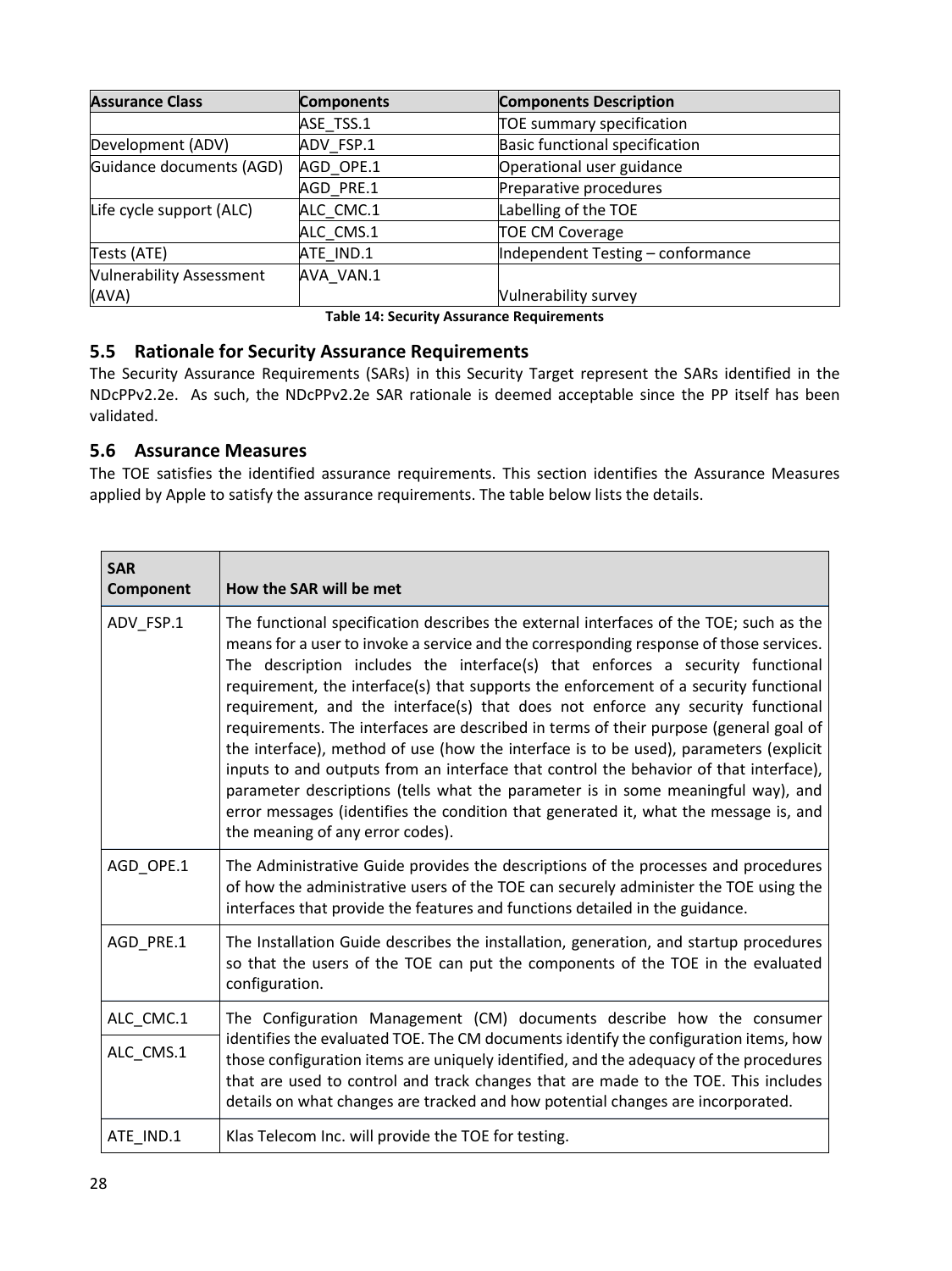| <b>SAR</b><br><b>Component</b> | How the SAR will be met                             |
|--------------------------------|-----------------------------------------------------|
| AVA VAN.1                      | Klas Telecom Inc. will provide the TOE for testing. |

**Table 15: TOE Security Assurance Measures**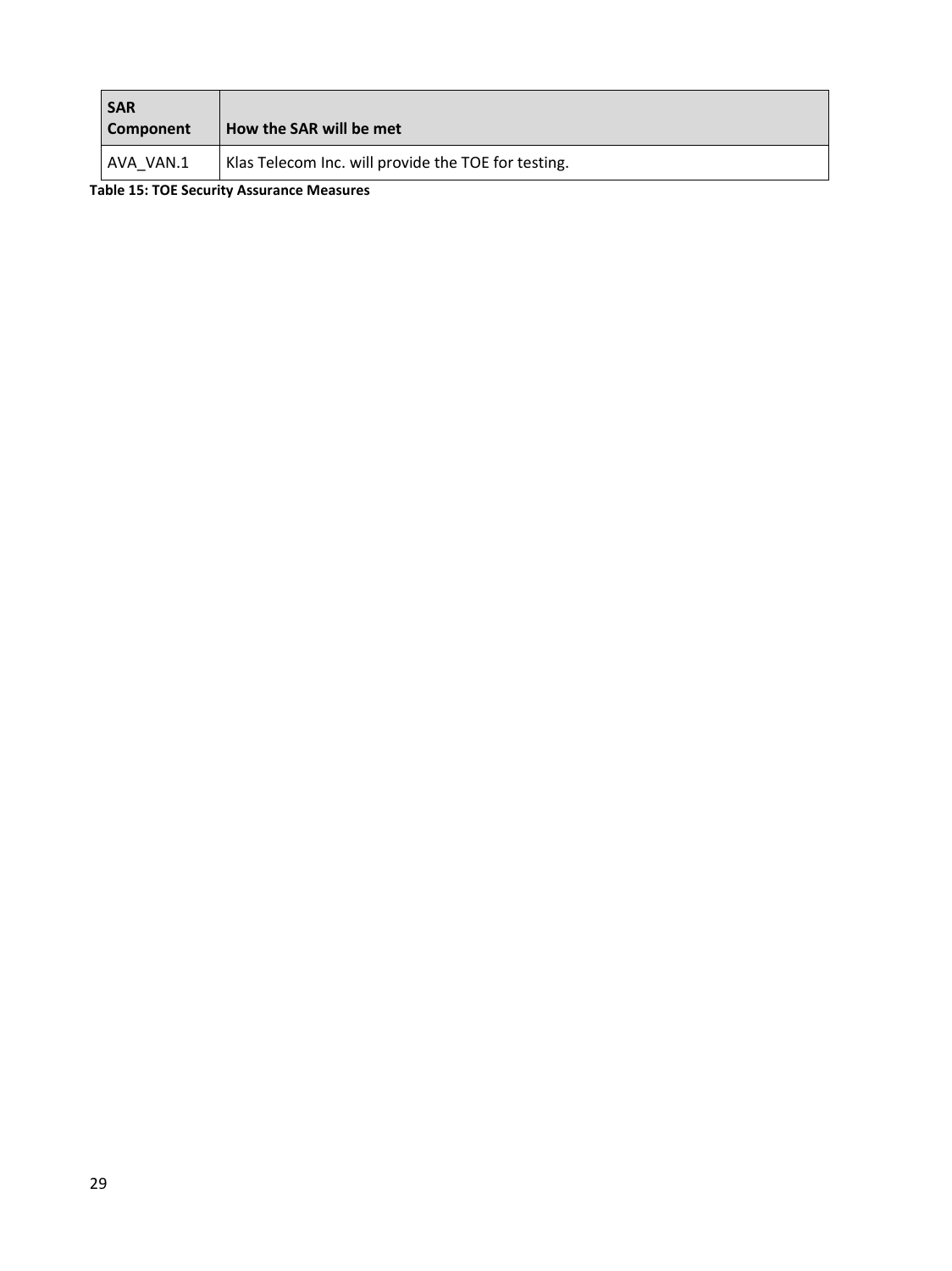# <span id="page-29-0"></span>**6 TOE Summary Specification**

This chapter identifies and describes how the Security Functional Requirements identified above are met by the TOE.

| <b>TOE SFR</b> | Rationale                                                                                                                                                                                                                                                                                                                                                                                                                                                                                                                                                                                                                                      |
|----------------|------------------------------------------------------------------------------------------------------------------------------------------------------------------------------------------------------------------------------------------------------------------------------------------------------------------------------------------------------------------------------------------------------------------------------------------------------------------------------------------------------------------------------------------------------------------------------------------------------------------------------------------------|
| FAU_GEN.1      | The TOE generates a comprehensive set of audit logs that identify specific TOE<br>operation whenever an auditable event occurs. Auditable events are specified in<br>Table 13. Each of the events specified in the audit records is in enough detail to<br>identify the user for which the event is associated, when the event occurred, where<br>the event occurred, the outcome of the event and the type of event that occurred.<br>Administrative tasks of generating, deleting cryptographic keys contain the necessary<br>audit information as mandated by FAU_GEN.1.1.                                                                  |
|                | The TOE does not have an interface to modify audit records, but may be read by a<br>Security Administrator. The log files can also be deleted by an authorized Security<br>Administrator by issuing a reboot command to delete log files.                                                                                                                                                                                                                                                                                                                                                                                                      |
| FAU_GEN.2      | The TOE ensures that each auditable event is associated with the identity of the user<br>that triggered the event.                                                                                                                                                                                                                                                                                                                                                                                                                                                                                                                             |
| FAU_STG_EXT.1  | The TOE is a standalone device that can be configured to export audit events<br>securely to an external syslog server using SSHv2. The audit logs are transmitted to<br>the external syslog server in real time. The TOE also stores audit records locally in a<br>local audit log file store in volatile memory. The TOE stores log files locally as Audit<br>log and System log. The Audit log file stores the CLI commands entered by the user<br>while the System log stores the general system log messages.                                                                                                                              |
|                | The log files can be read only by an authorized Security Administrator but cannot be<br>modified. Each log file is deleted when it reaches a size of 10MB and a new log file is<br>created.                                                                                                                                                                                                                                                                                                                                                                                                                                                    |
| FCS_CKM.1      | The TOE supports RSA key sizes of 2048 bits, and 3072 bits for key generation<br>conforming to FIPS PUB 186-4, "Digital Signature Standard (DSS)", Appendix B.3.The<br>RSA keys are used for public key authentication in SSH.                                                                                                                                                                                                                                                                                                                                                                                                                 |
|                | The TOE supports Elliptic NIST Curve sizes of P-256 and P-384 conforming to FIPS<br>PUB 186-4, "Digital Signature Standard (DSS)", Appendix B.4. The Elliptic keys are<br>used in support of EC SSH session key establishment. EC key pairs are generated for<br>SSH public/private authentication. The TOE supports FFC Schemes using 'safe-prime'<br>groups that meet the following: "NIST Special Publication 800-56A Revision 3,<br>Recommendation for Pair-Wise Key Establishment Schemes Using Discrete<br>Logarithm Cryptography" and RFC 3526. The TOE supports DHG14 key generation in<br>support of DH key exchanges as part of SSH. |
| FCS_CKM.2      | The TOE supports Cryptographic Key Establishment using the following schemes:<br>RSAES-PKCS1-v1_5 as specified in Section 7.2 of RFC 8017, "Public Key<br>$\bullet$<br>Cryptography Standards (PKCS) #1; RSA Cryptography Specifications Version<br>2.1. The TOE implements RSA key establishment scheme with key sizes of<br>2048 and 3072 bits.<br>Elliptic curve-based key establishment schemes that meet the following:<br>٠<br>NIST Special Publication 800-56A Revision 3, "Recommendation for Pair-<br>Wise Key Establishment Schemes Using Discrete Logarithm Cryptography";                                                          |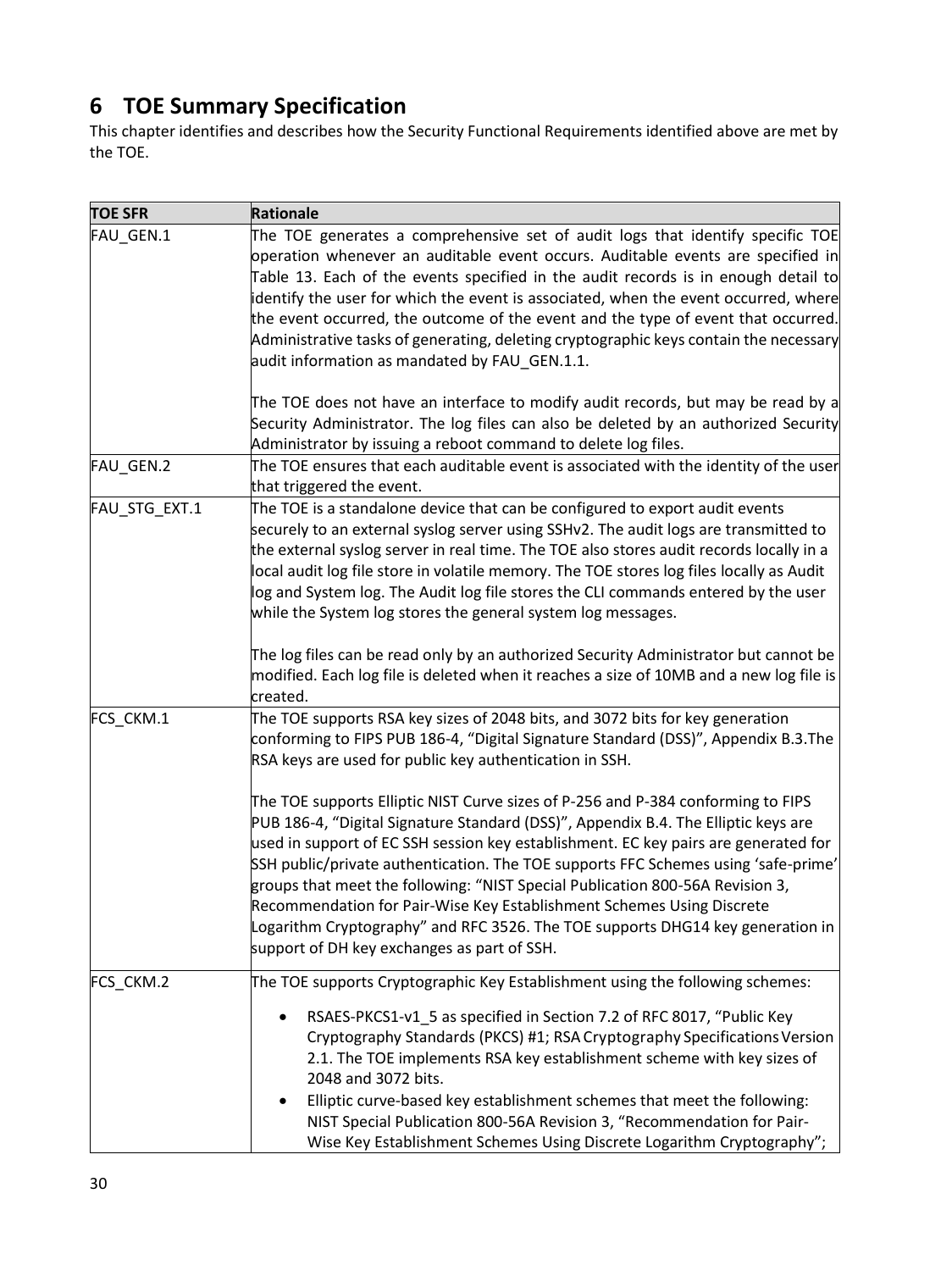| <b>TOE SFR</b>   | Rationale                                                                                                                                                                                                   |                                                                                                                                                           |                                                                                                                                                                                                                                                   |  |
|------------------|-------------------------------------------------------------------------------------------------------------------------------------------------------------------------------------------------------------|-----------------------------------------------------------------------------------------------------------------------------------------------------------|---------------------------------------------------------------------------------------------------------------------------------------------------------------------------------------------------------------------------------------------------|--|
|                  |                                                                                                                                                                                                             | listed in RFC 3526.                                                                                                                                       | FFC Schemes using "safe-prime" groups that meet the following: 'NIST<br>Special Publication 800-56A Revision 3, "Recommendation for Pair-Wise Key<br>Establishment Schemes Using Discrete Logarithm Cryptography" and groups                      |  |
|                  |                                                                                                                                                                                                             | RSA and ECC schemes are used in support of SSH communications and FFC based<br>key exchange based on NIST SP 800-56Ar3/Diffie-Hellman Group 14 (RFC3526). |                                                                                                                                                                                                                                                   |  |
|                  | Scheme                                                                                                                                                                                                      | <b>SFR</b>                                                                                                                                                | Service                                                                                                                                                                                                                                           |  |
|                  | <b>RSA</b>                                                                                                                                                                                                  | FCS_SSHC_EXT.1                                                                                                                                            | <b>SSH Session</b>                                                                                                                                                                                                                                |  |
|                  | ECC                                                                                                                                                                                                         | FCS_SSHS_EXT.1                                                                                                                                            | Establishment<br><b>Audit Server</b><br>Administration                                                                                                                                                                                            |  |
|                  | FFC/DHG14                                                                                                                                                                                                   | FCS_SSHS_EXT.1                                                                                                                                            | Syslog<br>Administration                                                                                                                                                                                                                          |  |
|                  |                                                                                                                                                                                                             | certificate numbers for RSA and ECDSA.                                                                                                                    | Please refer to Table 4 'Cryptographic Algorithm Certificates' for NIST CAVP                                                                                                                                                                      |  |
| FCS_CKM.4        | The TOE satisfies all requirements as specified in FCS_CKM.4 of NDcPP v2.2e for<br>destruction of keys and CSPs. Please refer to Table 17 'Key Storage and Zeroization'<br>in section 6.1 of this document. |                                                                                                                                                           |                                                                                                                                                                                                                                                   |  |
|                  |                                                                                                                                                                                                             |                                                                                                                                                           | FCS_COP.1/DataEncry The TOE supports AES encryption and decryption conforming to CBC as specified in                                                                                                                                              |  |
| ption            | supported is CBC.                                                                                                                                                                                           |                                                                                                                                                           | ISO 10116. The AES key size supported is 128 and 256 bits and the AES mode                                                                                                                                                                        |  |
|                  |                                                                                                                                                                                                             | AES is implemented in the following protocols: SSH.                                                                                                       |                                                                                                                                                                                                                                                   |  |
|                  | certificate numbers for AES.                                                                                                                                                                                |                                                                                                                                                           | Please refer to Table 4 'Cryptographic Algorithm Certificates' for NIST CAVP                                                                                                                                                                      |  |
| FCS_COP.1/SigGen |                                                                                                                                                                                                             | accordance with the following cryptographic algorithms:                                                                                                   | The TOE provides cryptographic signature generation and verification services in                                                                                                                                                                  |  |
|                  |                                                                                                                                                                                                             | signature scheme 2 or Digital Signature scheme 3.<br>The RSA key sizes supported are: 2048, and 3072 bits.                                                | RSA digital signature conforming to FIPS PUB 186-4, "Digital Signature<br>Standard (DSS)", Section 5.5, using PKCS #1 v2.1 Signature Schemes<br>RSASSA-PSS and/or RSASSA-PKCS1v1_5; ISO/IEC 9796-2, Digital                                       |  |
|                  | Section 6.4                                                                                                                                                                                                 |                                                                                                                                                           | The TOE uses Elliptical curve digital signature algorithm conforming to<br>FIPS PUB 186-4, "Digital Signature Standard (DSS)", Section 6 and<br>Appendix D, Implementing "NIST curves" P-256, P-384; ISO/IEC 14888-3,                             |  |
|                  |                                                                                                                                                                                                             |                                                                                                                                                           | The Elliptical curve key size supported is 256 bits, and 384 bits.                                                                                                                                                                                |  |
|                  | and ECDSA.                                                                                                                                                                                                  |                                                                                                                                                           | Please refer to Table 4 'Cryptographic Algorithm Certificates' for NIST CAVPs for RSA                                                                                                                                                             |  |
| FCS_COP.1/Hash   |                                                                                                                                                                                                             |                                                                                                                                                           | The TOE supports Cryptographic Hashing services conforming to ISO/IEC 10118-<br>3:2004. The hashing algorithms are used for SSH and digital signature generation.<br>The following hashing algorithms are supported: SHA-1, SHA-256, SHA-384, and |  |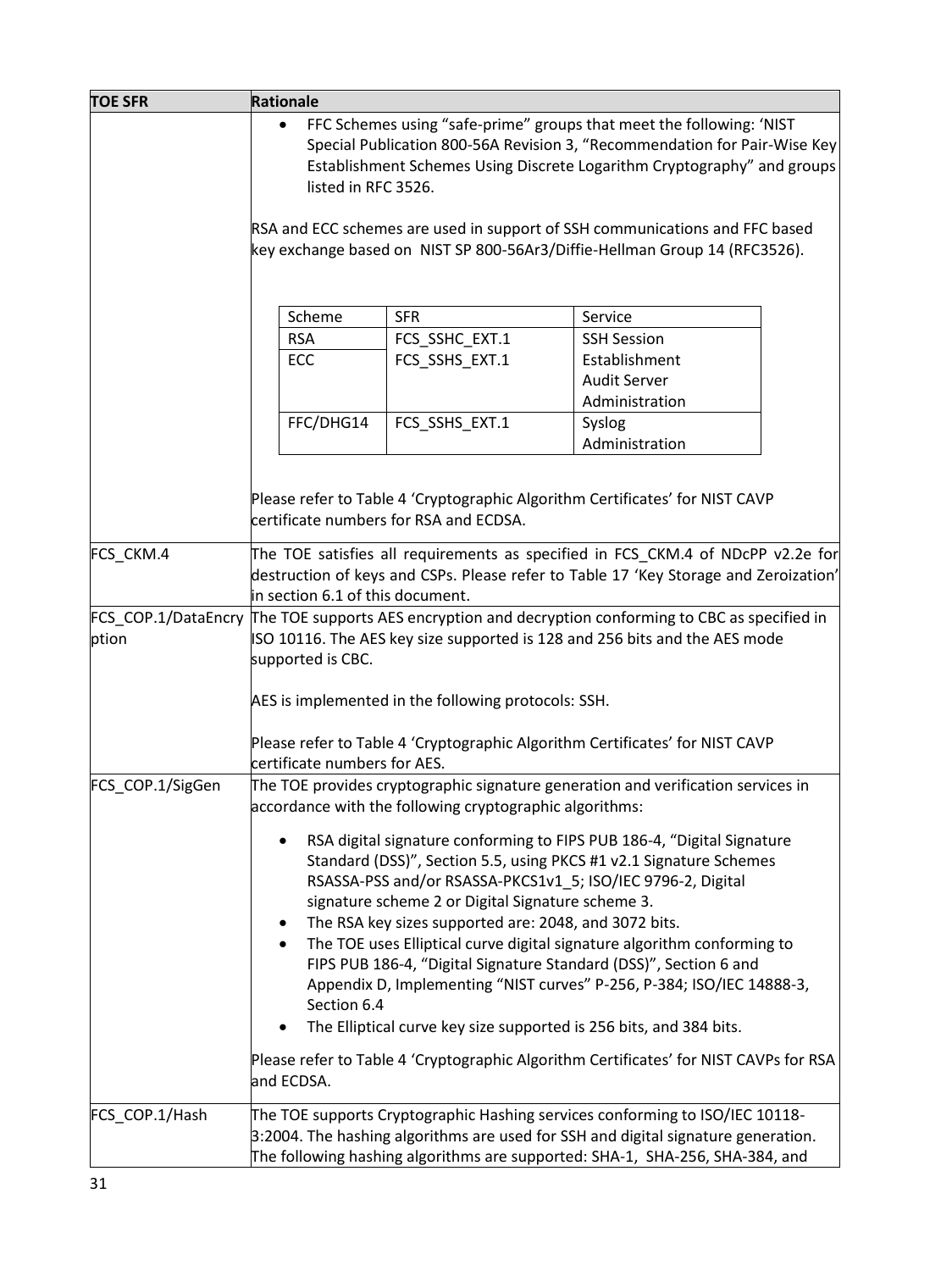| <b>TOE SFR</b>                                                                                     | Rationale                                                                                                                           |                                               |                   |             |                                                                                                                                                                        |
|----------------------------------------------------------------------------------------------------|-------------------------------------------------------------------------------------------------------------------------------------|-----------------------------------------------|-------------------|-------------|------------------------------------------------------------------------------------------------------------------------------------------------------------------------|
|                                                                                                    |                                                                                                                                     |                                               |                   |             | SHA-512. The message digest sizes supported are: 160, 256, 384, and 512 bits. SHS is                                                                                   |
|                                                                                                    | implemented in the following parts of the TOE:                                                                                      |                                               |                   |             |                                                                                                                                                                        |
|                                                                                                    |                                                                                                                                     |                                               |                   |             |                                                                                                                                                                        |
|                                                                                                    |                                                                                                                                     | SSH - HMAC-SHA-1, HMAC-SHA-256, HMAC-SHA2-512 |                   |             |                                                                                                                                                                        |
|                                                                                                    | $\bullet$                                                                                                                           | Digital signature generation - SHA-256        |                   |             |                                                                                                                                                                        |
|                                                                                                    |                                                                                                                                     |                                               |                   |             |                                                                                                                                                                        |
|                                                                                                    |                                                                                                                                     |                                               |                   |             | Please refer to Table 4 'Cryptographic Algorithm Certificates' for NIST CAVPs for SHS.                                                                                 |
| FCS_COP.1/KeyedHash The TOE supports Keyed-hash message authentication conforming to ISO/IEC 9797- |                                                                                                                                     |                                               |                   |             |                                                                                                                                                                        |
|                                                                                                    | 2:2011, Section 7 "MAC Algorithm. HMAC algorithm is used in support of SSH                                                          |                                               |                   |             |                                                                                                                                                                        |
|                                                                                                    |                                                                                                                                     |                                               |                   |             | sessions. The characteristics of the HMACs used in the TOE are given in the following                                                                                  |
|                                                                                                    | table:                                                                                                                              |                                               |                   |             |                                                                                                                                                                        |
|                                                                                                    | <b>HMAC</b>                                                                                                                         | Hash                                          | <b>Block Size</b> | Key Lengths | <b>Digest Sizes</b>                                                                                                                                                    |
|                                                                                                    | Algorithms                                                                                                                          | <b>Functions</b>                              |                   |             |                                                                                                                                                                        |
|                                                                                                    | HMAC-SHA-1                                                                                                                          | $SHA-1$                                       | 512 bits          | 160 bits    | 160 bits                                                                                                                                                               |
|                                                                                                    | HMAC-SHA-                                                                                                                           | <b>SHA-256</b>                                | 512 bits          | 256 bits    | 256 bits                                                                                                                                                               |
|                                                                                                    | 256                                                                                                                                 |                                               |                   |             |                                                                                                                                                                        |
|                                                                                                    | HMAC-SHA-                                                                                                                           | <b>SHA-384</b>                                | 1024 bits         | 384 bits    | 384 bits                                                                                                                                                               |
|                                                                                                    | 384                                                                                                                                 |                                               |                   |             |                                                                                                                                                                        |
|                                                                                                    | HMAC-SHA-                                                                                                                           | <b>SHA-512</b>                                | 1024 bits         | 512 bits    | 512 bits                                                                                                                                                               |
|                                                                                                    | 512                                                                                                                                 |                                               |                   |             |                                                                                                                                                                        |
|                                                                                                    |                                                                                                                                     |                                               |                   |             |                                                                                                                                                                        |
|                                                                                                    |                                                                                                                                     |                                               |                   |             | Please refer to Table 4 'Cryptographic Algorithm Certificates' for NIST CAVPs for                                                                                      |
|                                                                                                    | HMAC.                                                                                                                               |                                               |                   |             |                                                                                                                                                                        |
| FCS_RBG_EXT.1                                                                                      |                                                                                                                                     |                                               |                   |             | The TOE implements a NIST-approved AES-CTR Deterministic Random Bit Generator                                                                                          |
|                                                                                                    |                                                                                                                                     |                                               |                   |             | (DRBG) that complies with ISO 18031:2011. The entropy source used to seed the                                                                                          |
|                                                                                                    |                                                                                                                                     |                                               |                   |             | Deterministic Random Bit Generator is a random set of bits regularly supplied to the                                                                                   |
|                                                                                                    |                                                                                                                                     |                                               |                   |             | DRBG from five separate software sources to generate entropy. The DRBG is seeded                                                                                       |
|                                                                                                    | with at least 256 bits of entropy software-based noise source.<br>The relevant NIST CAVP certificate numbers are listed in Table 4. |                                               |                   |             |                                                                                                                                                                        |
| FIA AFL.1                                                                                          |                                                                                                                                     |                                               |                   |             | An administrator can configure the maximum number of failed attempts using the CLI                                                                                     |
|                                                                                                    |                                                                                                                                     |                                               |                   |             | interface. The configurable range is between 1 and 255 attempts. When a user                                                                                           |
|                                                                                                    |                                                                                                                                     |                                               |                   |             | account has sequentially failed authentication for the configured number of times,                                                                                     |
|                                                                                                    |                                                                                                                                     |                                               |                   |             | the account will be locked, until a local administrator manually unlocks the account.                                                                                  |
|                                                                                                    |                                                                                                                                     |                                               |                   |             | If the lockout attempts are set to, for example, 5 attempts, then the user will be                                                                                     |
|                                                                                                    |                                                                                                                                     |                                               |                   |             | locked out after the 5 <sup>th</sup> consecutive failed login attempt. This means that the 6 <sup>th</sup> and                                                         |
|                                                                                                    |                                                                                                                                     |                                               |                   |             | subsequent attempts will fail to gain access to the TOE even if the credential being                                                                                   |
|                                                                                                    |                                                                                                                                     |                                               |                   |             | offered is correct. All failed attempts and lockouts are tracked by the TOE audit logs.                                                                                |
|                                                                                                    |                                                                                                                                     |                                               |                   |             |                                                                                                                                                                        |
|                                                                                                    |                                                                                                                                     |                                               |                   |             | The TOE will always allow a user to authenticate using the local console port, even if                                                                                 |
|                                                                                                    | the user account is locked. This behavior is not configurable.                                                                      |                                               |                   |             |                                                                                                                                                                        |
| FIA_PMG_EXT.1                                                                                      |                                                                                                                                     |                                               |                   |             | The TOE supports the local definition of users with corresponding passwords. The                                                                                       |
|                                                                                                    |                                                                                                                                     |                                               |                   |             | passwords can be composed of any combination of upper- and lower-case letters,<br>numbers, and special characters that include these characters include the following: |
|                                                                                                    |                                                                                                                                     |                                               |                   |             |                                                                                                                                                                        |
|                                                                                                    |                                                                                                                                     |                                               |                   |             |                                                                                                                                                                        |
|                                                                                                    | "+", "-", "=", "{", "}", "[", "]", " "                                                                                              |                                               |                   |             |                                                                                                                                                                        |
|                                                                                                    |                                                                                                                                     |                                               |                   |             |                                                                                                                                                                        |
|                                                                                                    | The minimum password length can be configured by the Administrator and can                                                          |                                               |                   |             |                                                                                                                                                                        |
|                                                                                                    | range from 15 to 128 characters.                                                                                                    |                                               |                   |             |                                                                                                                                                                        |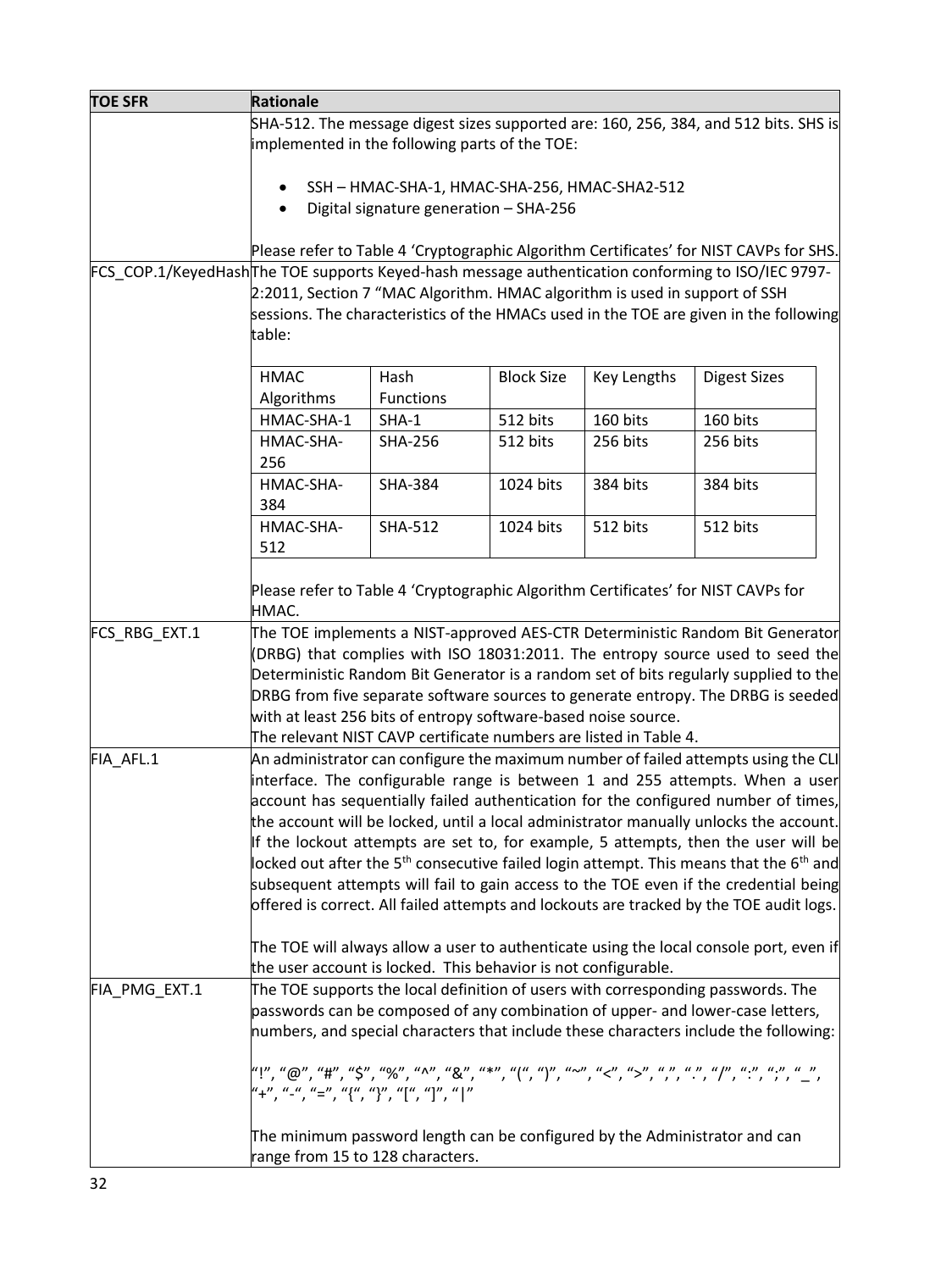| <b>TOE SFR</b>   | Rationale                                                                                                                                                                       |
|------------------|---------------------------------------------------------------------------------------------------------------------------------------------------------------------------------|
| FIA_UIA_EXT.1    | The TOE requires all users to be successfully identified and authenticated as an                                                                                                |
|                  | administrator before allowing any TSF mediated actions to be performed. Access to                                                                                               |
|                  | the TOE is facilitated through one of several interfaces,                                                                                                                       |
|                  |                                                                                                                                                                                 |
|                  | Directly connecting to the TOE through serial console                                                                                                                           |
|                  | Remotely connecting to the TOE through SSHv2                                                                                                                                    |
|                  |                                                                                                                                                                                 |
|                  | Every user that authenticates is first logged in with non-administrative privileges with<br>limited viewing functionalities. The user may then authenticate as an administrator |
|                  | with additional credentials to gain access to modifying functionalities. Regardless of<br>the interface at which the administrator interacts, the TOE prompts the user for a    |
|                  | credential. Only after the administrative user presents the correct authentication                                                                                              |
|                  | credentials will they be granted access to the TOE administrative functionality. No                                                                                             |
|                  | TOE administrative access is permitted until an administrator is successfully identified                                                                                        |
|                  | and authenticated.                                                                                                                                                              |
|                  |                                                                                                                                                                                 |
|                  | For remote administration, the TOE supports public key authentication and                                                                                                       |
|                  | password-based authentication. If the user uses public key-based authentication and                                                                                             |
|                  | it is successful, then the user is granted access to the TOE. If the user uses password-                                                                                        |
|                  | based authentication and they provide valid username and password, then user is                                                                                                 |
|                  | granted access to the TOE. If the user enters invalid user credentials, they will not be                                                                                        |
|                  | granted access. The TOE does not provide a reason for failure in case of a login failure.                                                                                       |
| FIA_UAU_EXT.2    | The TOE provides a local password-based authentication mechanism to perform user                                                                                                |
|                  | authentication for local administration through serial console.                                                                                                                 |
| FIA_UAU.7        | For all authentication at the local CLI the TOE does not display any authentication                                                                                             |
|                  | data. The TOE does not display even obscured data such as asterisks during                                                                                                      |
|                  | authentication attempts.                                                                                                                                                        |
| FCS_SSHC_EXT.1.1 | The TOE implements SSH protocol that complies with RFC(s) 4251, 4252, 4253, 4254,<br>5656, and 6668.                                                                            |
| FCS_SSHC_EXT.1.2 | The TOE supports public key authentication.                                                                                                                                     |
|                  | The following are the public key algorithms supported: ssh-rsa, ecdsa-sha2-nistp256,                                                                                            |
|                  | ecdsa-sha2-nistp384. This list conforms to FCS_SSHC_EXT.1.5.                                                                                                                    |
| FCS_SSHC_EXT.1.3 | The TOE accepts packet size up to 33,292 bytes and meets the requirements of RFC<br>4253. Packets exceeding this size are dropped and logged by the TOE.                        |
| FCS_SSHC_EXT.1.4 | The TOE supports the following encryption algorithms: AES-128-CBC and AES-256-                                                                                                  |
|                  | CBC for SSH to ensure confidentiality of the session. There are no optional                                                                                                     |
|                  | characteristics specified.                                                                                                                                                      |
| FCS_SSHC_EXT.1.5 | When the TOE acts as an SSH client, the TOE authenticates the identity of the remote                                                                                            |
|                  | SSH server using the corresponding public key. The TOE supports the use of ssh-rsa,                                                                                             |
|                  | ecdsa-sha2-nistp256, and ecdsa-sha2-nistp384 public keys for server authentication.                                                                                             |
|                  | There are no optional characteristics specified.                                                                                                                                |
| FCS_SSHC_EXT.1.6 | The TOE supports the following data integrity algorithms: hmac-sha1, hmac-sha2-                                                                                                 |
|                  | 256, and hmac-sha2-512 for SSH to ensure integrity of the session. This list conforms<br>to FCS_SSHC_EXT.1.6                                                                    |
| FCS_SSHC_EXT.1.7 | The TOE supports the following key exchange algorithms: diffie-hellman-group14-                                                                                                 |
|                  | sha1, ecdh-sha2-nistp256 and ecdh-sha2-nistp384.<br><b>This</b><br>list conforms<br>to:                                                                                         |
|                  | FCS_SSHC_EXT.1.7                                                                                                                                                                |
| FCS_SSHC_EXT.1.8 | The TOE is capable of rekeying. The TOE verifies the following thresholds:                                                                                                      |
|                  |                                                                                                                                                                                 |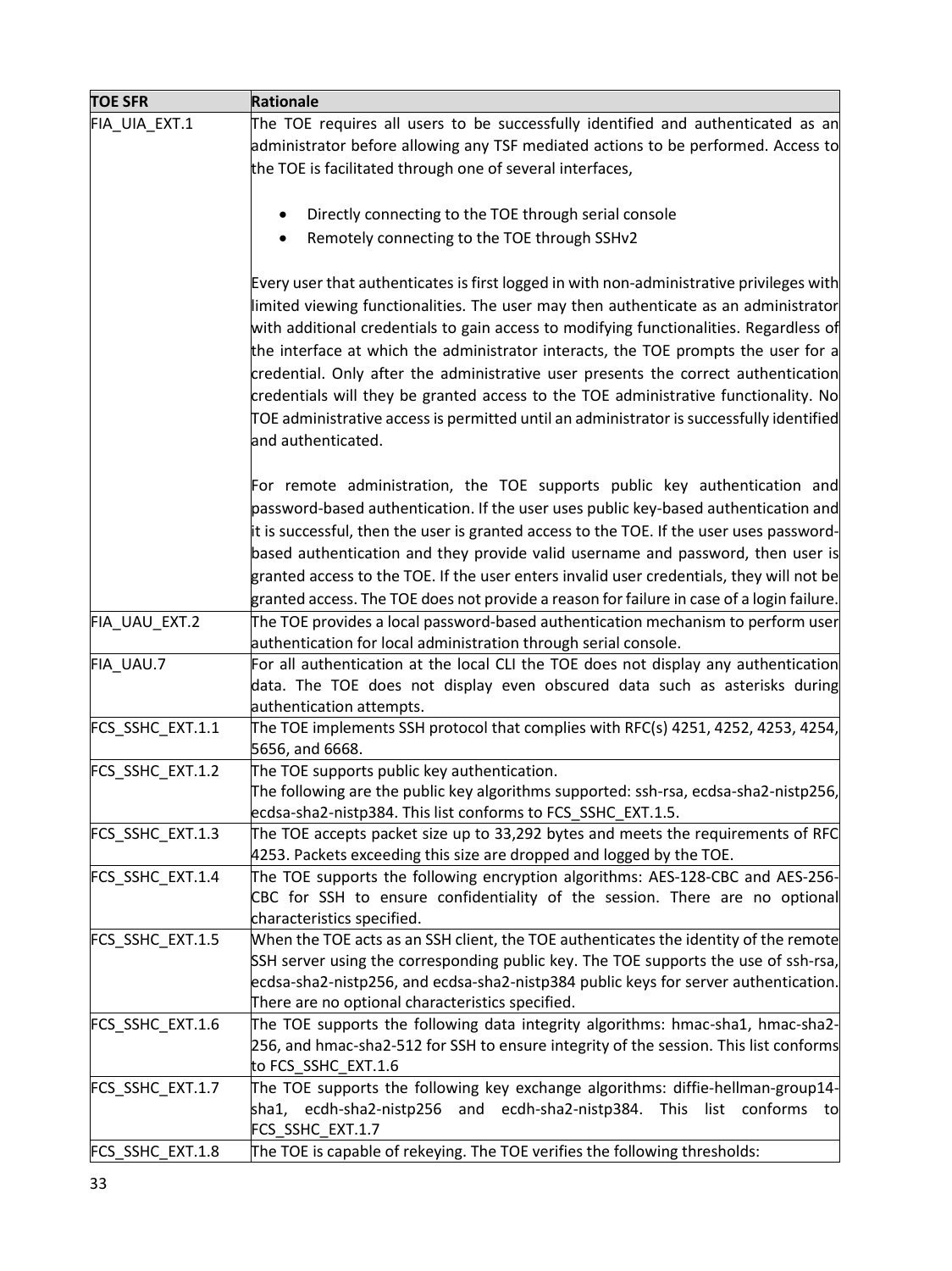| <b>TOE SFR</b>   | Rationale                                                                                                                                                                                                                                                                                                                                                                                                                                          |  |  |  |
|------------------|----------------------------------------------------------------------------------------------------------------------------------------------------------------------------------------------------------------------------------------------------------------------------------------------------------------------------------------------------------------------------------------------------------------------------------------------------|--|--|--|
|                  | No longer than one hour                                                                                                                                                                                                                                                                                                                                                                                                                            |  |  |  |
|                  | No more than 950 MB of transmitted data                                                                                                                                                                                                                                                                                                                                                                                                            |  |  |  |
|                  |                                                                                                                                                                                                                                                                                                                                                                                                                                                    |  |  |  |
|                  | The TOE continuously checks both conditions. When either of the conditions are met,                                                                                                                                                                                                                                                                                                                                                                |  |  |  |
|                  | the TOE will initiate a rekey.                                                                                                                                                                                                                                                                                                                                                                                                                     |  |  |  |
| FCS_SSHC_EXT.1.9 | The TOE authenticates the identity of the SSH server using a local database which<br>associates each host name with its corresponding public key.                                                                                                                                                                                                                                                                                                  |  |  |  |
| FCS_SSHS_EXT.1.1 | The TOE implements SSH protocol that complies with RFC(s) 4251, 4252, 4253, 4254,<br>5656, and 6668.                                                                                                                                                                                                                                                                                                                                               |  |  |  |
| FCS_SSHS_EXT.1.2 | The TOE supports SSH password-based authentication and public key authentication.                                                                                                                                                                                                                                                                                                                                                                  |  |  |  |
|                  | The following key pairs are supported: ssh-rsa, ecdsa-sha2-nistp256, ecdsa-sha2-<br>nistp384. This list conforms to FCS_SSHC_EXT.1.5.                                                                                                                                                                                                                                                                                                              |  |  |  |
| FCS_SSHS_EXT.1.3 | The TOE accepts packet size up to 33,292 bytes and meets the requirements of RFC<br>4253. Packets exceeding this size are dropped and logged by the TOE.                                                                                                                                                                                                                                                                                           |  |  |  |
| FCS_SSHS_EXT.1.4 | The TOE supports the following encryption algorithms: AES-128-CBC and AES-256-<br>CBC for SSH to ensure confidentiality of the session. There are no optional<br>characteristics specified.                                                                                                                                                                                                                                                        |  |  |  |
| FCS SSHS EXT.1.5 | The following are the public key algorithms supported: ssh-rsa, ecdsa-sha2-nistp256<br>and ecdsa-sha2-nistp384. There are no optional characteristics specified for<br>FCS_SSHS_EXT.1.5. This list conforms to FCS_SSHS_EXT.1.5. The TOE identifies the<br>public key that is presented by the client and verifies if it matches one of the stored<br>keys within the server. If the presented key does not match, authentication is<br>prevented. |  |  |  |
| FCS_SSHS_EXT.1.6 | The TOE supports the following data integrity algorithms: hmac-sha1, hmac-sha2-<br>256, and hmac-sha2-512 for SSH to ensure integrity of the session. This list conforms<br>to FCS_SSHC_EXT.1.6                                                                                                                                                                                                                                                    |  |  |  |
| FCS SSHS EXT.1.7 | The TOE supports the following key exchange algorithms: diffie-hellman-group14-<br>sha1, ecdh-sha2-nistp256 and ecdh-sha2-nistp384. This list conforms to<br>FCS_SSHS_EXT.1.7                                                                                                                                                                                                                                                                      |  |  |  |
| FCS SSHS EXT.1.8 | The TOE is capable of rekeying. The TOE verifies the following thresholds:                                                                                                                                                                                                                                                                                                                                                                         |  |  |  |
|                  | No longer than one hour                                                                                                                                                                                                                                                                                                                                                                                                                            |  |  |  |
|                  | No more than 950 MB of transmitted data                                                                                                                                                                                                                                                                                                                                                                                                            |  |  |  |
|                  | The TOE continuously checks both conditions. When either of the conditions are met,<br>the TOE will initiate a rekey.                                                                                                                                                                                                                                                                                                                              |  |  |  |
| pdate            | FMT_MOF.1/ManualU The TOE restricts the ability to perform software updates to Security Administrators.                                                                                                                                                                                                                                                                                                                                            |  |  |  |
|                  | FMT_MTD.1/CoreData The TOE restricts the ability to manage the TOE to Security Administrators.                                                                                                                                                                                                                                                                                                                                                     |  |  |  |
|                  | FMT_MTD.1/Cryptoke Administrative users are required to login before being provided with access to any                                                                                                                                                                                                                                                                                                                                             |  |  |  |
| ys               | administrative functions. Non-security administrators are not allowed to modify any                                                                                                                                                                                                                                                                                                                                                                |  |  |  |
|                  | TOE functions. No interface is available to an unauthenticated user except the login                                                                                                                                                                                                                                                                                                                                                               |  |  |  |
|                  | prompt. Any commands used to modify, and TOE functions is not made available to                                                                                                                                                                                                                                                                                                                                                                    |  |  |  |
|                  | non-administrative users and its attempt to use them will result in an invalid action                                                                                                                                                                                                                                                                                                                                                              |  |  |  |
|                  | error.                                                                                                                                                                                                                                                                                                                                                                                                                                             |  |  |  |
|                  | The security administrator can generate, import, and delete cryptographic keys<br>through the TOE's Global Configuration mode.                                                                                                                                                                                                                                                                                                                     |  |  |  |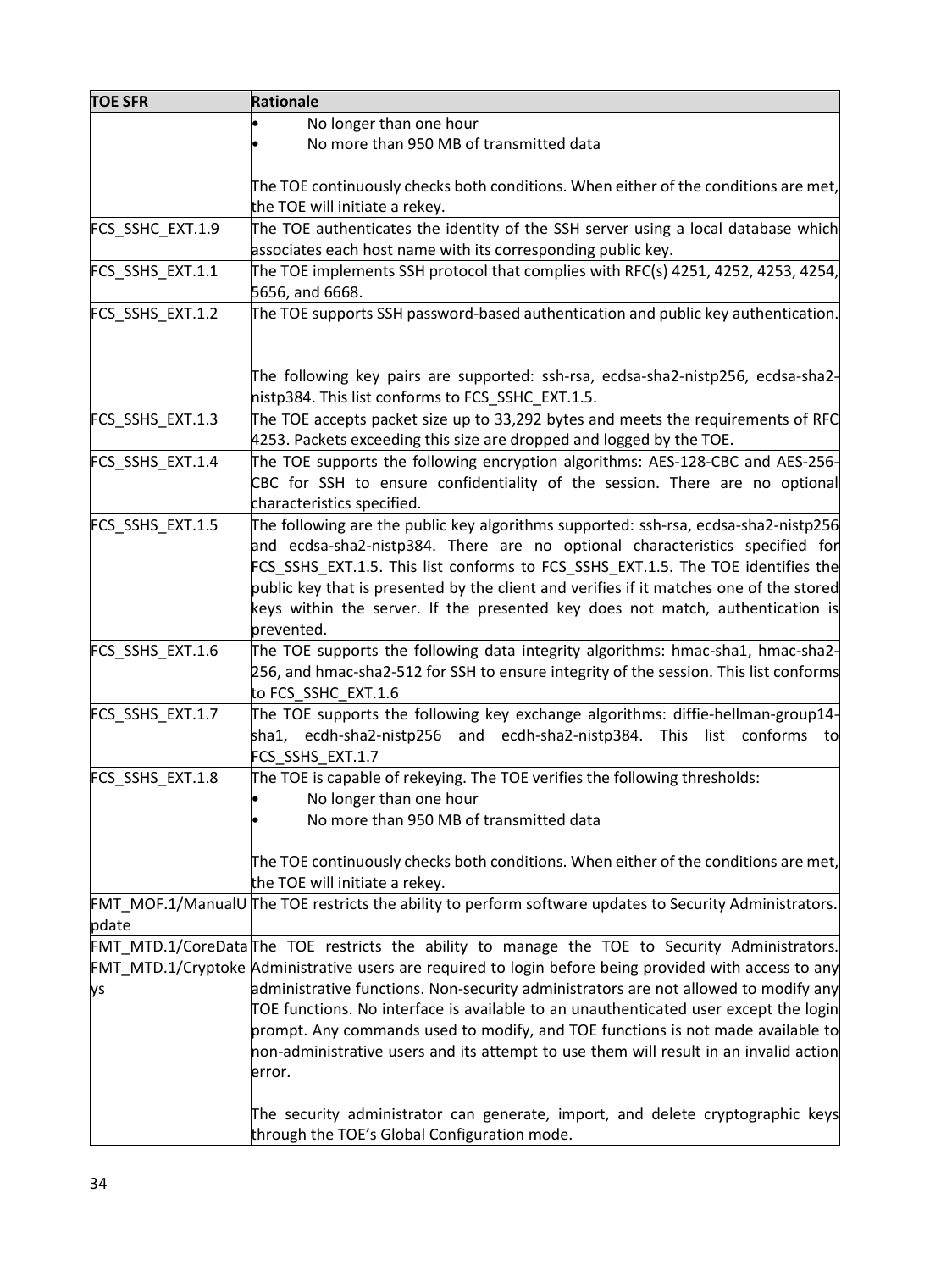| <b>TOE SFR</b>     | Rationale                                                                                                                                                                                   |  |  |  |
|--------------------|---------------------------------------------------------------------------------------------------------------------------------------------------------------------------------------------|--|--|--|
| FMT_SMF.1          | The TOE may be managed via the CLI (console and remote SSH). The specific                                                                                                                   |  |  |  |
| FMT_MOF.1/Services | management capabilities include:                                                                                                                                                            |  |  |  |
|                    |                                                                                                                                                                                             |  |  |  |
|                    | Ability to administer the TOE locally and remotely;                                                                                                                                         |  |  |  |
|                    | Ability to configure the access banner;                                                                                                                                                     |  |  |  |
|                    | Ability to configure the session inactivity time before session termination or<br>locking;                                                                                                  |  |  |  |
|                    | Ability to update the TOE, and to verify the updates using digital signature<br>capability prior to installing those updates;                                                               |  |  |  |
|                    | Ability to configure the authentication failure parameters for FIA_AFL.1;<br>٠<br>Ability to start and stop services;                                                                       |  |  |  |
|                    | Ability to modify the behaviour of the transmission of audit data to an<br>external IT entity;                                                                                              |  |  |  |
|                    | Ability to configure the list of TOE-provided services available before an<br>entity is identified and authenticated, as specified in FIA_UIA_EXT.1;                                        |  |  |  |
|                    | Ability to manage the cryptographic keys;<br>٠                                                                                                                                              |  |  |  |
|                    | Ability to configure the cryptographic functionality;                                                                                                                                       |  |  |  |
|                    | Ability to re-enable an Administrator account;                                                                                                                                              |  |  |  |
|                    | Ability to set the time which is used for time-stamps;                                                                                                                                      |  |  |  |
|                    | The Security Administrator can start the SSH tunnel and stop the SSH tunnel.                                                                                                                |  |  |  |
|                    | Local console and remote administration provide the same functionalities based on<br>the level of authentication.                                                                           |  |  |  |
| s                  | FMT_MOF.1/Function The Security administrator is able to modify the behaviour of transmission of audit<br>data to the syslog server.                                                        |  |  |  |
|                    | The log files can be read only by an authorized Security Administrator but cannot be<br>modified. Each log file is deleted when it reaches a size of 10MB and a new log file is<br>created. |  |  |  |
| FMT_SMR.2          | The TOE maintains the role of a Security Administrator. The Security Administrator is                                                                                                       |  |  |  |
|                    | capable of managing the device. Users who have not authenticated with                                                                                                                       |  |  |  |
|                    | administrative credentials have the capabilities of viewing certain parameters but                                                                                                          |  |  |  |
|                    | are incapable of making any changes.                                                                                                                                                        |  |  |  |
| FPT_SKP_EXT.1      | The TOE stores all private keys in a secure storage and is not accessible through an                                                                                                        |  |  |  |
|                    | interface to administrators. Passwords are obscured from the user from local and                                                                                                            |  |  |  |
|                    | remote CLI interfaces. Private keys may be destroyed or replaced but cannot be read.                                                                                                        |  |  |  |
|                    | Refer to Section 6.1 'Key Storage and Zeroization' Table 17 for key storage details.                                                                                                        |  |  |  |
| FPT_APW_EXT.1      | The TOE stores all password authentication data in a secure directory that is not                                                                                                           |  |  |  |
|                    | readily accessible to administrators. Passwords are obscured from the user from both                                                                                                        |  |  |  |
|                    | local and remote CLI interfaces. The passwords are stored as SHA-512 hash and are                                                                                                           |  |  |  |
|                    | not in plaintext.                                                                                                                                                                           |  |  |  |
| FPT_TST_EXT.1      | The TOE runs a suite of self-tests during initial start-up to verify its correct operation.                                                                                                 |  |  |  |
|                    | If any of the tests fail, the TOE will enter an error state. The TOE executes the following                                                                                                 |  |  |  |
|                    | self-tests when powered on:                                                                                                                                                                 |  |  |  |
|                    | Integrity check - The TOE performs an integrity check of the installed                                                                                                                      |  |  |  |
|                    | firmware by comparing the 4096-bit digital signature of the complete                                                                                                                        |  |  |  |
|                    | firmware image during bootup before any configuration is loaded and<br>interfaces are enabled.                                                                                              |  |  |  |
|                    |                                                                                                                                                                                             |  |  |  |
|                    | Cryptographic known-answer Tests - The TOE performs the KATs on all                                                                                                                         |  |  |  |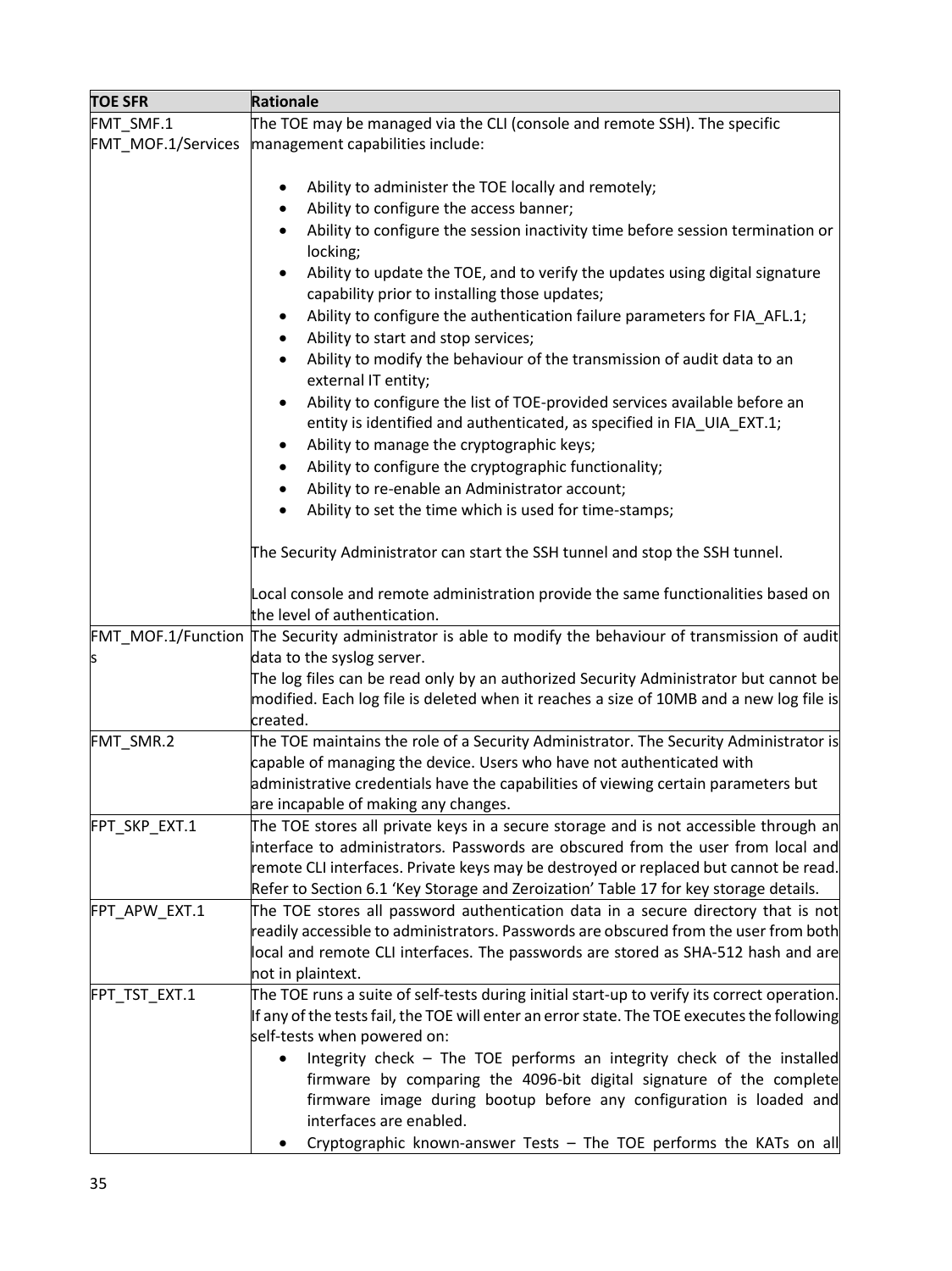| <b>TOE SFR</b>             | Rationale                                                                                                                                                                                                                                                                                                                                                                                                                                                                                            |
|----------------------------|------------------------------------------------------------------------------------------------------------------------------------------------------------------------------------------------------------------------------------------------------------------------------------------------------------------------------------------------------------------------------------------------------------------------------------------------------------------------------------------------------|
|                            | cryptographic modules to verify that they are working as expected. If any<br>cryptographic self-test fails, the TOE immediately reboots and logs an audit<br>message at the console.<br>Entropy health testing - If the entropy noise source health testing fails, the<br>$\bullet$<br>TOE immediately reboots and logs an audit message at the local console.                                                                                                                                       |
| FPT_TUD_EXT.1              | A Security Administrator can query the software version running on the TOE and is<br>able to perform manual software updates to the TOE. When software updates are<br>made available by Klas, the Security Administrator can download, verify the integrity<br>of, and install the updates.                                                                                                                                                                                                          |
|                            | The TOE image files are digitally signed using RSA digital signature mechanism, so<br>their integrity can be verified during the update process. An image that fails an<br>integrity check will not be loaded and is automatically deleted by the TOE.                                                                                                                                                                                                                                               |
| FPT STM EXT.1              | The TOE provides reliable time stamps. The clock function is reliant on the system<br>clock provided by the underlying hardware. The following security functions make<br>use of the system time:<br>Audit events<br>Session inactivity<br>٠<br><b>SSH Rekey</b><br>$\bullet$                                                                                                                                                                                                                        |
|                            | The time can be manually updated by a Security Administrator.                                                                                                                                                                                                                                                                                                                                                                                                                                        |
| FTA_SSL_EXT.1<br>FTA_SSL.3 | A Security Administrator can configure maximum inactivity times for administrative<br>sessions through the TOE, local CLI, and remote SSH interfaces. The configuration of<br>inactivity periods are applied on a per-interface basis and can be applied to both,<br>local, and remote sessions in the same manner. When the interface has been idle<br>for more than the configured period of time, the session will be terminated and will<br>require reauthentication to establish a new session. |
| FTA_SSL.4                  | A Security Administrator is able to exit out of both, local, and remote administrative<br>sessions.                                                                                                                                                                                                                                                                                                                                                                                                  |
| FTA_TAB.1                  | Security Administrators can define a customized login banner that will be displayed<br>at the following interfaces:<br>Local CLI<br>$\bullet$<br>Remote CLI                                                                                                                                                                                                                                                                                                                                          |
|                            | This banner will be displayed prior to allowing Security Administrators access<br>through these interfaces.                                                                                                                                                                                                                                                                                                                                                                                          |
| FTP ITC.1                  | The TOE supports communications with remote Audit servers using SSH v2 protocol.<br>Each of these connections is protected by a secure SSH session, where the TOE acts<br>as a client. This protects the data from disclosure by encryption using AES.<br>SSH provides assured identification of the non-TSF endpoint by validating the<br>remote SSH server's public key. The TOE is responsible for initiating the trusted<br>channel with the external trusted IT entities.                       |
| FTP TRP.1/Admin            | All remote administrative communications take place over a secure encrypted SSHv2<br>session. The SSHv2 session is encrypted using AES encryption to protect<br>confidentiality and uses HMAC to protect integrity of traffic. The remote<br>administrators are able to initiate SSHv2 sessions with the TOE.                                                                                                                                                                                        |

**Table 16: TOE Summary Specification SFR Description**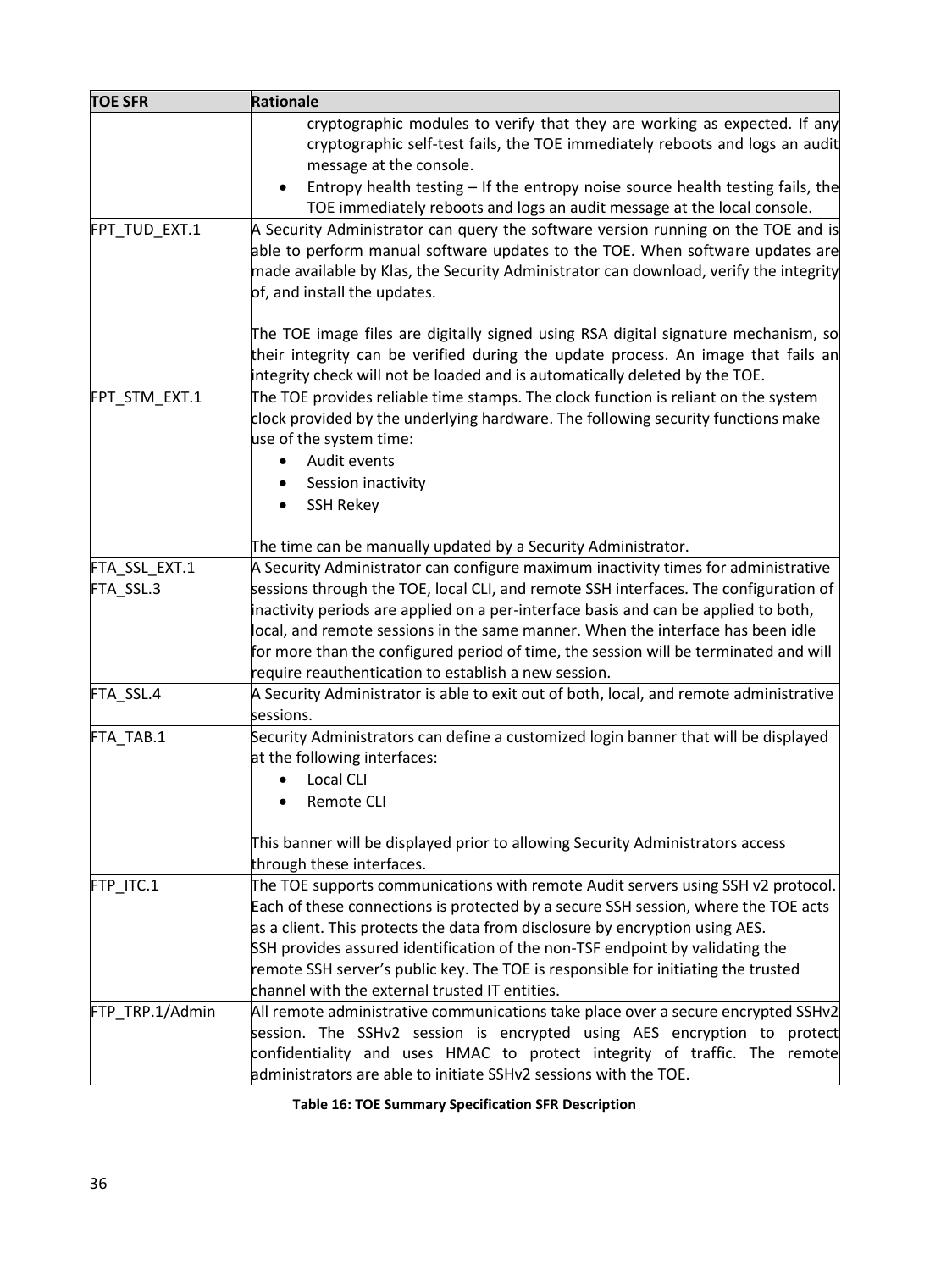# <span id="page-36-0"></span>**6.1 Key Storage and Zeroization**

The following table describes the origin, storage and zeroization of keys as relevant to FCS\_CKM.4 and FPT\_SKP\_EXT.1 provided by the TOE.

| Key Type           | Usage                             | Storage           | Destruction                                          |
|--------------------|-----------------------------------|-------------------|------------------------------------------------------|
| <b>EC Session</b>  | Ephemeral                         | Ephemeral;        | Overwritten with zeroes at end of session.           |
| Keys               | Session Key for                   | stored in RAM     |                                                      |
|                    | <b>SSH</b> session                |                   |                                                      |
|                    | establishment                     |                   |                                                      |
| <b>DH G14</b>      | Ephemeral                         | Ephemeral;        | Overwritten with zeroes at end of session.           |
| Session            | Session Key for                   | stored in RAM     |                                                      |
| Keys               | <b>SSH</b> session                |                   |                                                      |
|                    | establishment.                    |                   |                                                      |
| <b>RSA Key</b>     | Signature                         | Restricted key    | Deleted with read-verify when any of the designated  |
|                    | Generation,                       | partition in      | cryptographic key zeroization commands identified    |
|                    | Signature                         | plaintext         | in AGD are executed by the administrator.            |
|                    | Verification for                  |                   | Cryptographic key zeroize                            |
|                    | SSH public key<br>authentication. |                   | Cryptographic key zeroize rsa                        |
|                    |                                   |                   | Key zeroization will instruct a part of the TOE to   |
|                    |                                   |                   | destroy the abstraction that represents the key.     |
|                    |                                   |                   | Generating a new key will overwrite and erase any    |
|                    |                                   |                   | existing keys and replacing the old keys with a new  |
|                    |                                   |                   | key value.                                           |
|                    |                                   | While in use,     | Overwritten with zeroes when the key is no longer in |
|                    |                                   | RSA keys are      | use (after performing a cryptographic operation) or  |
|                    |                                   | held in RAM       | overwritten with a new value of the key when a new   |
|                    |                                   |                   | key                                                  |
| <b>ECDSA Key</b>   | Signature                         | Restricted key    | Deleted with read-verify when any of the designated  |
|                    | Generation.                       | partition in      | cryptographic key zeroization commands identified    |
|                    | Signature                         | plaintext         | in AGD are executed by the administrator.            |
|                    | Verification for                  |                   | Cryptographic key zeroize                            |
|                    | SSH public key<br>authentication  |                   | Cryptographic key zeroize etc                        |
|                    | and verification                  |                   | Key zeroization will instruct a part of the TOE to   |
|                    | of trusted                        |                   | destroy the abstraction that represents the key.     |
|                    | updates.                          |                   | Generating a new key will overwrite and erase any    |
|                    |                                   |                   | existing keys and replacing the old keys with a new  |
|                    |                                   |                   | key value.                                           |
|                    |                                   | While in use,     | Overwritten with zeroes when the key is no longer in |
|                    |                                   | <b>ECDSA</b> keys | use (after performing a cryptographic operation)     |
|                    |                                   | are held in       |                                                      |
|                    |                                   | <b>RAM</b>        |                                                      |
|                    |                                   |                   |                                                      |
| <b>HMAC Key</b>    | Keyed Hashing for                 | While in use,     | Overwritten with zeroes when the key is no longer in |
|                    | <b>SSH</b>                        | keys for HMAC     | use (after performing a cryptographic operation)     |
|                    |                                   | keyed hashing     |                                                      |
|                    |                                   | are held in       |                                                      |
|                    |                                   | <b>RAM</b>        |                                                      |
| <b>AES Session</b> | <b>SSH Data</b>                   | Ephemeral;        | Overwritten with zeroes at end of session            |
| Keys               | Encryption                        | stored in RAM     |                                                      |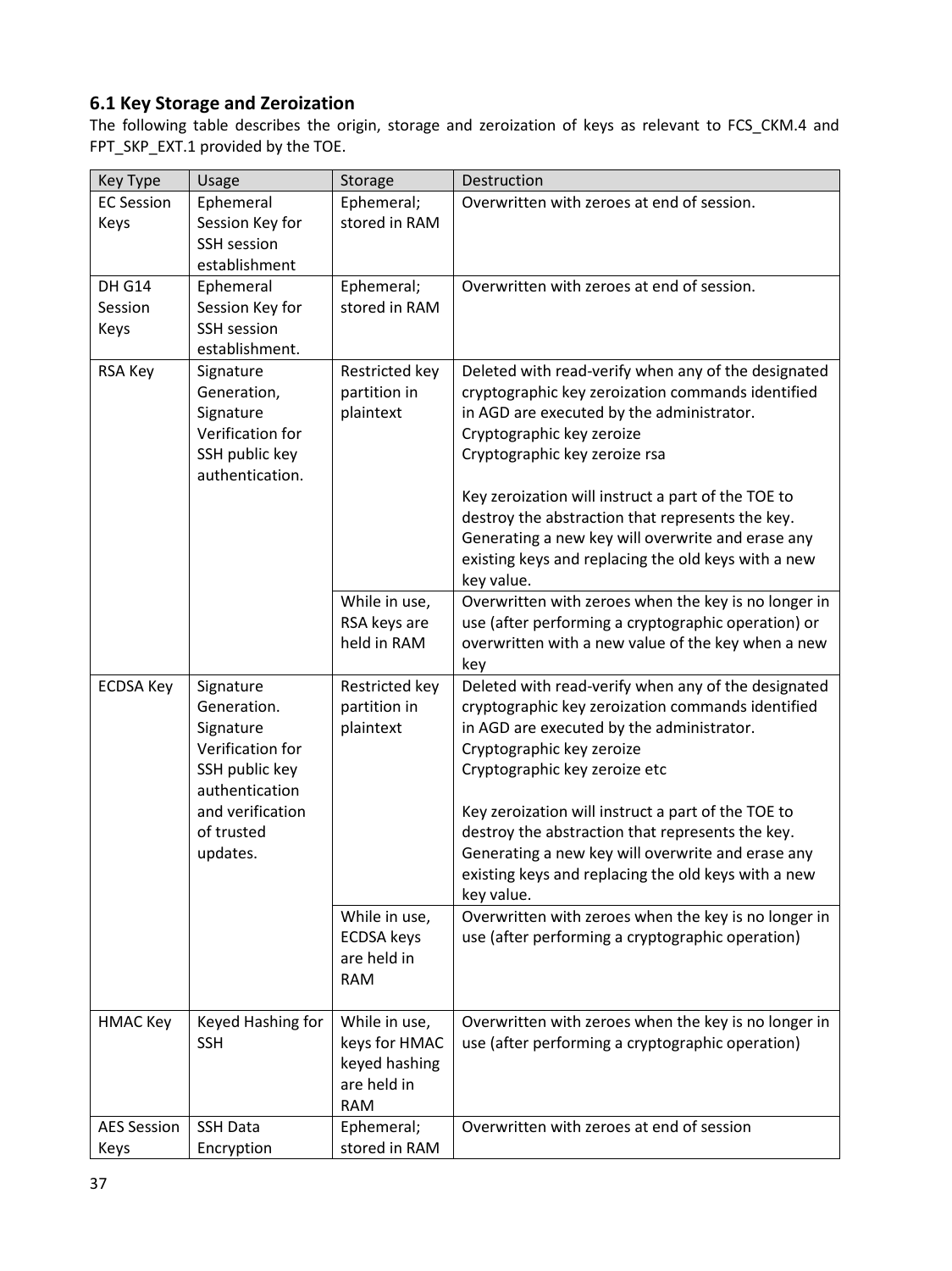| Key <sup>1</sup><br>-vpe | Jsage | orage | Destruction |
|--------------------------|-------|-------|-------------|
|                          |       |       |             |

**Table 17: Key Storage and Zeroization**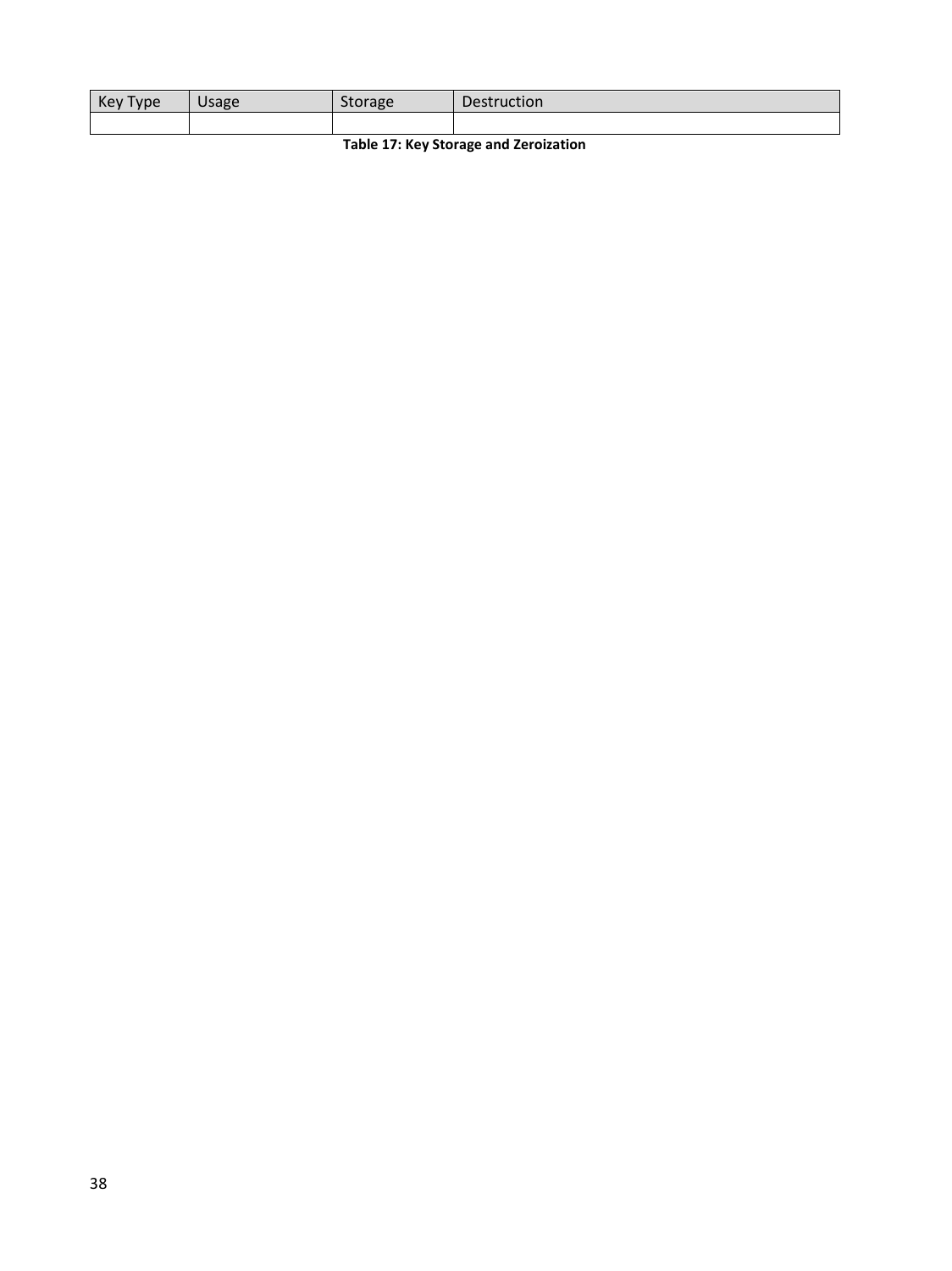# <span id="page-38-0"></span>**7 Terms and Definitions**

| <b>Abbreviations/ Acronyms</b> | <b>Description</b>                         |
|--------------------------------|--------------------------------------------|
| <b>AES</b>                     | <b>Advanced Encryption Standard</b>        |
| CA                             | Certificate Authority                      |
| CBC                            | <b>Cipher Block Chaining</b>               |
| <b>CLI</b>                     | <b>Command Line Interface</b>              |
| <b>CRL</b>                     | <b>Certificate Revocation List</b>         |
| <b>CSR</b>                     | <b>Certificate Signing Request</b>         |
| DH                             | Diffie-Hellman                             |
| <b>DHE</b>                     | Diffie-Hellman Ephemeral                   |
| <b>DNS</b>                     | Domain Name System                         |
| <b>DRBG</b>                    | Deterministic Random Bit Generator         |
| <b>DSA</b>                     | Digital Signature Algorithm                |
| <b>ECDH</b>                    | Elliptic Curve Diffie-Hellman              |
| <b>ECDHE</b>                   | Elliptic Curve Diffie-Hellman Ephemeral    |
| <b>ECDSA</b>                   | Elliptic Curve Digital Signature Algorithm |
| <b>GCM</b>                     | <b>Galois Counter Mode</b>                 |
| <b>GUI</b>                     | <b>Graphical User Interface</b>            |
| <b>HMAC</b>                    | Hash Message Authentication Code           |
| <b>HTTP</b>                    | <b>Hypertext Transfer Protocol</b>         |
| <b>ICMP</b>                    | Internet Control Message Protocol          |
| <b>OCSP</b>                    | <b>Online Certificate Status Protocol</b>  |
| <b>RFC</b>                     | <b>Requests for Comments</b>               |
| <b>RSA</b>                     | Rivest-Shamir-Adleman                      |
| SA                             | <b>Security Association</b>                |
| SAN                            | <b>Subject Alternative Name</b>            |
| <b>SHA</b>                     | Secure Hash Algorithm                      |
| SPD                            | <b>Security Policy Database</b>            |
| <b>SSH</b>                     | <b>Secure Shell</b>                        |
| <b>TLS</b>                     | <b>Transport Layer Security</b>            |
| UI                             | User Interface                             |

**Table 18: TOE Abbreviations and Acronyms**

| <b>Abbreviations/ Acronyms</b> | <b>Description</b>                              |
|--------------------------------|-------------------------------------------------|
| <b>CC</b>                      | Common Criteria                                 |
| <b>FIPS</b>                    | <b>Federal Information Processing Standards</b> |
| <b>OSP</b>                     | <b>Organizational Security Policy</b>           |
| PP                             | <b>Protection Profile</b>                       |
| SAR                            | <b>Security Assurance Requirement</b>           |
| <b>SFR</b>                     | <b>Security Functional Requirement</b>          |
| <b>ST</b>                      | <b>Security Target</b>                          |
| <b>TOE</b>                     | <b>Target of Evaluation</b>                     |
| <b>TSF</b>                     | <b>TOE Security Functionality</b>               |
| <b>TSFI</b>                    | <b>TSF Interface</b>                            |
| <b>TSS</b>                     | <b>TOE Summary Specification</b>                |

**Table 19: CC Abbreviations and Acronyms**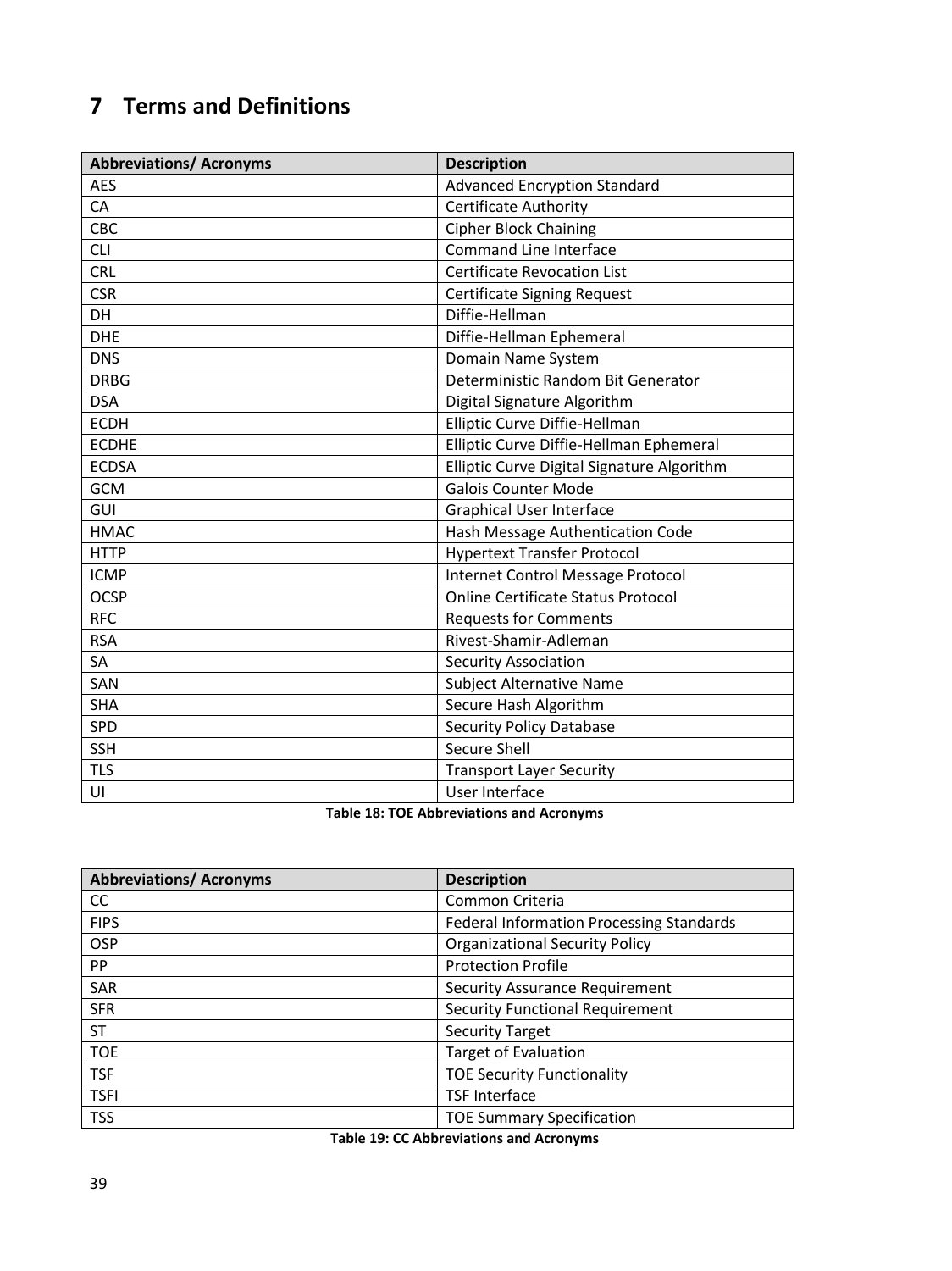# <span id="page-39-0"></span>**8 References**

# **Common Criteria References**

| Reference | Description                                                                                                                                         | Version | Date       |
|-----------|-----------------------------------------------------------------------------------------------------------------------------------------------------|---------|------------|
| [C1]      | Common Criteria for<br>Information<br><b>Technology Security</b><br>Evaluation<br>Part 1: Introduction<br>and general model<br>CCMB-2017-04-001     | V3.1 R5 | April 2017 |
| [C2]      | Common Criteria for<br>Information<br><b>Technology Security</b><br>Evaluation<br>Part 2: Security<br>functional<br>components CCMB-<br>2017-04-002 | V3.1 R5 | April 2017 |
| [C3]      | Common Criteria for<br>Information<br><b>Technology Security</b><br>Evaluation<br>Part 3: Security<br>assurance components<br>CCMB-2017-04-003      | V3.1 R5 | April 2017 |
| [CEM]     | <b>Common Methodolgy</b><br>for Information<br><b>Technology Security</b><br>Evaluation<br>Evaluation<br>Methodology CCMB-<br>2017-04-004           | V3.1 R5 | April 2017 |

**Table 20: Common Criteria v3.1 References**